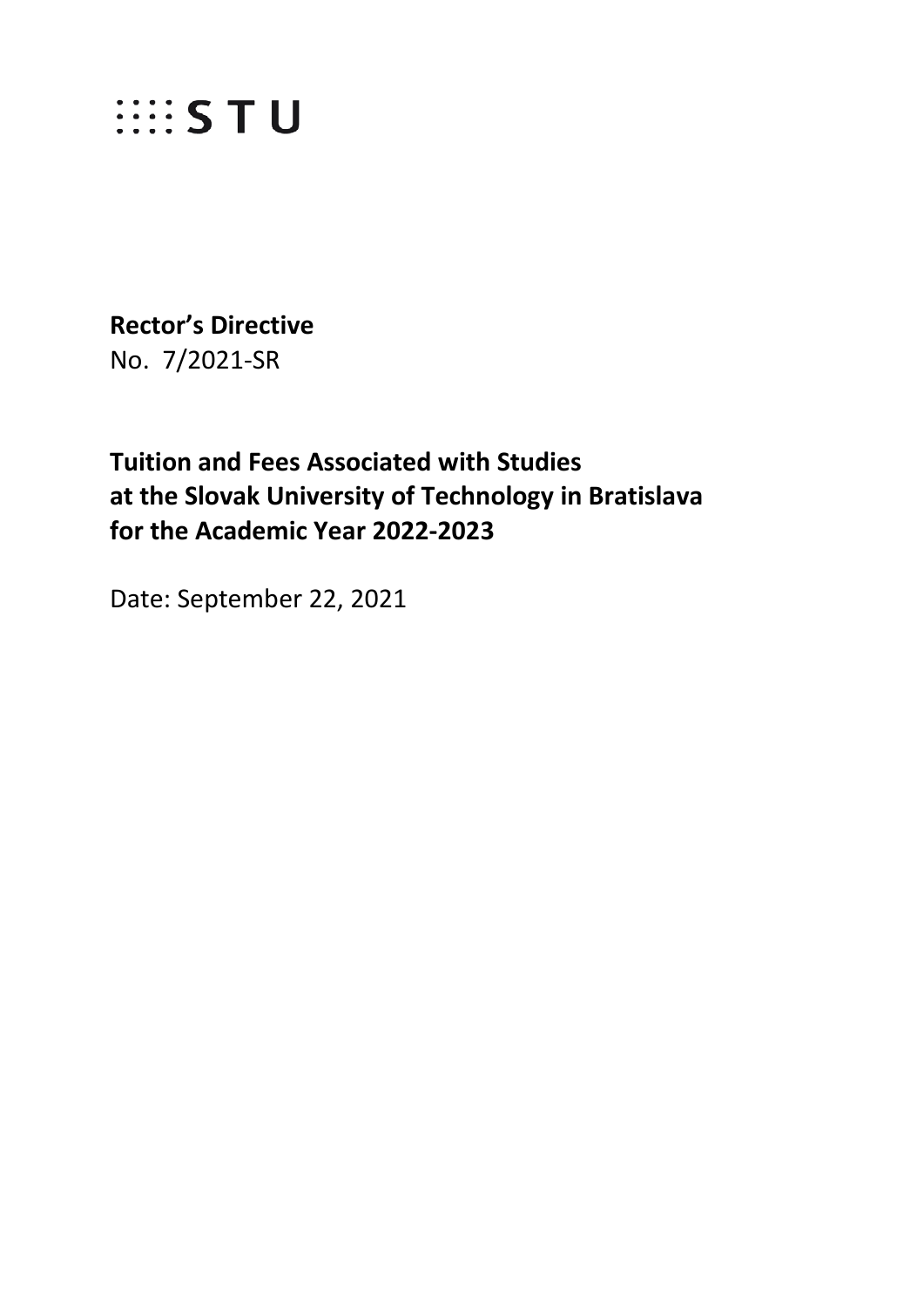#### **Content**

| Article 5 Reduction, Remission or Postponement of the Tuition's Due Date by Rector  11                                                                                                                                                                                               |  |
|--------------------------------------------------------------------------------------------------------------------------------------------------------------------------------------------------------------------------------------------------------------------------------------|--|
| Article 6 Fees for Material Arrangement of the Admission Procedure  13                                                                                                                                                                                                               |  |
|                                                                                                                                                                                                                                                                                      |  |
|                                                                                                                                                                                                                                                                                      |  |
| Article 8a Special Provisions Associated with Alignment of Study Programs with Standards Chyba!<br>Záložka nie je definovaná.                                                                                                                                                        |  |
|                                                                                                                                                                                                                                                                                      |  |
|                                                                                                                                                                                                                                                                                      |  |
|                                                                                                                                                                                                                                                                                      |  |
| 1.1. The annual tuition for study programmes in the full-time form of studies, realised in<br>the state language, by the Faculty of Civil Engineering of STU for exceeding of the<br>standard length of studies and for parallel studies, pursuant to Article 2 Clauses (3) and      |  |
| 1.2. The annual tuition for study programmes in the full-time form of studies, realised<br>in a foreign language, by the Faculty of Civil Engineering of STU, pursuant to Article 2                                                                                                  |  |
| 1.3. The annual tuition for study programmes in the external form of studies, realised<br>by the Faculty of Civil Engineering of STU, valid for all years of studies during the<br>standard length of studies for students beginning studies in the academic year 2022-              |  |
| 1.4. The annual tuition for study programmes in the external form of studies, realised<br>by the Faculty of Civil Engineering of STU, after exceeding the standard length of<br>21                                                                                                   |  |
|                                                                                                                                                                                                                                                                                      |  |
| 2.1. The annual tuition for study programmes in the full-time form of studies, realised in<br>the state language, by the Faculty of Mechanical Engineering of STU for exceeding of the<br>standard length of studies and for parallel studies, pursuant to Article 2 Clauses (3) and |  |
| 2.2. The annual tuition for study programmes in the full-time form of studies, realised<br>in a foreign language, by the Faculty of Mechanical Engineering of STU, pursuant to                                                                                                       |  |
| 2.3. The annual tuition for study programmes in the external form of studies, realised<br>by the Faculty of Mechanical Engineering of STU, valid for all years of studies during the<br>standard length of studies for students beginning studies in the academic year 2022-         |  |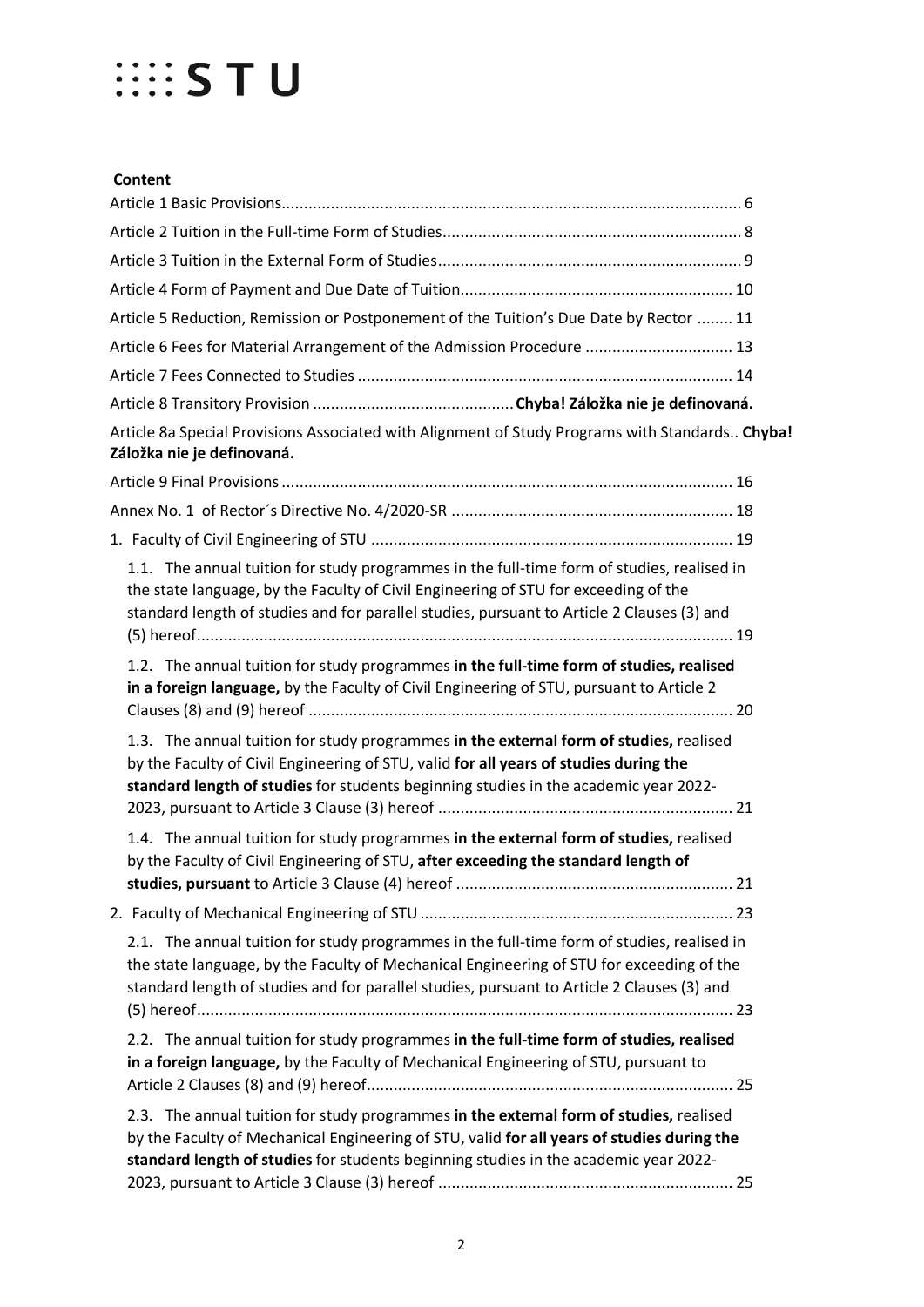| 2.4. The annual tuition for study programmes in the external form of studies, realised<br>by the Faculty of Mechanical Engineering of STU, after exceeding the standard length of                                                                                                                                                                           |
|-------------------------------------------------------------------------------------------------------------------------------------------------------------------------------------------------------------------------------------------------------------------------------------------------------------------------------------------------------------|
| 3. Faculty of Electrical Engineering and Information Technology of STU  27                                                                                                                                                                                                                                                                                  |
| 3.1. The annual tuition for study programmes in the full-time form of studies, realised in<br>the state language, by the Faculty of Electrical Engineering and Information Technology<br>of STU for exceeding of the standard length of studies and for parallel studies, pursuant                                                                          |
| 3.2. The annual tuition for study programmes in the full-time form of studies, realised<br>in a foreign language, by the Faculty of Electrical Engineering and Information<br>Technology of STU, pursuant to Article 2 Clauses (8) and (9) hereof  29                                                                                                       |
| 3.3. The annual tuition for study programmes in the external form of studies, realised<br>by the Faculty of Electrical Engineering and Information Technology of STU, valid for all<br>years of studies during the standard length of studies for students beginning studies in<br>the academic year 2022-2023, pursuant to Article 3 Clause (3) hereof  29 |
| 3.4. The annual tuition for study programmes in the external form of studies, realised<br>by the Faculty of Electrical Engineering and Information Technology of STU, after<br>exceeding the standard length of studies, pursuant to Article 3 Clause (4) hereof 29                                                                                         |
|                                                                                                                                                                                                                                                                                                                                                             |
| 4.1. The annual tuition for study programmes in the full-time form of studies, realised<br>in the state language, by the Faculty of Chemical and Food Technology of STU for<br>exceeding of the standard length of studies and for parallel studies, pursuant to Article 2                                                                                  |
| 4.2. The annual tuition for study programmes in the full-time form of studies, realised<br>in a foreign language, by the Faculty of Chemical and Food Technology of STU, pursuant                                                                                                                                                                           |
| 4.3. The annual tuition for study programmes in the external form of studies, realised<br>by the Faculty of Chemical and Food Technology of STU, valid for all years of studies<br>during the standard length of studies for students beginning studies in the academic                                                                                     |
| 4.4. The annual tuition for study programmes in the external form of studies, realised<br>by the Faculty of Chemical and Food Technology of STU, after exceeding the standard                                                                                                                                                                               |
|                                                                                                                                                                                                                                                                                                                                                             |
| 5.1. The annual tuition for study programmes in the full-time form of studies, realised in<br>the state language, by the Faculty of Architecture and Design of STU for exceeding of the<br>standard length of studies and for parallel studies, pursuant to Article 2 Clauses (3) and                                                                       |
| 5.2. The annual tuition for study programmes in the full-time form of studies, realised<br>in a foreign language, by the Faculty of Architecture and Design of STU, pursuant to                                                                                                                                                                             |
| 5.3. The annual tuition for study programmes in the external form of studies, realised                                                                                                                                                                                                                                                                      |

[by the Faculty of Architecture and Design of STU, valid](#page-38-3) **for all years of studies during the**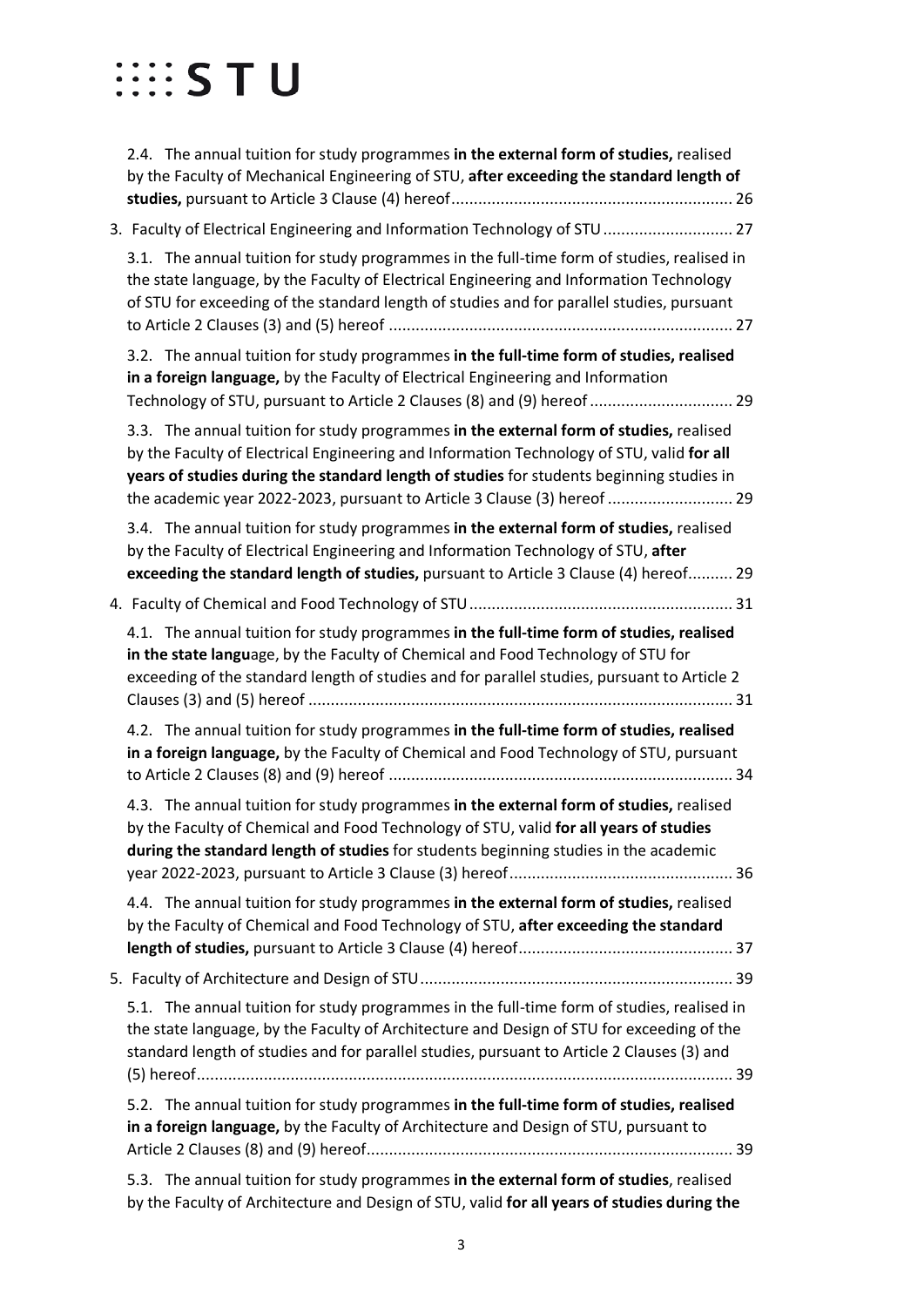| standard length of studies for students beginning studies in the academic year 2022-                                                                                                                                                                                                                                                             |
|--------------------------------------------------------------------------------------------------------------------------------------------------------------------------------------------------------------------------------------------------------------------------------------------------------------------------------------------------|
| 5.4. The annual tuition for study programmes in the external form of studies, realised<br>by the Faculty of Architecture and Design of STU, after exceeding the standard length of                                                                                                                                                               |
|                                                                                                                                                                                                                                                                                                                                                  |
| 6.1. The annual tuition for study programmes in the full-time form of studies, realised<br>in the state language, by the Faculty of Materials Science and Technology of STU for<br>exceeding of the standard length of studies and for parallel studies, pursuant to Article 2                                                                   |
| 6.2. The annual tuition for study programmes in the full-time form of studies, realised<br>in a foreign language, by the Faculty of Materials Science and Technology of STU,                                                                                                                                                                     |
| 6.3. The annual tuition for study programmes in the external form of studies, realised<br>by the Faculty of Materials Science and Technology of STU, valid for all years of studies<br>during the standard length of studies for students beginning studies in the academic year                                                                 |
| 6.4. The annual tuition for study programmes in the external form of studies, realised<br>by the Faculty of Materials Science and Technology of STU, after exceeding the standard                                                                                                                                                                |
|                                                                                                                                                                                                                                                                                                                                                  |
| 7.1. The annual tuition for study programmes in the full-time form of studies, realised<br>in the state language, by the Faculty of Informatics and Information Technologies of STU<br>for exceeding of the standard length of studies and for parallel studies, pursuant to                                                                     |
| 7.2. The annual tuition for study programmes in the full-time form of studies, realised<br>in a foreign language, by the Faculty of Informatics and Information Technologies of STU,                                                                                                                                                             |
| 7.3. The annual tuition for study programmes in the external form of studies, realised<br>by the Faculty of Informatics and Information Technology of STU, valid for all years of<br>studies during the standard length of studies for students beginning studies in the<br>academic year 2022-2023, pursuant to Article 3 Clause (3) hereof  44 |
| 7.4. The annual tuition for study programmes in the external form of studies, realised<br>by the Faculty of Informatics and Information Technologies of STU, after exceeding the<br>standard length of studies, pursuant to Article 3 Clause (4) hereof 45                                                                                       |
|                                                                                                                                                                                                                                                                                                                                                  |
| 8.1. The annual tuition for study programmes in the full-time form of studies, realised<br>in the state language, by the Institute of Management of STU for exceeding of the<br>standard length of studies and for parallel studies, pursuant to Article 2 Clauses (3) and                                                                       |
| 8.2. The annual tuition for study programmes in the full-time form of studies, realised<br>in a foreign language, by the Institute of Management of STU, pursuant to Article 2                                                                                                                                                                   |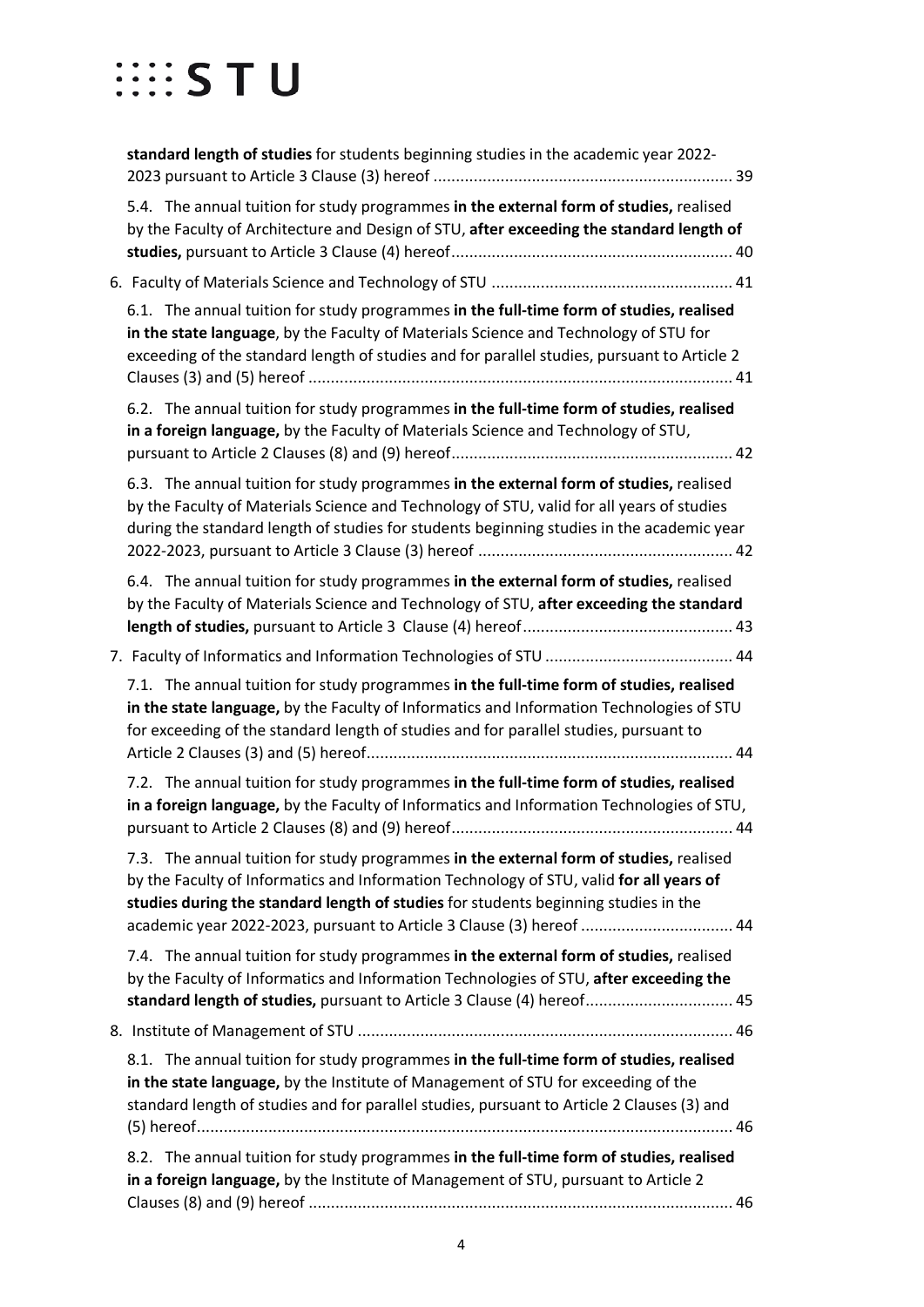| 8.3. The annual tuition for study programmes in the external form of studies, realised<br>by the Institute of Management of STU, valid for all years of studies during the standard |
|-------------------------------------------------------------------------------------------------------------------------------------------------------------------------------------|
| length of studies for students beginning studies in the academic year 2022-2023,                                                                                                    |
| 8.4. The annual tuition for study programmes in the external form of studies, realised<br>by the Institute of Management of STU, after exceeding the standard length of studies,    |
| 48. Annex No. 1 of Rector´s Directive No. 4/2020-SR …………………………………………………………………………                                                                                                    |
| Fees for Material Arrangement of the Admission Procedure (Article 6 hereof) for                                                                                                     |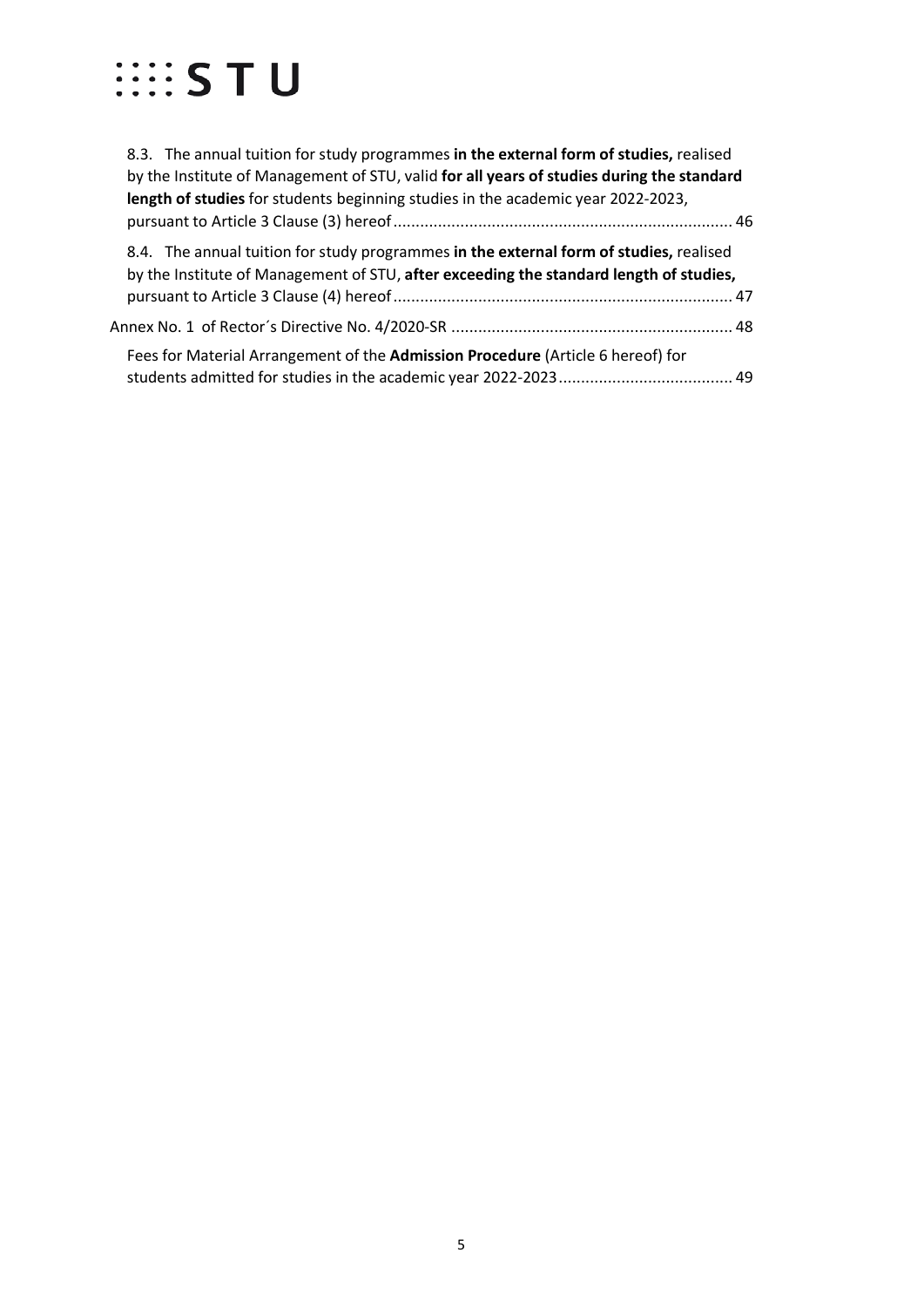

#### **Slovak University of Technology, Vazovova 5, Bratislava**

In Bratislava on September 22, 2021 No. 7/2021-SR

The Rector of the Slovak University of Technology in Bratislava (hereinafter referred to as "STU" or "University") in line with Section 92 par. 3 and par. 15 of the Act No. 131/2002 Coll. on Universities and on Amendments and Supplements to Certain Acts, as amended (hereinafter referred to as the "Act"), and in line with the Article 23 Clause 11 and 14 of the Statute of STU, as amended, herewith

#### **i s s u e s**

Directive of Rector, stipulating

#### **Tuition and fees associated with studies at the Slovak University of Technology in Bratislava for the academic year 2022-2023**

applicable to study programmes ensured by faculties of STU and the Institute of Management of STU (hereinafter referred to as the "Directive"). The tuition and fees associated with studies shall be, in the case of faculties of STU, determined based on a proposal of the relevant faculty Dean, and in the case of the Institute of Management of STU, based on a proposal of the Director of the Institute of Management of STU.

#### Article 1 **Basic Provisions**

<span id="page-5-0"></span>(1) The studies in study programmes of the first, second and third level shall be realised at a faculty, if professionally and organisationally ensured by the faculty; in other cases, the study programme shall be realised at the University (Institute of Management of STU). Unless otherwise stipulated in a specific provision of this Directive, the term "faculty" shall also apply to the University (Institute of Management of STU) and the term "Dean" shall apply in connection with the University (Institute of Management of STU) to "Rector"; all terms shall be in relevant relationship to the meaning of the affected provision, unless they contradict with the nature of the given provision.

(2) The basis for determining the tuition and fees associated with studies at the university and its faculties shall be 10 % of the average amount connected to one student in full-time studies of the overall usual expenditures provided by the Ministry of Education, Science, Research and Sports of the Slovak Republic (hereinafter referred to as the "Ministry") to public universities from the state budget as part of the specification of the approved budget in the previous calendar year. The basis shall be rounded down to whole five euro<sup>[1](#page-5-1)</sup>.

(3) The basis, pursuant to Clause (2) of this Article set by the Ministry, for the academic year 2022-2023 shall represent the amount of **EUR 565.00.**

(4) The annual tuition shall apply to the academic year.

(5) The annual tuition in study programmes in the **full-time form of studies** must not exceed five times the basis, pursuant to Clause 2 of this Article. Limitation of the tuition amount shall not apply to tuition in the study programmes in the full-time form of studies in other than state language, pursuant to Article 2 Clauses (8) a (9) hereof.

(6) Annual tuition in study programmes in the external form of studies must not exceed the

<span id="page-5-1"></span> $\frac{1}{1}$  $1$  Section 92 par. 1 of the Act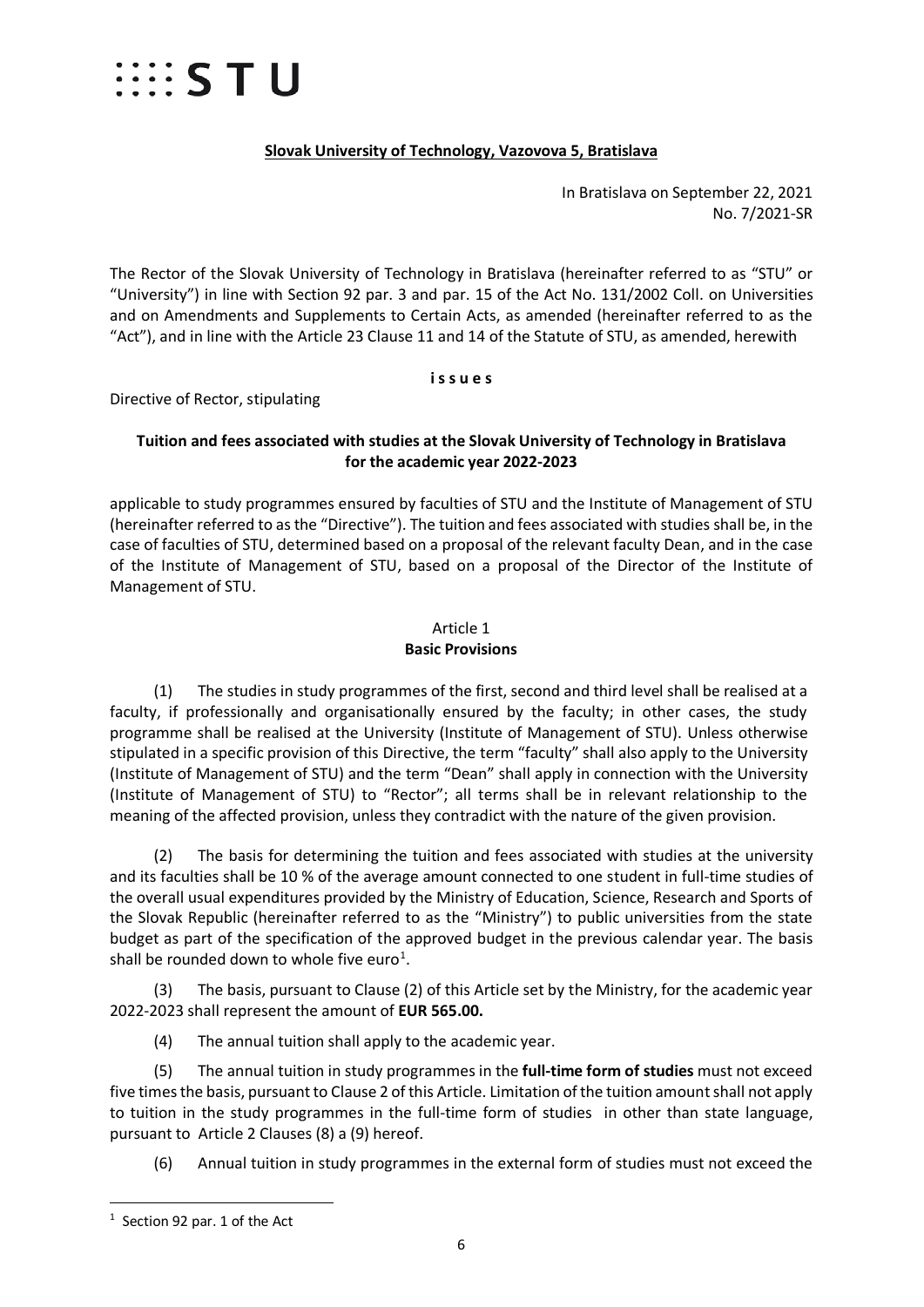### $\cdots$  s t u

result of multiplication of the amount of the maximum annual tuition determined by the Ministry for the relevant academic year by a measure [ Article 3 Clause (1) hereof] and the quotient expressed as a result of division of the number of credits, the achievement of which serves as a pre-requisite for proper completion of studies in the relevant study programme, and the result of multiplication of standard length of studies of the relevant study programme and the number 60<sup>[2](#page-6-0)</sup>. The maximum annual tuition in study programmes in the full-time form of studies shall be derived from the subsidy for the realisation of accredited study programmes<sup>[3](#page-6-1)</sup>.

- (7) For the purposes of this Directive:
	- a) The first three years of study in the study programmes pursuant to Section 53 (3) of the Act (combined first and second level of studies) shall be considered as study programmes of the first level, and fourth and further years of studies in the study programme, pursuant to Section 53 (3) of the Act, as studies in the study programme of second level, so that the fourth year of studies in the study programme, pursuant to Section 53 (3) of the Act, shall be considered as the first year of studies in the study programme of the second level and further years, respectively<sup>[4](#page-6-2)</sup>;
	- b) The Bachelors type of studies, according to previous regulations shall be considered as studies of the study programme on the first level, the Masters type of studies, Engineering type of studies and Doctoral type of studies, according to previous regulations as studies of the study programme according to Section 53 (3) of the Act. If a student continued in the Engineering type of studies or in the Masters type of studies, after previous graduation from Bachelors studies, according to previous regulations the follow-up studies shall be considered as studies of the study programme on the second level. The length of studies, determined according to previous regulations, shall be considered as the standard length of studies according to the valid wording of the act<sup>[5](#page-6-3)</sup>;
	- c) A student who was issued a Certificate of Slovak Living Abroad, pursuant to a special regulation,<sup>[6](#page-6-4)</sup> shall be considered as a citizen of the Slovak Republic.

(8) A study programme realised in the state language shall mean a study programme realised in the Slovak language or in a combination of the Slovak language with another language, resp. languages (e.g. Czech language, English language), which means that the study programme (as a whole) is not realised exclusively in a language other than the state language.

A Member State shall be perceived as an EU Member State or a state that is a state party to the Convention on the European Economic Area and the Swiss Confederation.

(10) In case of students studying as part of interstate agreements, tuition and fees associated with studies shall be governed by the provisions of these interstate agreements<sup>[7](#page-6-5)</sup>.

(11) The provisions of this Directive governing the manner of delivery shall follow the provisions of Act No. 305/2013 Coll. on Exercising the Powers of Public Authorities in Electronic Form (The E-Government Act), as amended, governing electronic official communication.

<span id="page-6-0"></span> $\overline{2}$  $2$  Section 92 par. 3 of the Act

<span id="page-6-1"></span><sup>&</sup>lt;sup>3</sup> Section 89 par. 4 of the Act

<span id="page-6-2"></span><sup>4</sup> Section 92 par. 10 of the Act

<span id="page-6-3"></span><sup>5</sup> Section 113a par. 8 of the Act

<span id="page-6-4"></span><sup>&</sup>lt;sup>6</sup> Section 7 par. 1 of the Act No. 474/2005 Coll. on Slovaks living abroad and on Amendments and Supplements to Certain Acts, as amended

<span id="page-6-5"></span> $7$  Section 92 par. 11 of the Act.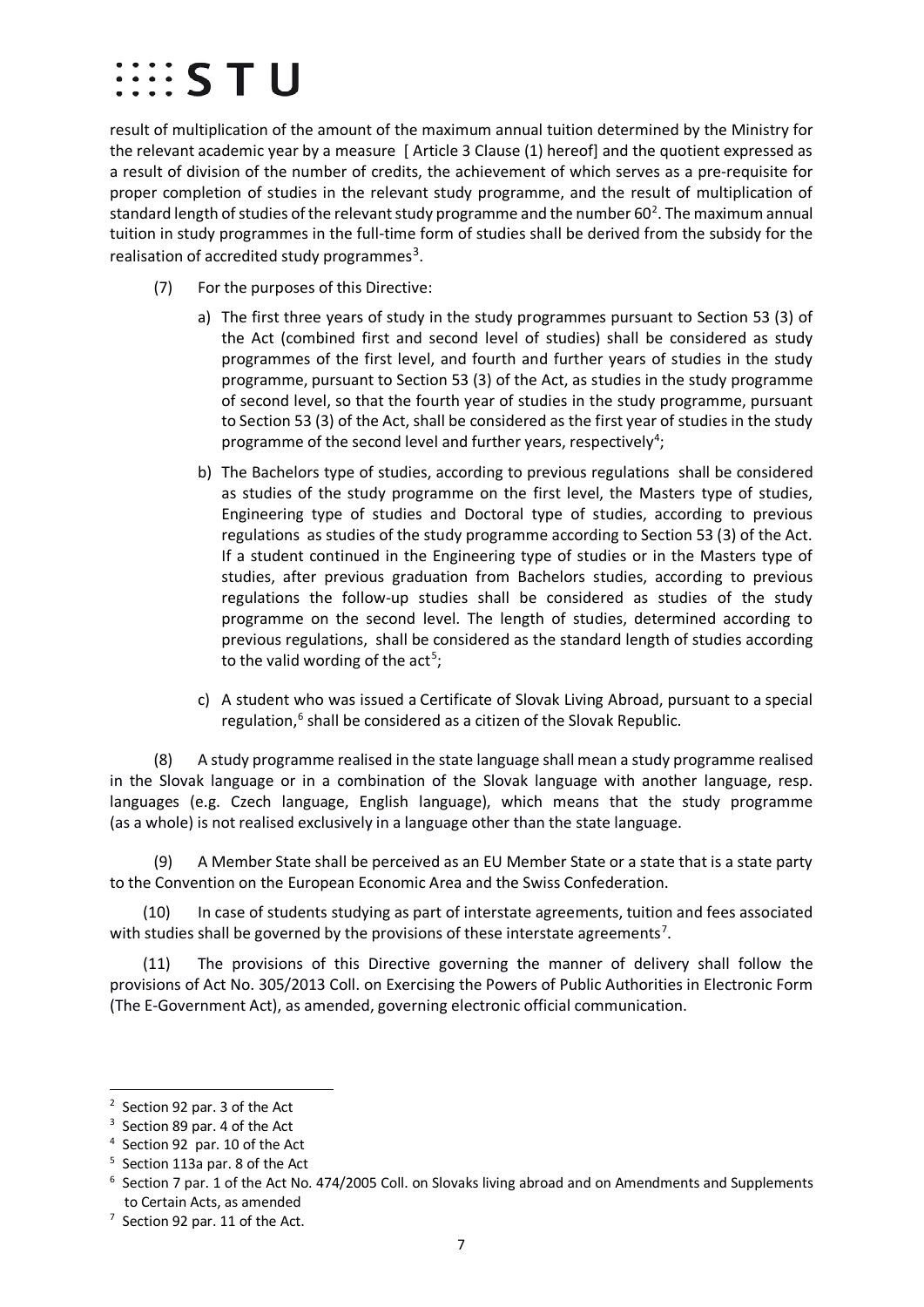

#### Article 2 **Tuition in the Full-time Form of Studies**

<span id="page-7-0"></span>(1) The annual tuition in the full-time form of studies for the academic year 2022-2023, pursuant to Article 1 Clause (5) hereof, must not exceed the amount of **EUR 2,825.**

(2) A student in the full-time form of studies shall be obliged to pay annual tuition to the faculty, if such obligation applies to him or her, pursuant to Clause (3), (5), (8) or (9) of this Article.

(3) A student who studies parallel, during one academic year, in two or more study programmes provided by a public university or state university with a seat in the territory of the Slovak Republic (hereinafter referred to as the "university") on the same level, shall be obliged to pay annual tuition in the second and further study programme for studies in the academic year 2022-2023. A student, who re-registered for studies in another study programme on the relevant level, after an interruption of studies, shall be obliged to pay to the university a proportion of the annual tuition, depending on the number of calendar months remaining until the end of the academic year 2022-2023, following his or her re-registration<sup>[8](#page-7-1)</sup>.

(4) A student, pursuant to Clause (3) of this Article, shall have the right to decide in which study programme he or she will study in the academic year 2022-2023 free of charge, if he or she is entitled to free university studies<sup>[9](#page-7-2)</sup>. The student shall be obliged to notify about this decision the study department of the faculty at which he or she is registered, namely no later than **by 30 September 2022**[10.](#page-7-3)

(5) A student who studies in a study programme, provided by the faculty longer than its standard length of studies, shall be obliged to pay to the faculty annual tuition for each further year of studies; if student studies a degree programme longer than their standard length of study due to participation in an academic mobility under an exchange program and the terms of that exchange programme or the student was awarded by a social scholarship in the last year of their study during standard length of study, the obligation for payment of tuition fees in accordance with the first sentence of this Article does not arise in the year of study following the year of exceeding the standard length of study. The total length of studies reflects the period for which the student was registered at a university in one of the study programmes of relevant level of university education; if the student is registered, during one academic year, for parallel studies in several study programmes, only one year shall be calculated in the overall length of study. The period during which the student was registered for studies in a study programme, in the relevant academic year, shall be rounded up for the purposes of this clause to the whole academic year<sup>11</sup>.

(6) The overall period of studies, pursuant to Clause (5) of this Article, shall not reflect the period during which the student was registered for studies at a university in a study programme in which he or she paid tuition.

(7) If a citizen studied on the same level of university studies, parallel in several study programmes in one academic year or in its part, studies in each study programme prior to 1 September 2008 shall be reflected individually in the overall length of studies for the purposes of Clause (5) of this

<span id="page-7-2"></span><span id="page-7-1"></span><sup>8</sup> Section 92 par. 5 of the Act<br>
9 Section 70 par. 1 letter k) of the Act

<span id="page-7-3"></span><sup>10</sup> Section 71 par. 3 letter e) of the Act

<span id="page-7-4"></span><sup>&</sup>lt;sup>11</sup> Section 92 par. 6 of the Act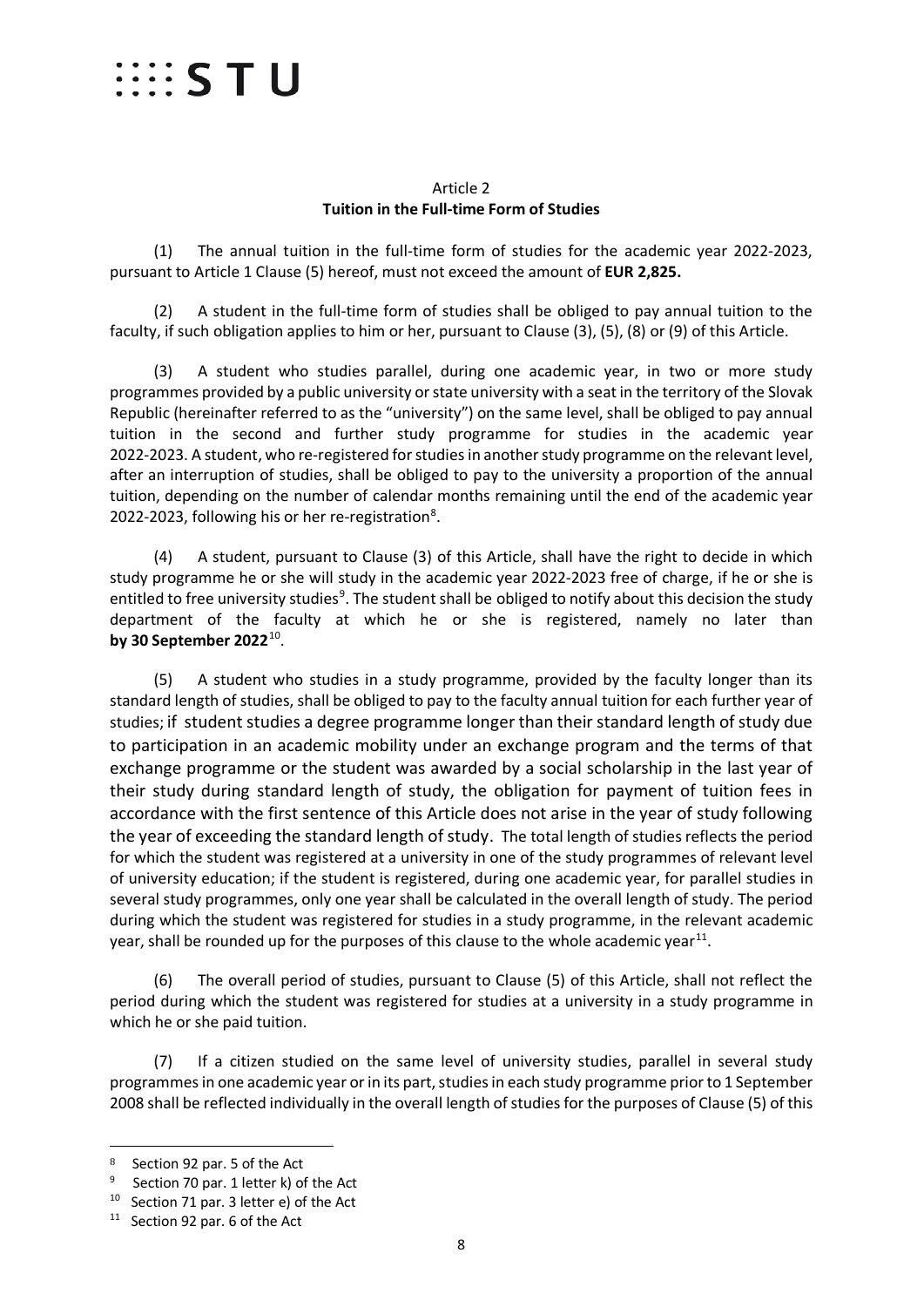### $\cdots$  s t u

Article, if he or she studies in some of the study programmes only for a part of the academic year, this period shall be rounded up to the whole academic year for the purposes of Clause (5) of this Article<sup>[12](#page-8-1)</sup>.

(8) A student, who is a citizen of a Member State or who has permanent residency in a Member State and studies in a study programme in the full-time form of studies, shall be obliged to pay annual tuition in each academic year, if the study programme (as a whole) is realised exclusively in other than the state language (hereinafter referred to as the "foreign language"). The obligation to pay tuition originates if a university, in the academic year, in which he or she started to study in this study programme, accepted him or her for studies in the same study specialisation and level in a study programme realised also in the state language $^{13}$  $^{13}$  $^{13}$ .

(9) A student, who is neither a citizen of a Member State nor has permanent residency in a Member State and studies in a study programme in the full-time form of studies, shall be obliged to pay annual tuition in each academic year, if the study programme (as a whole) is realised exclusively in a foreign language $^{13}$ .

(10) The annual tuition for the academic year 2022-2023, in the full-time form of studies in the study programmes realised at individual faculties and at the University (Institute of Management of STU), shall be stated in Annex No. 1 hereof.

#### Article 3 **Tuition in the External Form of Studies**

<span id="page-8-0"></span>(1) The Decree of the Ministry setting forth the amount of maximum annual tuition for the academic year for external-form study programmes taught at public universities and state universities is available at the following website: [http://www.minedu.sk/opatrenia/.](http://www.minedu.sk/opatrenia/)

(2) A student, in the external form of studies, shall be obliged to pay the annual tuition in each year of studies $^{14}$ .

(3) A student, in the external form of studies, shall pay each year **during the standard length of studies in the study programme,** the amount of tuition determined **by the directive for the academic year in which his or her studies started**[15](#page-8-4). The provision of the first sentence applies to a student in the external form of study who was admitted to study in the particular academic year and also to a student whose study of the study program started in the particular academic year due to a change in the study program. The faculty can reduce the published tuition in the course of studies.

(4) A student in the external form of studies, **after exceeding the standard length of studies,** shall be obliged to pay tuition in the amount determined for the given study programme for the relevant academic year<sup>15</sup>.

(5) The annual tuition in the external form of studies in the study programmes realised at individual faculties and at the University (Institute of Management of STU) shall be stated **in Annex No. 1** hereof.

<span id="page-8-1"></span>12 Section 113a par. 7 of the Act

<span id="page-8-2"></span><sup>13</sup> Section 92 par. 8 of the Act

<span id="page-8-3"></span><sup>&</sup>lt;sup>14</sup> Section 92 par. 4 of the Act

<span id="page-8-4"></span><sup>&</sup>lt;sup>15</sup> Section 92 par. 16 of the Act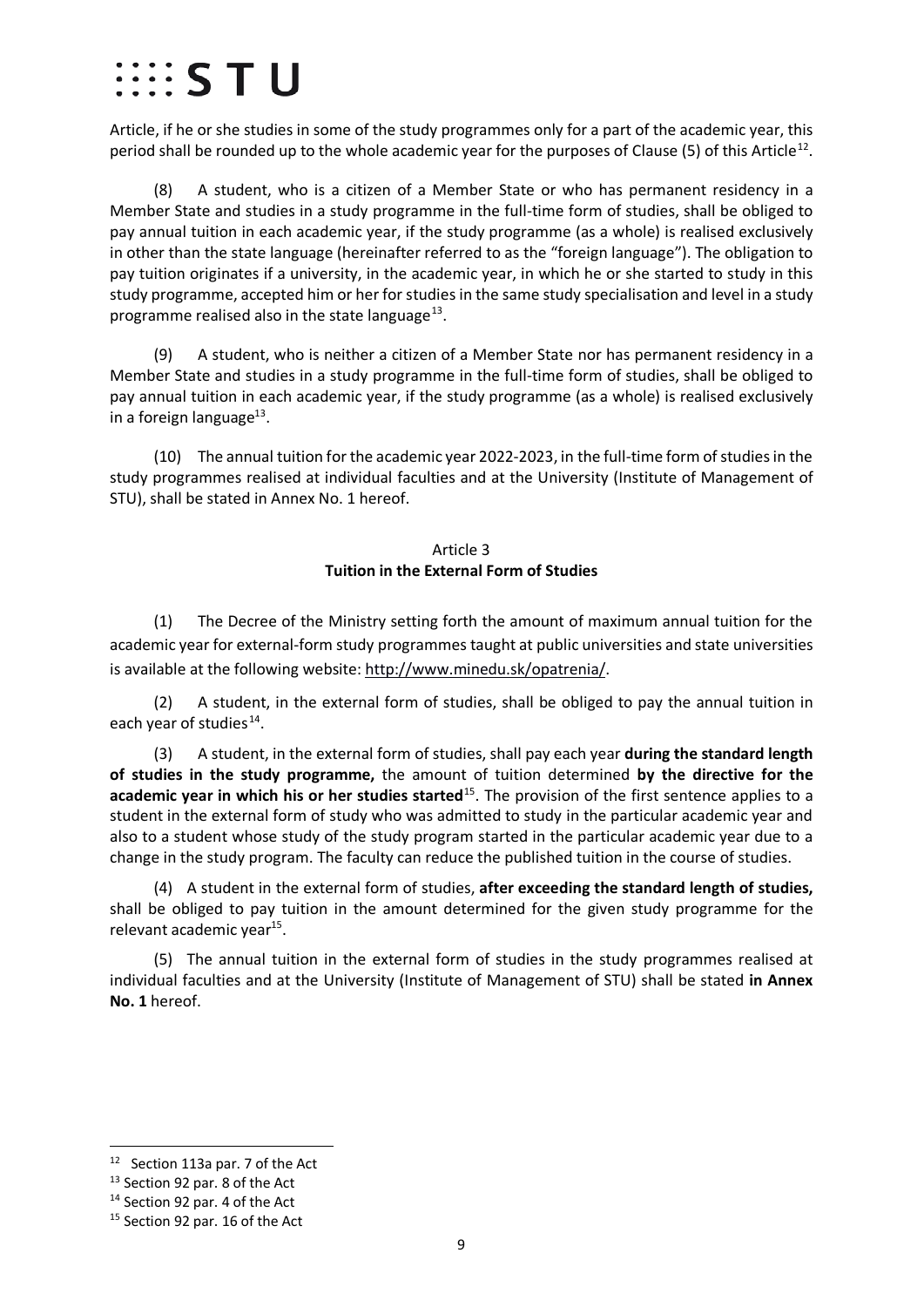### $\cdots$  STU

#### Article 4 **Form of Payment and Due Date of Tuition**

<span id="page-9-0"></span>(1) The Act No. 71/1967 Coll. on Administrative Proceedings (Administrative Procedure Code), as amended, shall not apply to the proceedings and decision concerning the obligation to pay tuition.

(2) A student shall be obliged, pursuant to the valid Study Regulations of STU, to correctly state facts decisive for the determination of tuition, in form of a declaration that is to be submitted by the student at the time of the first registration for studies and at each subsequent registration for further parts of the study programme, namely to the relevant study department.

(3) After the registration, the faculty shall be obliged to issue to the student a written decision on the amount of annual tuition fee (hereinafter referred to as "the decision on the obligation to pay the tuition"). The decision about the obligation to pay tuition must contain a statement indicating the amount of tuition and the due date of the tuition, justification of the obligation to pay the tuition and instruction concerning the possibility to submit an application for a reduction, remission or postponement of the due date (hereinafter referred to as the "Application"). The decision about the obligation to pay tuition must be delivered to the student's own hands.

(4) The student shall be obliged to pay tuition no later than within **10 business days** from the day of the delivery of the decision concerning the obligation to pay tuition<sup>[16](#page-9-1)</sup>.

(5) If not established otherwise, in justified cases, the student can submit a written Application, pursuant to Clause (3) of this Article, to the Rector; filing the Application does not have a suspensory effect on the validity and enforceability of the Decision about the Obligation to Pay the Tuition. The student shall fill in the Application through the Academic Information System (hereinafter referred to as the "AIS"), print and personally sign and deliver it to the relevant student department or send it via regular post to the address of the relevant student department, namely no later than within a period **of 10 business days,** from the day of delivery of the decision concerning the obligation to pay tuition. In case of Applications sent via regular mail, the date of their submission, marked by the postal office on the envelope, shall be decisive. This means this date must not be later than the tenth business day after the delivery of the decision to pay tuition. The student department shall forward mass Applications of students to the Rector, together with opinions of the faculty Dean/Director of the Institute of Management of STU concerning individual Applications.

(6) Pursuant to Section 92 (18) of the Act, the Rector can reduce or remit tuition and fees associated with studies or postpone their due dates depending on the study results, social and health situation of the student or other circumstances being worthy of special consideration, pursuant to principles stated in the Article 23 of the Statute of STU and in cases stated in Articles (5) hereof.

(7) The decision concerning this item, according to Clause (6) of this Article, shall be issued by the Rector within a period of 30 days from the delivery of Applications to the Rector, through relevant student departments of STU.

(8) Applications submitted pursuant to Clause (3) of this Article, but delivered after the lapse of the deadline for its submission, pursuant to Clause (5) of this Article, shall not be considered.

(9) Actions of a student, who refused to provide information and facts decisive for the determination of the payment of tuition and fees associated with studies or who stated incorrect or

<span id="page-9-1"></span><sup>&</sup>lt;sup>16</sup> Article 23 Clause 13 of Statute of STU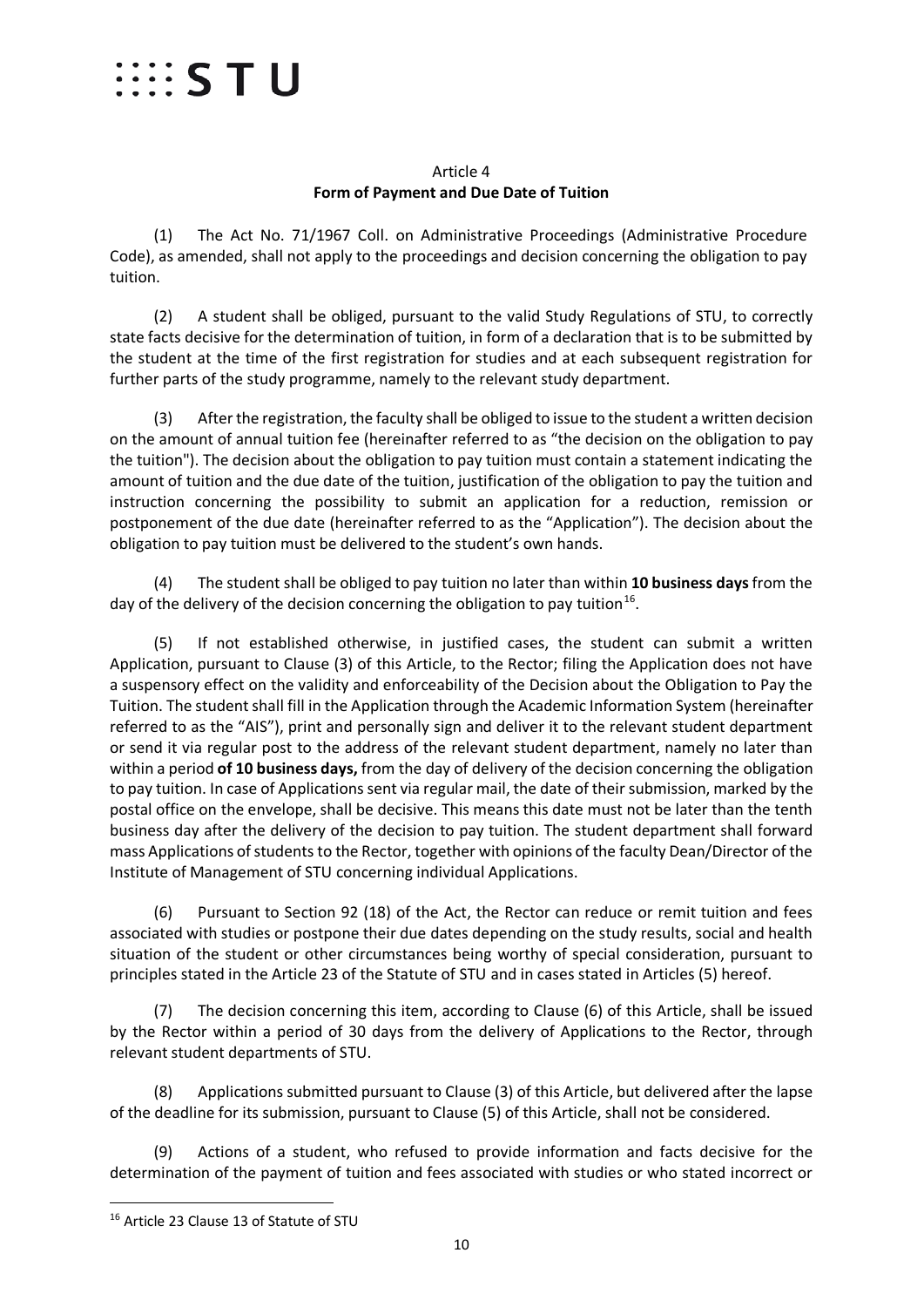### $\cdots$  S T U

incomplete information or failed to pay tuition and fees associated with studies in a proper and timely manner,shall be considered as a disciplinary offence in line with the valid Disciplinary Rules of STU for Students. STU shall claim unsettled debts in court<sup>[17](#page-10-1)</sup>.

#### Article 5

#### **Reduction, Remission or Postponement of the Tuition's Due Date by Rector**

<span id="page-10-0"></span>(1) The Rector shall not approve a postponement of the tuition's due date.

(2) If it is not stated otherwise the Rectorshall not approve a reduction or remission of tuition in case of an obligation to pay tuition due to parallel studies [Article 2 Clause (3) hereof], studies in the full-time form in a foreign language [Article 2 Clauses (8) and (9) hereof] and external studies [Article 3 hereof].

(3) The Rector can **reduce** tuition **for exceeding the standard length of studies** [Article 2 Clause (5) hereof] in the following cases and in the following scope:

- a) Social and health situation of the student:
	- 1. If the student is a half-orphan, under the condition that he or she continues to be entitled to the payment of orphans benefits; in such a case, **tuition can be reduced by 50%;**
	- 2. If the student, in the academic year preceding the academic year in which the obligation to pay tuition originated, suffered an unexpected life event preventing him or her to pay tuition in the full amount (e.g., natural disaster); in such a case, **tuition can be reduced by 50%;**
	- 3. If the student took a maternity leave during studies of the study programme, which was the reason for exceeding the standard length of studies under the study programme; in such case, the **tuition** can be **reduced to 50%**,
		- 4. If the student suffered serious deterioration in health condition, which affect his study duties (work disability longer than 1 month), during studies of the study programme, and that was the reason for exceeding the standard length of studies under the study programme in such a case, **tuition can be reduced by 50%.**
- b) Other circumstances:
	- 1. If only one subject remains to be completed by the student in the relevant academic year; in such a case **tuition can be reduced by 25%;**
	- 2. If two or three subjects remain to be completed by the student in the relevant academic year; in such a case **tuition can be reduced to 75%;**
	- 3. If the student achieved weighted study average (hereinafter referred to as the "WSA") of no more than 1.5, and at the same time was an important sportsman or sportswoman (representing the Slovak Republic at world or European championships, Olympic games, world Universiade) in the academic year preceding the academic year in which the obligation to pay tuition originated; in such a case, **tuition can be reduced by 50%;**
	- 4. If the student re-registers for studies in the relevant academic year, after their interruption, and if the obligation to pay tuition originates, **tuition can be reduced to the proportion of the annual tuition, depending on the number of calendar**

<span id="page-10-1"></span><sup>&</sup>lt;sup>17</sup> Section 10 par. (1) and (2) of Act No. 176/2004 Coll. on Handling Assets of Public Service Institutions and on the Amendment of the Act of the National Council of the Slovak Republic No. 259/1993 Coll. on the Slovak Chamber of Forestry, as amended by Act No. 464/2002 Coll. as amended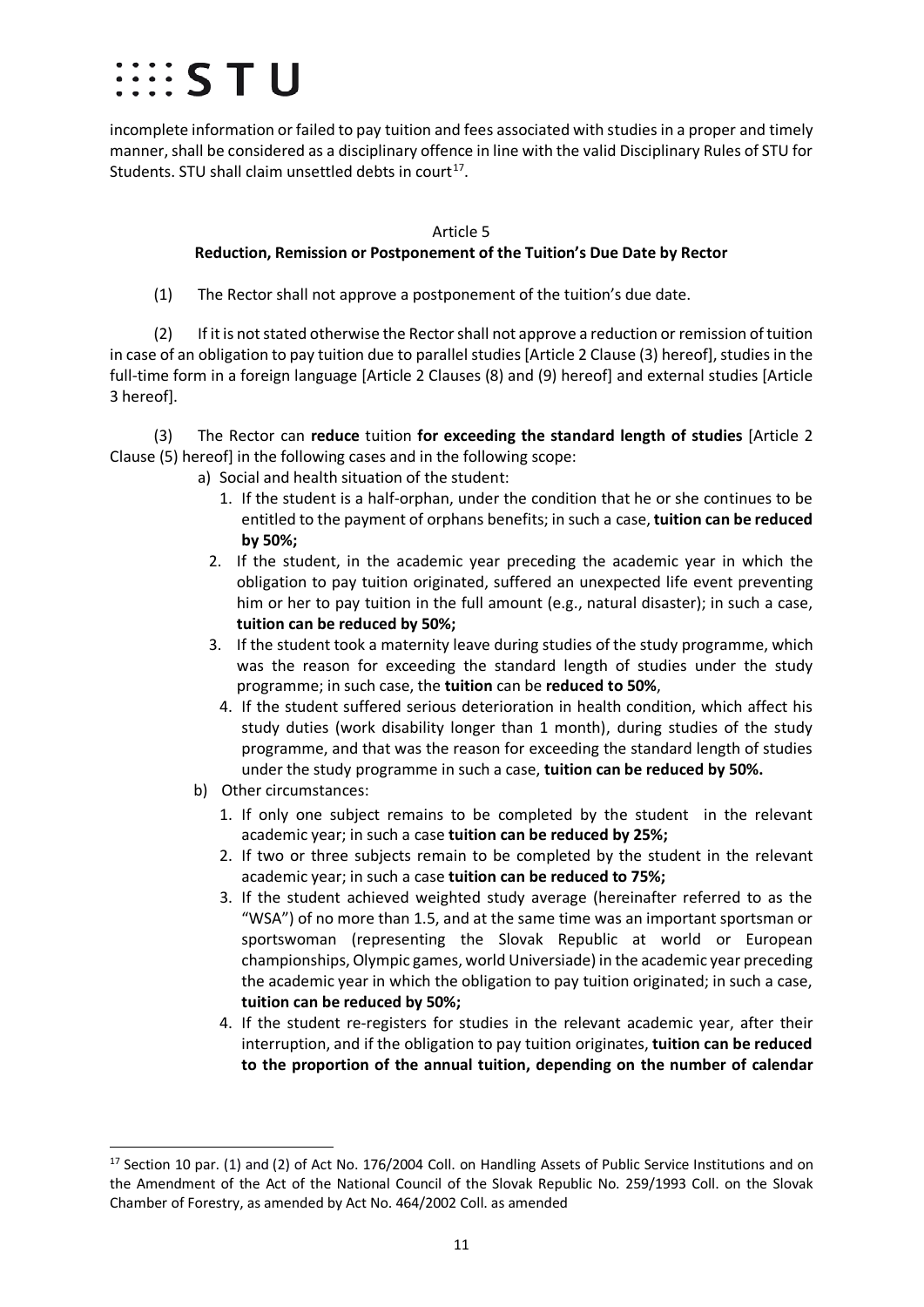

**month remaining until the end of the relevant academic year, after his or her reregistration.**

(4) Reasons for reducing tuition, stated in Clause (3) hereof, cannot be mutually cumulated. The Rector shall always consider only the most serious reason stated in the Application of a student.

(5) The Rector can **remit** tuition **for exceeding the standard length of studies** [**Article 2** Clause (5) hereof] in the following cases:

- a) Social and health situation of the student:
	- 1. If the student is an orphan, provided he or she continues to be entitled to the payment of orphans benefits;
	- 2. In case of a student with specific needs, pursuant to Section 100 (2) of the Act, who exceeded the standard length of studies, due to his or her disability,
	- 3. In case of a student attending studies as a part of development cooperation under a special regulation $18$ .
- b) Other circumstances:
	- 1. If the student exceeded the standard length of studies, due to changes in the study programme as a result of terminated accreditation of the original study programme at the STU;
	- 2. If the student achieved WSA of no more than 1.2, and at the same time was an important sportsman or sportswoman (representing the Slovak Republic at world or European championships, the Olympic games, world Universiade) in the academic year preceding the academic year in which the obligation to pay tuition originated;
	- 3. If the student of the study programme of the third level has fulfilled all conditions for graduating from the studies, except from the defence of the dissertation paper which he or she has turned in during the standard length of studies of the study programme;
	- 4. If the student of the study programme of the third level, whose obligation to pay tuition originated for exceeding the standard length of studies, is also paid a scholarship, pursuant to Section 54 (18) of the Act, at the same time; in such a case, the tuition of this student can be remitted in proportion of the annual tuition, depending on the period of receiving of the scholarship, pursuant to Section 54 (18) of the Act;
	- 5. If the student, whose obligation to pay tuition originated, abandons studies within one month from the start of the relevant academic year.<sup>[19](#page-11-1)</sup>

(6) The Rector can remit tuition to the student who has the obligation to pay tuition forstudy in a foreign language pursuant to Article 2 Clauses (8) or (9) of this Directive and at the same time in the relevant academic year he was awarded a special scholarship to support foreign students pursuant to the valid Scholarship Regulations of STU.

(7) The Rector can remit or reduce tuition of a student, if it is result of an agreement between STU and other university or other organization; in this case it is possible to remit or reduce tuition to the amount specified in the relevant agreement.

<span id="page-11-1"></span><span id="page-11-0"></span> $18$ Act No. 392/2015 Coll. on Development Cooperation, on the amendment by certain laws and amendments <sup>19</sup> Art. 19 sec. 1 of the Act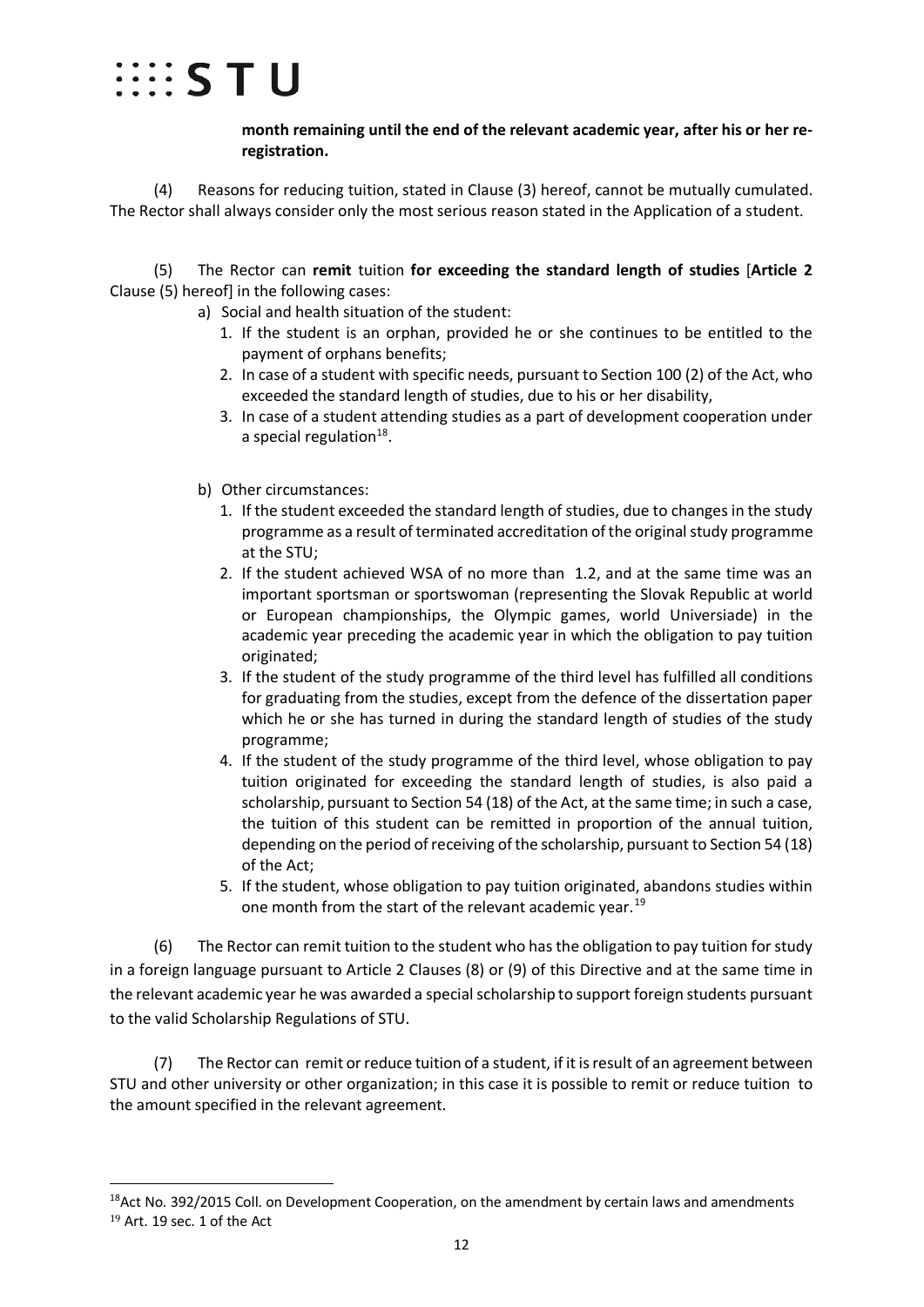### $\cdots$  STU

(8) The Rector can remit or reduce tuition fees of students who have changed their study programme within STU and who were obliged to pay tuition fees for their original study programme in the academic year 2022-2023 (hereinafter referred to as the "original obligation to pay tuition fees"). Tuition fees in view of this Clause shall be remitted or reduced only for those students who have performed the original obligation to pay tuition fees (including a decision on a decrease in tuition fees pursuant to this Article) and for those students who have been released from their original obligation to pay tuition fees by the Rector using the procedure pursuant to this Article.

(9) The Rector can remit tuition fees of students who have the obligation to pay tuition for exceeding the standard length of study, if the students changed the study programme within STU and were not obliged to pay tuition fees for the original study programme in the academic year 2022-2023 pursuant to the Article 2 (5) of this Directive due to participation in an academic mobility under an exchange program and its terms or the students were awarded by a social scholarship in the last year of their studies of the original study programme during standard length of studies.

(10) The Rector can remit or reduce tuition based on other factors of special consideration.

(11) A student can state in the Application only one reason (i.e., Application for Reduction, Remission of Tuition or Application for Postponement of the Tuition's Due Date). The Rector shall decide only on the reason stated in the Application. This shall not affect the provision of Clause (4) of this Article.

- (12) The Application for Reduction or Remission of Tuition needs to be accompanied by documents credibly proving the student's reason for its submission, namely:
	- a) Confirmation of representation at world or European championships or Olympic games or the world Universiade;
	- b) A document proving that the student has specific needs pursuant to Section 100 (3) of the Act, together with the opinion of the relevant coordinator for students with specific needs;
	- c) Medical confirmation from a specialised doctor proving serious and long-term medical issues;
	- d) A copy of the birth registration certificate of a child in case of maternity leave;
	- e) A document confirming the lasting title to the payment of orphans' benefits;
	- f) A relevant document that the situation (unpredictable life event) occurred, within the meaning of Clause (3) a) Sub-clause 2 of this Article;
	- g) Or any other relevant documents associated with the reason stated in the Application;

#### Article 6

#### **Fees for Material Arrangement of the Admission Procedure**

<span id="page-12-0"></span>(1) The faculty shall ask the applicants for studies to pay a fee for material arrangement of the admission procedure, which is another condition of being accepted for studies, pursuant to Section 57 (1) of the Act.

(2) The fee has been derived from the actual costs of faculty associated with actions connected to the admission procedure. Its amount must not exceed 25% of the basis, pursuant to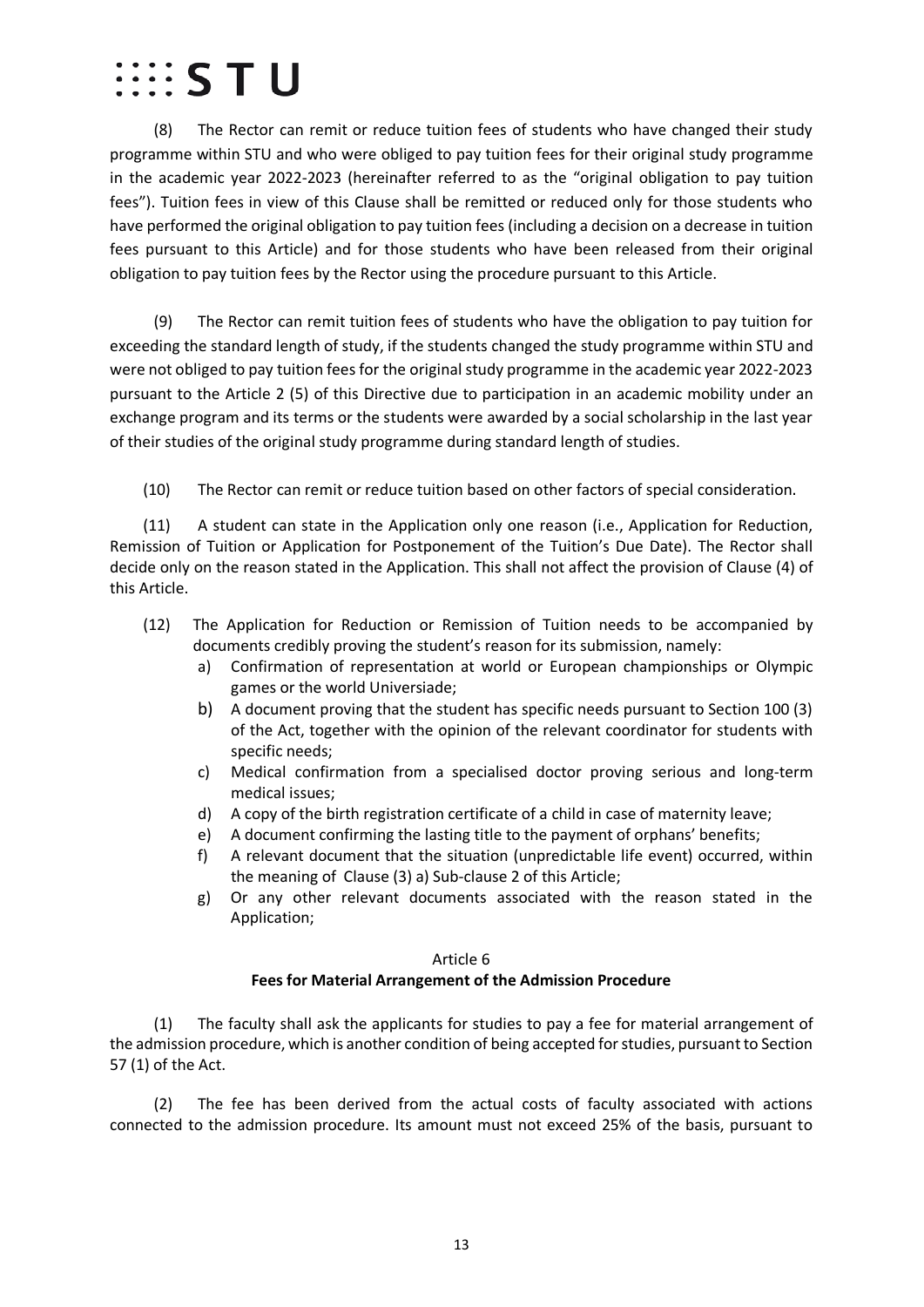### $\cdots$  S T U

Article 1 Clause (3) hereof<sup>[20](#page-13-1)</sup>. For the academic year 2022-2023, the fee for material arrangement of the admission procedure must not exceed **EUR 141.25.**

(3) The fee for material arrangement of the admission procedure shall be paid in advance, and its payment shall be proven by attaching the document, confirming the payment, to the application for studies, the only exception being if the fee for material arrangement of the admission has been paid electronically via AIS.

<span id="page-13-0"></span>(4) The amount of fees for material arrangement of the admission procedure at individual faculties and at the University (Institute of Management of STU) for students admitted to studies in the academic year 2022-2023 is stated **in Annex No. 2** hereof.

#### Article 7 **Fees Connected to Studies**

(1) The University or the faculty can request, pursuant to Section 92 (15) of the Act, fees for issuing documents about studies and their copies  $21$  and for issuing copies of documents about graduation from studies<sup>[22](#page-13-3)</sup> furthermore, administrative fees for recognition of documents, which are considered an income of the state budget, and for acknowledging the equivalence of documents about studies under a special Regulation  $23$ . The amount of the fee shall been derived from the actual costs of the University or faculty connected with these activities.

#### (2) **Fees for issuing documents about studies**

| a) | <b>STU Student Card</b>                                                                                                   |                          |
|----|---------------------------------------------------------------------------------------------------------------------------|--------------------------|
|    | 1. A new STU Student Card                                                                                                 | € 11                     |
|    | 2. Prolongation of the STU Student Card                                                                                   | €4                       |
|    | 3. New hybrid STU Student Card                                                                                            | € 25                     |
| b) | <b>ISIC Card of STU student</b><br>1. A new ISIC Card of STU student                                                      | € 21                     |
|    | 2. Prolongation of the ISIC Card (with the ISIC license)                                                                  | € 11                     |
|    | 3. Prolongation of the ISIC Card (without the ISIC license)                                                               | €4                       |
|    | 4. New hybrid ISIC card of STU student                                                                                    | € 35                     |
| C) | Statement of Studies (Index)<br>for all STU students, if issued by the faculty                                            | $\epsilon$ 4 per piece   |
| d) | Extract of the results of studies<br>1. Issued to student during studies based on an application in the Slovak or English |                          |
|    | language made of AIS                                                                                                      | $\epsilon$ 5 per extract |

<span id="page-13-1"></span><sup>20</sup> Section 92 par. 12 of the Act

<span id="page-13-2"></span><sup>21</sup> Section 67 of the Act

<span id="page-13-3"></span><sup>&</sup>lt;sup>22</sup> Section 68 of the Act

<span id="page-13-4"></span><sup>&</sup>lt;sup>23</sup> Section 33 through 35 of the Act No. 422/2015 Coll. Recognition of Diplomas and Professional Qualifications and on Amendments and Supplements to certain Acts as amended in connection with Act No. 145/1995 Coll. on Administrative Fees, as amended by further amendments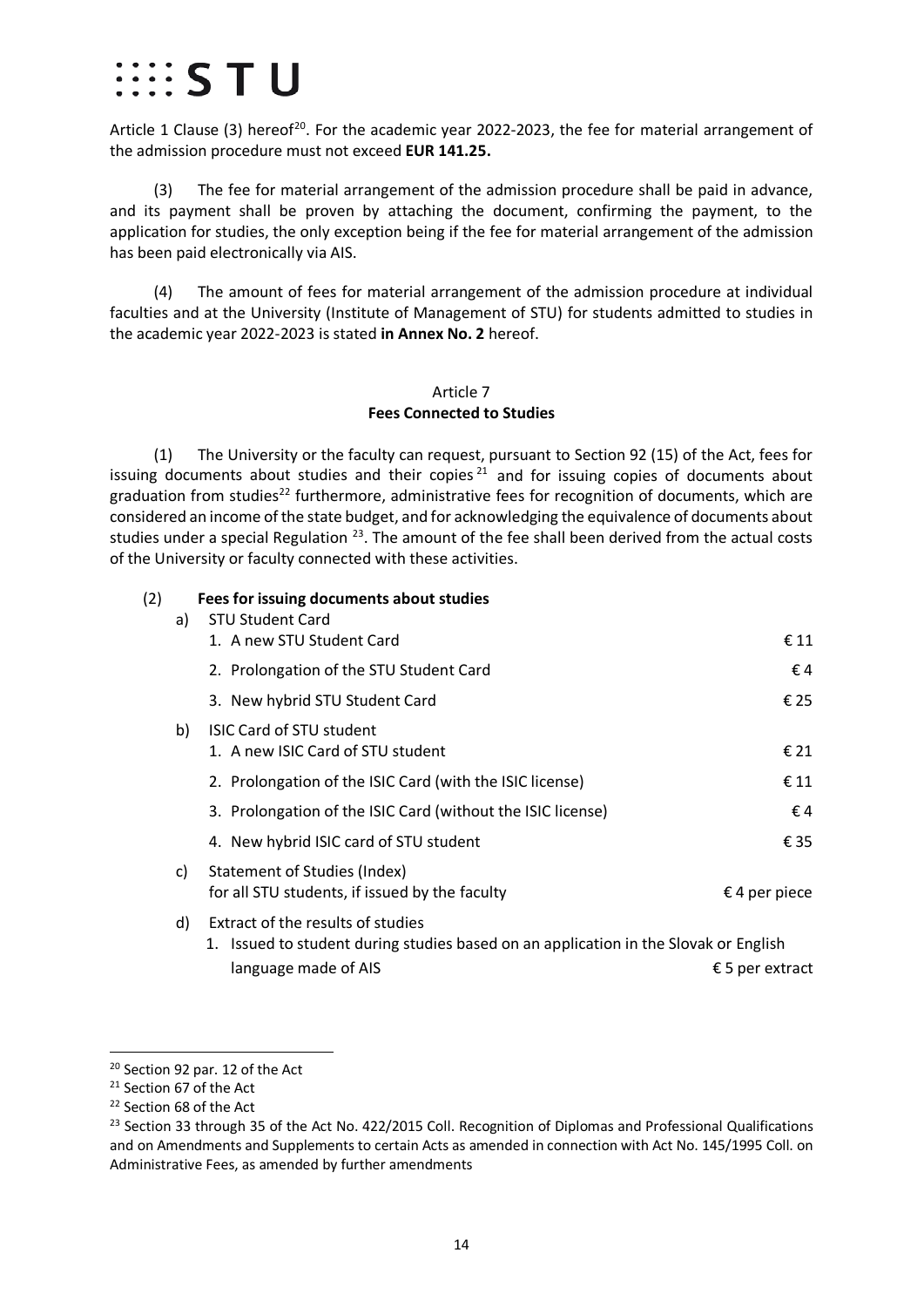|     |    |                                                                            | 2. Issued to student during studies based on their own request for the purposes of                                                                                    | academic mobility pursuant to Section 58a of the Act made of AIS, in Slovak |      |  |  |  |
|-----|----|----------------------------------------------------------------------------|-----------------------------------------------------------------------------------------------------------------------------------------------------------------------|-----------------------------------------------------------------------------|------|--|--|--|
|     |    |                                                                            |                                                                                                                                                                       | free of charge                                                              |      |  |  |  |
|     |    |                                                                            | Language<br>3. Issued to student after the end of studies pursuant to Section 65                                                                                      |                                                                             |      |  |  |  |
|     |    |                                                                            | of the Act based on their own request in English language                                                                                                             |                                                                             |      |  |  |  |
|     |    |                                                                            | made of AIS                                                                                                                                                           | free of charge                                                              |      |  |  |  |
|     |    |                                                                            | 4. Issued to graduate after the end of studies based on their application in the                                                                                      |                                                                             |      |  |  |  |
|     |    |                                                                            | Slovak or English language made of AIS                                                                                                                                | $£5$ per extract                                                            |      |  |  |  |
|     |    |                                                                            | 5. Issued to the person who graduated from studies based on                                                                                                           |                                                                             |      |  |  |  |
|     |    |                                                                            | their application made out of AIS                                                                                                                                     | € 5 per page                                                                |      |  |  |  |
|     |    |                                                                            | 6. Issued to the person who graduated from studies, pursuant to Section 66                                                                                            |                                                                             |      |  |  |  |
|     |    |                                                                            | par. 1 of the Act at the end of studies made of AIS                                                                                                                   | free of charge                                                              |      |  |  |  |
|     |    |                                                                            | 7. Issued to the person who graduated from studies, pursuant to Section 66                                                                                            |                                                                             |      |  |  |  |
|     |    |                                                                            | par. 1 of the Act, after the end of studies based on their application in                                                                                             |                                                                             |      |  |  |  |
|     |    |                                                                            | the Slovak or English language made of AIS                                                                                                                            | $£5$ per extract                                                            |      |  |  |  |
|     |    |                                                                            | 8. Issued to the person who graduated from studies, pursuant to Section 66                                                                                            |                                                                             |      |  |  |  |
|     |    |                                                                            | par.1 of the Act, after the end of studies based on their application                                                                                                 |                                                                             |      |  |  |  |
|     |    |                                                                            | in the Slovak or English language made out of AIS                                                                                                                     | € 5 per page                                                                |      |  |  |  |
|     |    |                                                                            |                                                                                                                                                                       |                                                                             |      |  |  |  |
| (3) | a) |                                                                            | Fees for issuing documents about graduation<br>University Diploma bilingual (Slovak-English)                                                                          | free of charge                                                              |      |  |  |  |
|     |    |                                                                            |                                                                                                                                                                       |                                                                             |      |  |  |  |
|     | b) |                                                                            | Certificate of State Exam bilingual (Slovak-English)                                                                                                                  | free of charge                                                              |      |  |  |  |
|     | c) | free of charge<br>University Diploma Supplement bilingual (Slovak-English) |                                                                                                                                                                       |                                                                             |      |  |  |  |
|     | d) |                                                                            | Payment of costs related to the reissuing of graduates documents                                                                                                      |                                                                             |      |  |  |  |
|     |    |                                                                            | under letter a) to c) of this clause caused by the student's failure                                                                                                  | € 10 per document                                                           |      |  |  |  |
|     |    |                                                                            | to control personal data                                                                                                                                              |                                                                             |      |  |  |  |
| (4) |    |                                                                            | <b>Fees for issuing duplicates</b>                                                                                                                                    |                                                                             |      |  |  |  |
|     | a) |                                                                            | <b>STU Student Card</b>                                                                                                                                               |                                                                             | € 11 |  |  |  |
|     | b) |                                                                            | ISIC Card of STU student during validity of the license                                                                                                               |                                                                             | € 11 |  |  |  |
|     | c) |                                                                            | ISIC Card of STU student with a new license                                                                                                                           |                                                                             | € 21 |  |  |  |
|     | d) |                                                                            | Hybrid STU Student Card                                                                                                                                               |                                                                             | € 25 |  |  |  |
|     | e) |                                                                            | Hybrid ISIC Card of STU student during validity of the license                                                                                                        |                                                                             | € 25 |  |  |  |
|     | f) |                                                                            | Hybrid ISIC Card of STU student with a new license                                                                                                                    |                                                                             | € 35 |  |  |  |
|     | g) |                                                                            | Statement of Studies (Index), if issued by the faculty                                                                                                                | $\epsilon$ 4 per two-sided page                                             |      |  |  |  |
|     | h) |                                                                            | University diploma, extract from diploma registry in the Slovak language,<br>in the English language, or bilingual (Slovak-English)                                   |                                                                             | € 30 |  |  |  |
|     | i) |                                                                            | Certificate of State Examination, extract from the Certificate of State Examination<br>in the Slovak language, in the English language, or bilingual (Slovak-English) |                                                                             | € 30 |  |  |  |
|     | j) |                                                                            | Diploma Supplement in the Slovak language, in the English language, or bilingual<br>(Slovak-English)                                                                  |                                                                             | € 30 |  |  |  |
|     | k) |                                                                            | Decision of educational document recognition or recognition rejection                                                                                                 |                                                                             | € 30 |  |  |  |
|     |    |                                                                            |                                                                                                                                                                       |                                                                             |      |  |  |  |
| (5) |    |                                                                            | Fees for recognition of diplomas                                                                                                                                      |                                                                             |      |  |  |  |
|     | a) |                                                                            | An administrative fee for recognition of documents for purposes other                                                                                                 |                                                                             |      |  |  |  |

15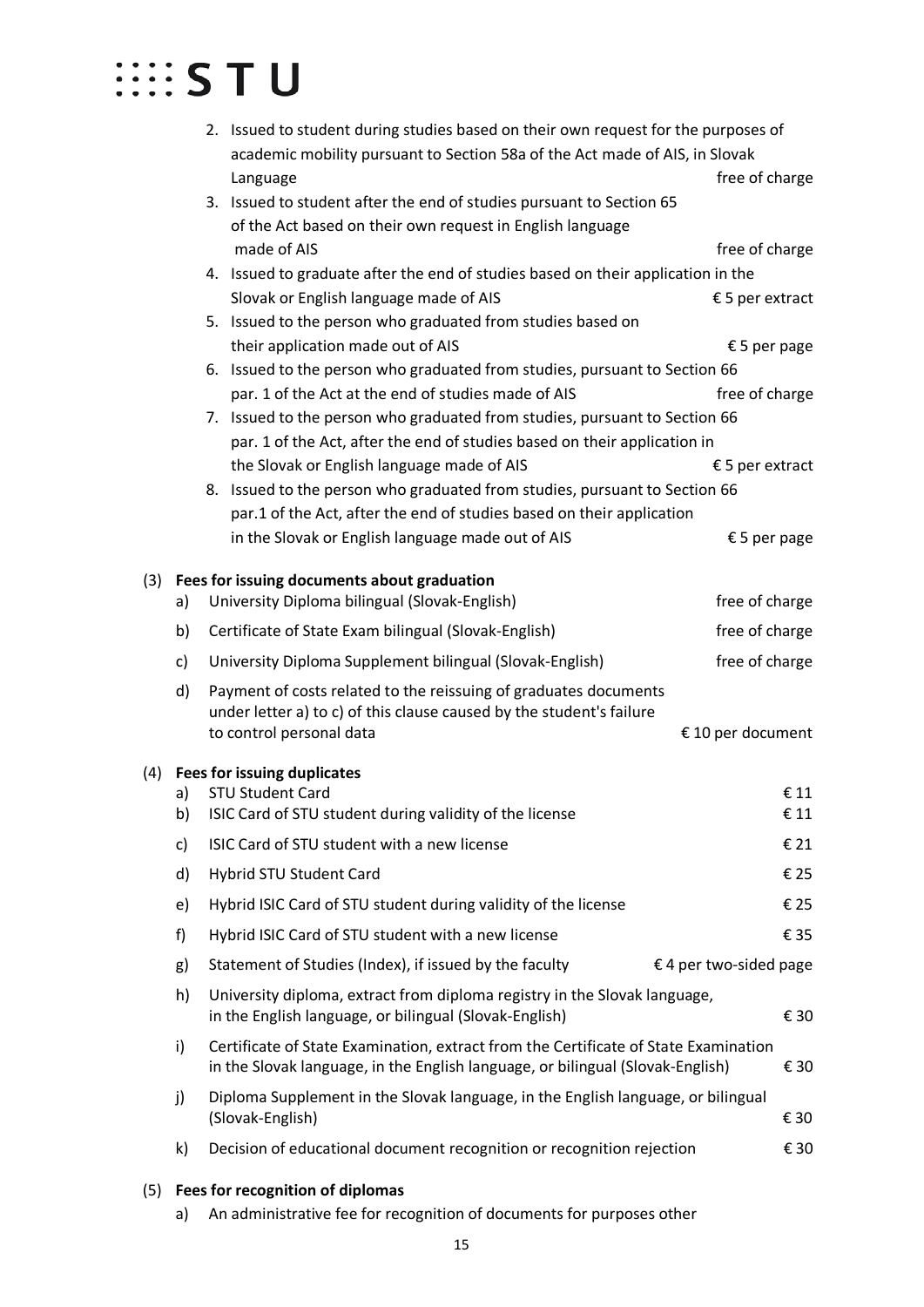

than performance of a regulated profession, if the Slovak Republic **is a party to an international treaty** on mutual acknowledgement of equivalence of academic certificates with the state where the certificate was acquired<sup>22</sup>  $\epsilon$  5

- b) An administrative fee for recognition of academic certificates for purposes other than performance of a regulated profession, if the Slovak Republic **is not a party to an international treaty** on mutual acknowledgement of equivalence of academic certificates with the state where the certificate was acquired<sup>22</sup>  $\epsilon$  30
- c) If the application is filed using electronic means or via the Integrated Service Point, the rate of the administrative fee for recognition of an academic certificate pursuant to (a) or (b) above is 50 % of the amount of the fee. If annexes are attached to the application, a reduced rate of the fee is applied in accordance with the first sentence, only if the attachments are in electronic form.<sup>[24](#page-15-1)</sup>
- d) Payment of costs connected with proceedings for recognition of diplomas<sup>25</sup>  $\epsilon$  40.

(6) Costs related with sending of certificates and other documents stated in this Article via the postal service, if they are not included in amount of costs, shall be charged according to the current pricelist for postal services.

#### Article 8 **Final Provisions**

<span id="page-15-0"></span>(1) This Directive shall be issued pursuant to the Article 23 Clause 14 of the Statute of STU as an internal organisational and managing standard of the STU issued by the Rector.

(2) Any amendments and supplements hereto can be made only based on numbered amendments hereto, issued by the Rector; in case of tuition fees for study programmes provided by the faculty at the proposal of the relevant Dean and in case of tuition fees for study programmes provided by the University (Institute of Management of STU) at the proposal of the Director of the Institute of Management of STU.

- (3) The following annexes shall be an inseparable part hereof:
	- a) **Annex No. 1,** stipulating for the individual faculties and for the Institute of Management of STU:
		- 1. Annual tuition for study programmes in the full-time form of studies, realised in the state language, for exceeding of the standard length of studies and for parallel studies, pursuant to Article 2 Clauses (3) and (5) hereof.
		- 2. Annual tuition for study programmes in the full-time form of studies, realised in a foreign language, pursuant to Article 2 Clauses (8) and (9) hereof.
		- 3. Annual tuition for study programmes in the external form of studies valid for all years of studies during the standard length of studies for students beginning studies in the academic year 2022-2023, pursuant to Article 3 Clause (3) hereof.
		- 4. Annual tuition for study programmes in the external form of studies, after exceeding the standard length of studies, pursuant to Article 3 Clause (4) hereof.

<span id="page-15-1"></span> $24$  Sec. 6 of the Act No. 145/1995 Coll. on Administrative fees, as amended

<span id="page-15-2"></span><sup>&</sup>lt;sup>25</sup> Section 33 through 35 of the Act No. 422/2015 Coll. Recognition of Diplomas and Professional Qualifications and on Amendments and Supplements to certain Acts as amended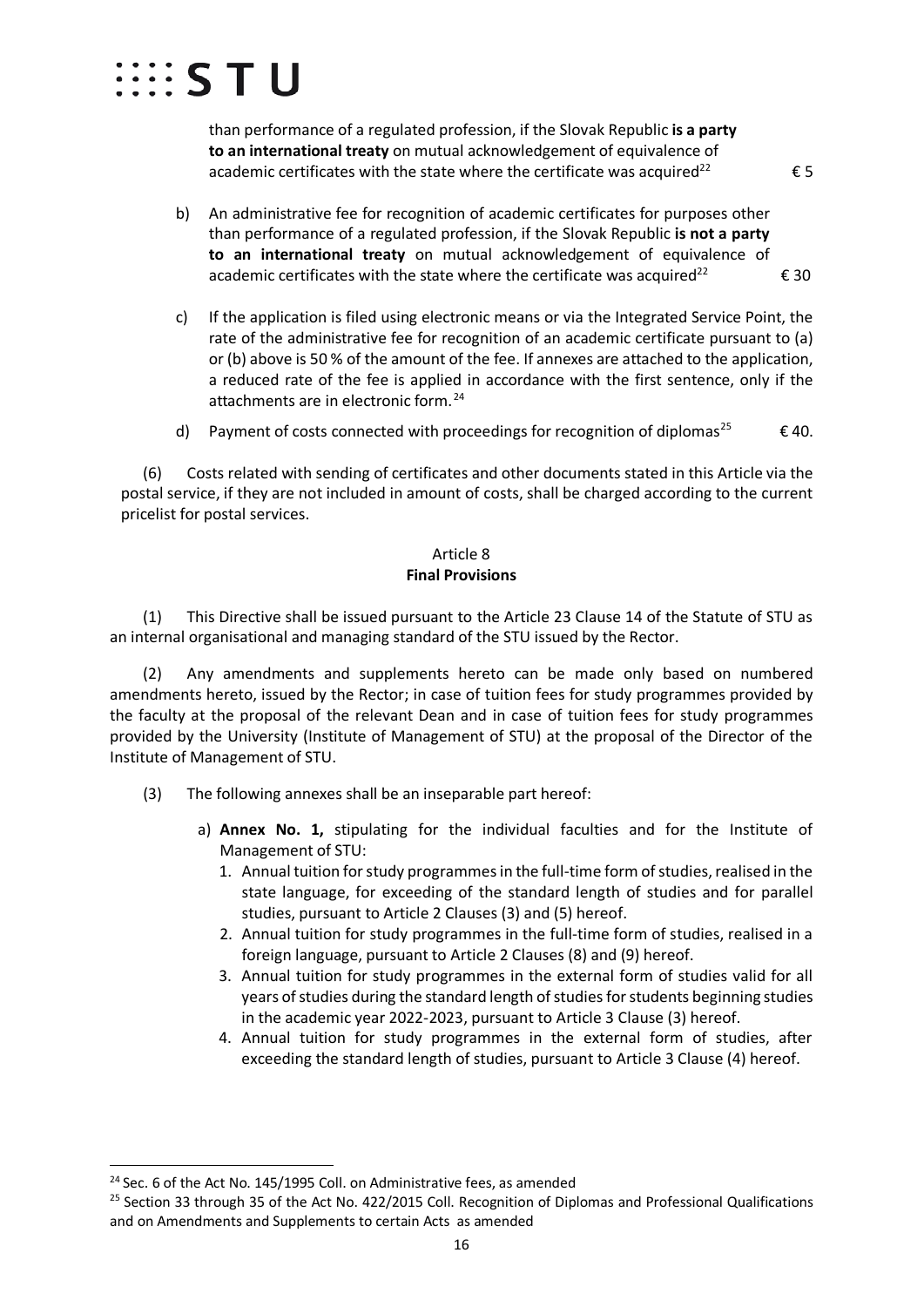

b) **Annex No. 2,** which for the individual faculties and for the Institute of Management of STU stipulates fees for material arrangement of the admission procedure for applicants admitted to studies in the academic year 2022-2023.

(4)This Directive shall enter into force on the date it is issued.

(5) If it is not stated otherwise, this Directive shall become effective on the date September 1, 2022.

(6) For the purposes of the rights and obligations of applicants for study at the STU in accordance with Art. 6 of this Directive if they relate to the academic year 2022-2023, this Directive shall take effect on October 1, 2021.

(7) For the purposes of student rights and obligations at the STU in accordance with Article 7 Clause (2) a) and b) and Clause (4 a) to f) of this Directive if they relate to the academic year 2022-2023, this Directive shall take effect on June 1, 2022.

> Dr. h. c. prof. h. c. prof. Dr. Ing. Oliver Moravčík.<sup>[26](#page-16-0)</sup> Rector

<span id="page-16-0"></span><sup>&</sup>lt;sup>26</sup> This document was signed electronically.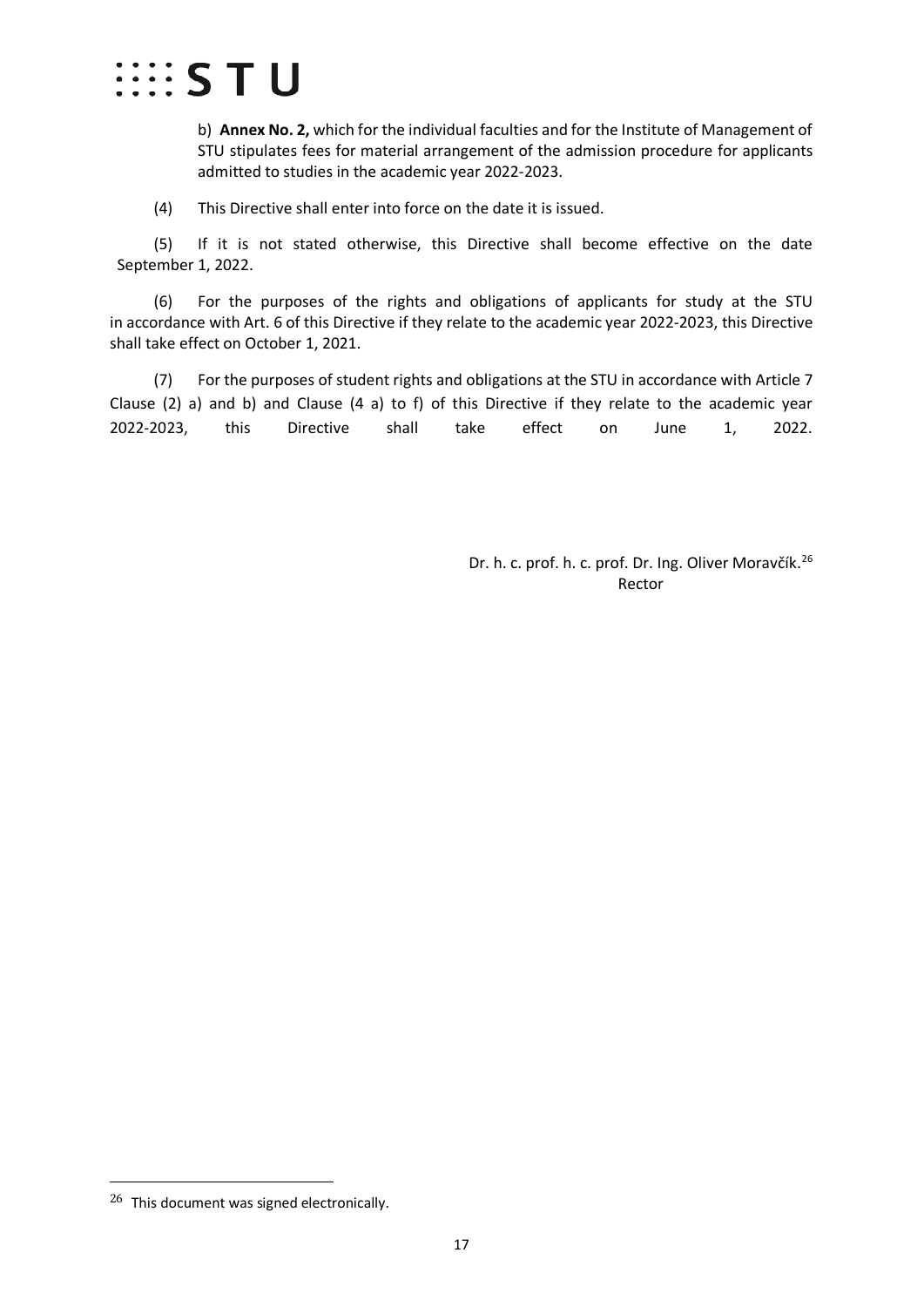### $\cdots$  STU

<span id="page-17-0"></span>**Annex No. 1 of Rector´s Directive No. 7/2021-SR from September 22, 2021**

### **Tuition and Fees Associated with Studies at the Slovak University of Technology in Bratislava for the Academic Year 2022-2023**

- 1. The annual tuition for **study programmes in full-time form of studies performed in the state language for exceeding of the standard length of studies and for parallel studies,** pursuant to Article 2 Clauses (3) and (5) hereof;
- 2. The annual tuition for **study programmes in the full-time form of studies, realised in a foreign language,** pursuant to Article 2 Clauses (8) and (9) hereof;
- 3. The annual tuition for **study programmes in the external form of studies, valid for all years of studies during the standard length of studies for students beginning studies in the academic year 2022-2023,** pursuant to Article 3 Clause (3) hereof;
- 4. The annual tuition for **study programmes in the external form of studies, after exceeding the standard length of studies,** pursuant to Article 3 Clause (4) hereof.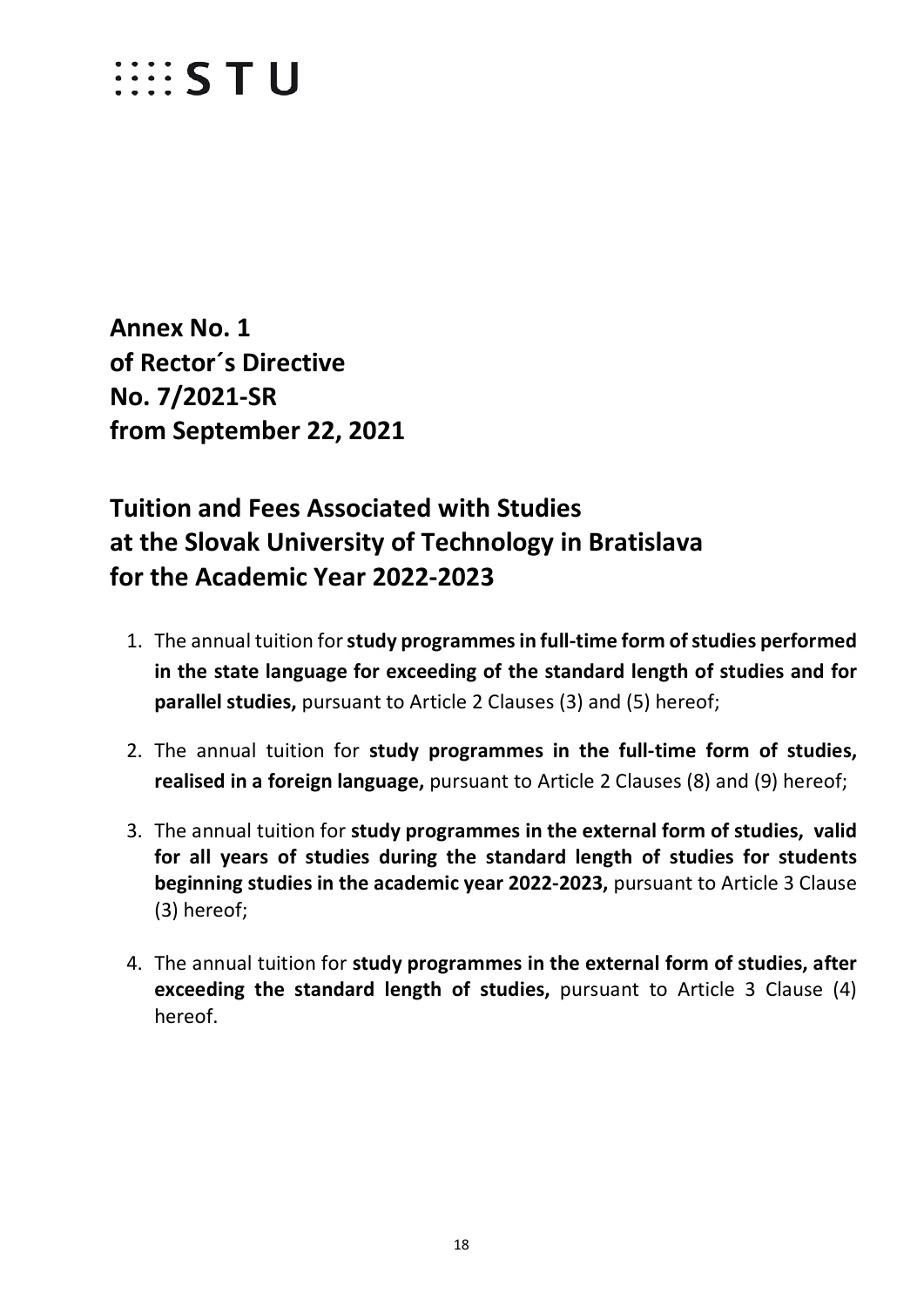

#### <span id="page-18-0"></span>**1. Faculty of Civil Engineering of STU**

<span id="page-18-1"></span>1.1. The annual tuition for study programmes in the full-time form of studies, realised in the state language, by the Faculty of Civil Engineering of STU for exceeding of the standard length of studies and for parallel studies, pursuant to Article 2 Clauses (3) and (5) hereof

| <b>Faculty of Civil Engineering of STU</b>                   |                                                   |                     |                                                   |                     |                                                   |                                                   |  |  |
|--------------------------------------------------------------|---------------------------------------------------|---------------------|---------------------------------------------------|---------------------|---------------------------------------------------|---------------------------------------------------|--|--|
|                                                              | 1st level of studies                              |                     | 2nd level of studies                              |                     | 3rd level of studies                              |                                                   |  |  |
| Study programme                                              | Exceeding<br>the standard<br>length of<br>studies | Parallel<br>studies | Exceeding<br>the standard<br>length of<br>studies | Parallel<br>studies | Exceeding<br>the standard<br>length of<br>studies | Parallel<br>studies                               |  |  |
| <b>Applied Mathematics</b>                                   | $\ast$                                            | $\ast$              | $\ast$                                            | $\ast$              | $1st$ year<br>€ 100,<br>other<br>years<br>€ 1,000 | $1st$ year<br>€ 100,<br>other<br>years<br>€ 1,000 |  |  |
| <b>Applied Mechanics</b>                                     | $\ast$                                            | $\ast$              | $\ast$                                            | *                   | $1st$ year<br>€ 100,<br>other<br>years<br>€ 1,000 | $1st$ year<br>€ 100,<br>other<br>years<br>€ 1,000 |  |  |
| <b>Building Constructions and Design</b>                     | $\ast$                                            | $\ast$              | € 800                                             | € 800               | $\ast$                                            | $\ast$                                            |  |  |
| Civil Engineering (in Slovak and English<br>language)        | € 600                                             | € 600               | € 800                                             | € 800               | $\ast$                                            | $\ast$                                            |  |  |
| Geodesy and Cartography                                      | € 600                                             | € 600               | €800                                              | € 800               | $1st$ year<br>€ 100,<br>other<br>years<br>€ 1,000 | $1st$ year<br>€ 100,<br>other<br>years<br>€ 1,000 |  |  |
| <b>Engineering and Environmental Civil</b><br>Engineering    | € 600                                             | € 600               | $\ast$                                            | $\ast$              | $\ast$                                            | $\ast$                                            |  |  |
| <b>Structural and Transportation Engineering</b>             | € 600                                             | € 600               | $\ast$                                            | $\ast$              | $\ast$                                            | $\ast$                                            |  |  |
| Landscaping                                                  | $\ast$                                            | $\ast$              | $\ast$                                            | $\ast$              | $1st$ year<br>€ 100,<br>other<br>years<br>€ 1,000 | $1st$ year<br>€ 100,<br>other<br>years<br>€ 1,000 |  |  |
| Landscaping and Landscape Planning                           | € 600                                             | € 600               | € 800                                             | € 800               | $\ast$                                            | $\ast$                                            |  |  |
| Mathematical and Computational<br>Modelling                  | € 600                                             | € 600               | € 800                                             | € 800               | $\ast$                                            | $\ast$                                            |  |  |
| <b>Structures of Buildings</b>                               | $\ast$                                            | $\ast$              | €800                                              | €800                | $\ast$                                            | $\ast$                                            |  |  |
| <b>Building Structures and Architecture</b>                  | € 600                                             | € 600               | €800                                              | € 800               | $\ast$                                            | $\ast$                                            |  |  |
| <b>Structures for Land Protection</b>                        | $\ast$                                            | $\ast$              | € 800                                             | € 800               | $\ast$                                            | $\ast$                                            |  |  |
| Structures for Creation and Protection of<br>the Environment | € 600                                             | € 600               | $\ast$                                            | $\ast$              | $\ast$                                            | $\ast$                                            |  |  |
| <b>Building Services</b>                                     | $\ast$                                            | $\ast$              | € 800                                             | € 800               | $\ast$                                            | $\ast$                                            |  |  |
| <b>Building Technology</b>                                   | $\ast$                                            | $\ast$              | € 800                                             | € 800               | $1st$ year<br>€ 100,<br>other<br>years<br>€ 1,000 | $1st$ year<br>€ 100,<br>other<br>years<br>€ 1,000 |  |  |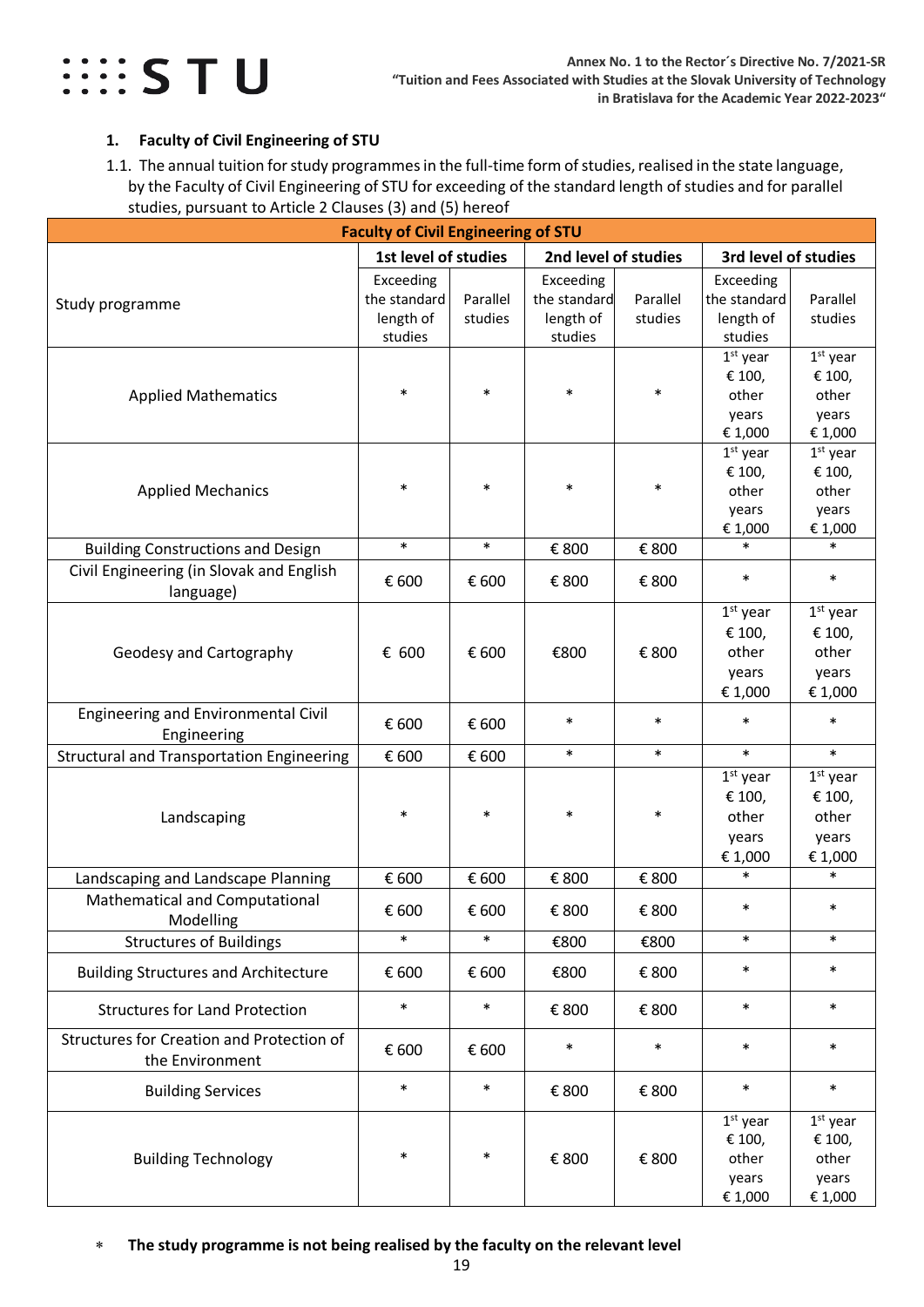

|                                                                       | 1st level of studies                              |                     | 2nd level of studies                              |                     | 3rd level of studies                              |                                                   |
|-----------------------------------------------------------------------|---------------------------------------------------|---------------------|---------------------------------------------------|---------------------|---------------------------------------------------|---------------------------------------------------|
| Study programme                                                       | Exceeding<br>the standard<br>length of<br>studies | Parallel<br>studies | Exceeding<br>the standard<br>length of<br>studies | Parallel<br>studies | Exceeding<br>the standard<br>length of<br>studies | Parallel<br>studies                               |
| <b>Building Technology and Management</b>                             | €600                                              | € 600               | $\ast$                                            | $\ast$              | $\ast$                                            | $\ast$                                            |
| Theory and Structures of Civil Engineering<br>Works                   | $\ast$                                            | $\ast$              | $\ast$                                            | $\ast$              | $1st$ year<br>€ 100,<br>other<br>years<br>€ 1,000 | $1st$ year<br>€ 100,<br>other<br>years<br>€ 1,000 |
| Theory and Structures of Buildings                                    | $\ast$                                            | $\ast$              | $\ast$                                            | $\ast$              | $1st$ year<br>€ 100,<br>other<br>years<br>€ 1,000 | $1st$ year<br>€ 100,<br>other<br>years<br>€ 1,000 |
| Theory and Environmental Technology of<br><b>Buildings</b>            | $\ast$                                            | $\ast$              | $\ast$                                            | $\ast$              | $1st$ year<br>€ 100,<br>other<br>years<br>€ 1,000 | $1st$ year<br>€ 100,<br>other<br>years<br>€ 1,000 |
| <b>Hydraulic Engineering and Water</b><br><b>Resources Management</b> | € 600                                             | € 600               | €800                                              | € 800               | $\ast$                                            | $\ast$                                            |
| <b>Water Resources Engineering</b>                                    | $\ast$                                            | $\ast$              | $\ast$                                            | $\ast$              | $1st$ year<br>€ 100,<br>other<br>years<br>€ 1,000 | $1st$ year<br>€ 100,<br>other<br>years<br>€ 1,000 |
| <b>Number of Study Programmes</b>                                     | 10                                                | 10                  | 11                                                | 11                  | 9                                                 | 9                                                 |

<span id="page-19-0"></span>1.2. The annual tuition for study programmes **in the full-time form of studies, realised in a foreign language,** by the Faculty of Civil Engineering of STU, pursuant to Article 2 Clauses (8) and (9) hereof

| <b>Faculty of Civil Engineering of STU</b>                 |                      |                      |                      |  |  |  |  |
|------------------------------------------------------------|----------------------|----------------------|----------------------|--|--|--|--|
| Study programme                                            | 1st level of studies | 2nd level of studies | 3rd level of studies |  |  |  |  |
| <b>Applied Mathematics</b>                                 | $\ast$               | $\ast$               | € 1,000              |  |  |  |  |
| <b>Applied Mechanics</b>                                   | $\ast$               | $\ast$               | € 1,000              |  |  |  |  |
| Civil Engineering                                          | € 3,500              | € 3,500              | $\ast$               |  |  |  |  |
| Geodesy and Cartography                                    | $\ast$               | € 3,500              | € 1,000              |  |  |  |  |
| <b>Engineering and Environmental Civil</b><br>Engineering  | € 3,500              | $\ast$               | $\ast$               |  |  |  |  |
| Landscaping                                                | $\ast$               | $\ast$               | € 1,000              |  |  |  |  |
| Mathematical and Computational Modelling                   | € 3,500              | € 3,500              | *                    |  |  |  |  |
| <b>Structures of Buildings</b>                             | $\ast$               | € 3,500              | $\ast$               |  |  |  |  |
| <b>Building Technology</b>                                 | $\ast$               | € 3,500              | € 1,000              |  |  |  |  |
| Theory and Structures of Civil Engineering<br>Works        | $\ast$               | $\ast$               | € 1,000              |  |  |  |  |
| Theory and Constructions of Buildings                      | $\ast$               | $\ast$               | € 1,000              |  |  |  |  |
| Theory and Environmental Technology of<br><b>Buildings</b> | $\ast$               | $\ast$               | € 1,000              |  |  |  |  |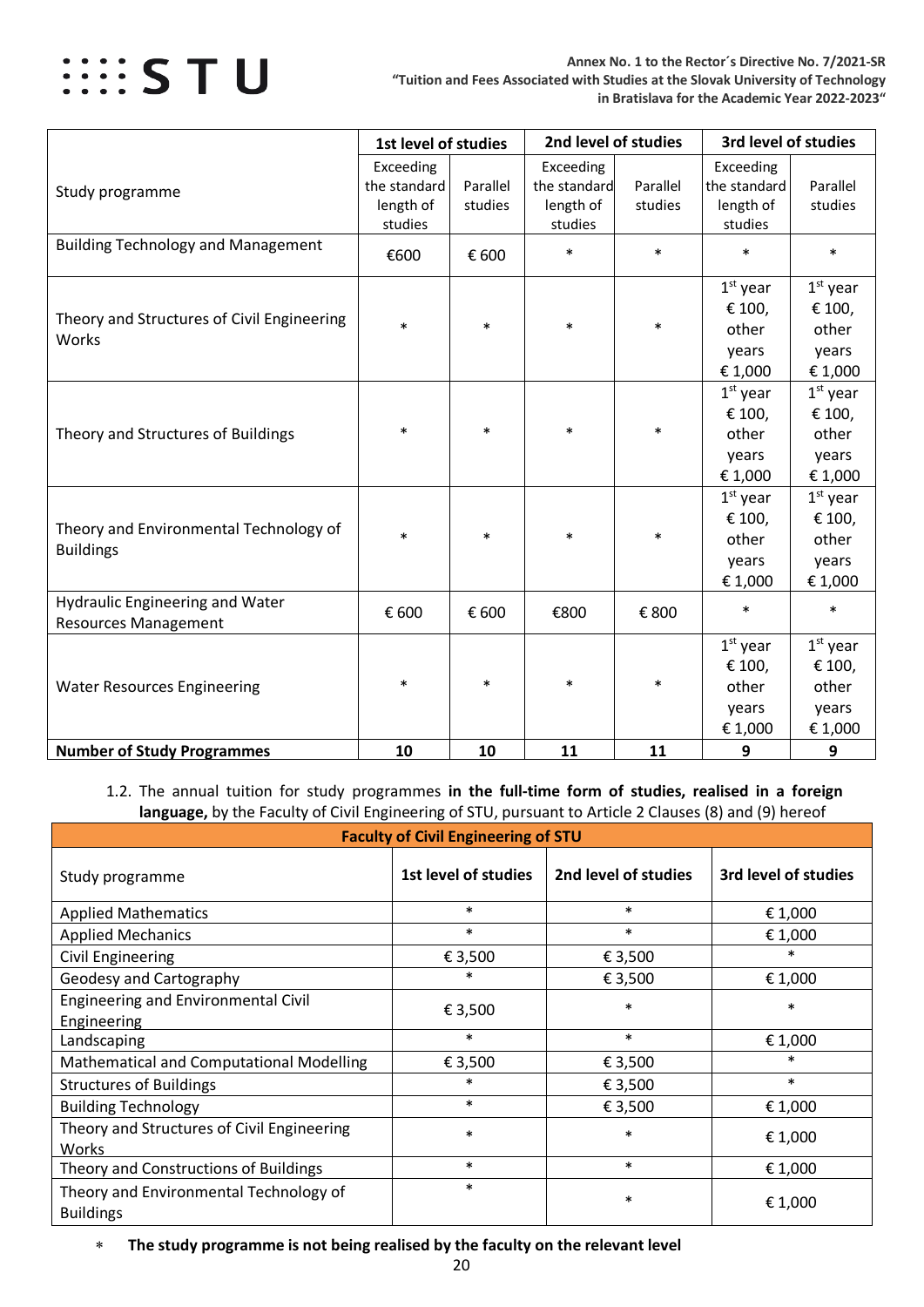

| Study programme                   | 1st level of studies | 2nd level of studies | 3rd level of studies |
|-----------------------------------|----------------------|----------------------|----------------------|
| Water Resources Engineering       |                      |                      | € € 1.000            |
| <b>Number of Study Programmes</b> |                      |                      |                      |

<span id="page-20-0"></span>1.3. The annual tuition for study programmes **in the external form of studies,** realised by the Faculty of Civil Engineering of STU, valid **for all years of studies during the standard length of studies**for students beginning studies in the academic year 2022-2023, pursuant to Article 3 Clause (3) hereof

| <b>Faculty of Civil Engineering of STU</b>                 |                                              |          |          |             |                      |          |  |  |
|------------------------------------------------------------|----------------------------------------------|----------|----------|-------------|----------------------|----------|--|--|
|                                                            | 1st level of studies<br>2nd level of studies |          |          |             | 3rd level of studies |          |  |  |
|                                                            | In the                                       | In a     | In the   | In a        | In the               | In a     |  |  |
| Study programme                                            | state                                        | foreign  | state    | foreign     | state                | foreign  |  |  |
|                                                            | language                                     | language | language | language    | language             | language |  |  |
| <b>Applied Mathematics</b>                                 | $\ast$                                       | $\ast$   | $\ast$   | $\ast$      | € 1,000              | € 1,000  |  |  |
| <b>Applied Mechanics</b>                                   | $\ast$                                       | $\ast$   | $\ast$   | $\ast$      | € 1,000              | € 1,000  |  |  |
| Geodesy and Cartography                                    | $\ast$                                       | $\ast$   | $\ast$   | $\ast$      | € 1,000              | € 1,000  |  |  |
| Landscaping                                                | $\ast$                                       | $\ast$   | $\ast$   | $\ast$      | € 1,000              | € 1,000  |  |  |
| <b>Building Technology</b>                                 | $\ast$                                       | $\ast$   | $\ast$   | $\ast$      | € 1,000              | € 1,000  |  |  |
| Theory and Structures of Civil<br><b>Engineering Works</b> | $\ast$                                       | $\ast$   | $\ast$   | $\ast$      | € 1,000              | € 1,000  |  |  |
| Theory and Constructions of<br><b>Buildings</b>            | $\ast$                                       | $\ast$   | $\ast$   | $\ast$      | € 1,000              | € 1,000  |  |  |
| Theory and Environmental<br><b>Technology of Buildings</b> | $\ast$                                       | $\ast$   | $\ast$   | $\ast$      | € 1,000              | € 1,000  |  |  |
| <b>Water Resources Engineering</b>                         | $\ast$                                       | $\ast$   | $\ast$   | $\ast$      | € 1,000              | € 1,000  |  |  |
| <b>Number of Study Programmes</b>                          | 0                                            | 0        | 0        | $\mathbf 0$ | 9                    | 9        |  |  |

<span id="page-20-1"></span>1.4. The annual tuition for study programmes **in the external form of studies,** realised by the Faculty of Civil Engineering of STU, **after exceeding the standard length of studies, pursuant** to Article 3 Clause (4) hereof

| <b>Faculty of Civil Engineering of STU</b>                 |                          |                             |                          |                             |                          |                             |  |  |
|------------------------------------------------------------|--------------------------|-----------------------------|--------------------------|-----------------------------|--------------------------|-----------------------------|--|--|
|                                                            | 1st level of studies     |                             | 2nd level of studies     |                             | 3rd level of studies     |                             |  |  |
| Study programme                                            | In the state<br>language | In a<br>foreign<br>language | In the state<br>language | In a<br>foreign<br>language | In the state<br>language | In a<br>foreign<br>language |  |  |
| <b>Applied Mathematics</b>                                 | $\ast$                   | $\ast$                      | $\ast$                   | $\ast$                      | €1,000                   | € 1,000                     |  |  |
| <b>Applied Mechanics</b>                                   | $\ast$                   | $\ast$                      | $\ast$                   | $\ast$                      | €1,000                   | € 1,000                     |  |  |
| Geodesy and Cartography                                    | $\ast$                   | $\ast$                      | $\ast$                   | $\ast$                      | € 1,000                  | €1,000                      |  |  |
| Landscaping                                                | $\ast$                   | $\ast$                      | $\ast$                   | $\ast$                      | € 1,000                  | € 1,000                     |  |  |
| <b>Building Technology</b>                                 | $\ast$                   | $\ast$                      | $\ast$                   | $\ast$                      | € 1,000                  | € 1,000                     |  |  |
| Theory and Structures of Civil<br><b>Engineering Works</b> | $\ast$                   | $\ast$                      | $\ast$                   | $\ast$                      | € 1,000                  | €1,000                      |  |  |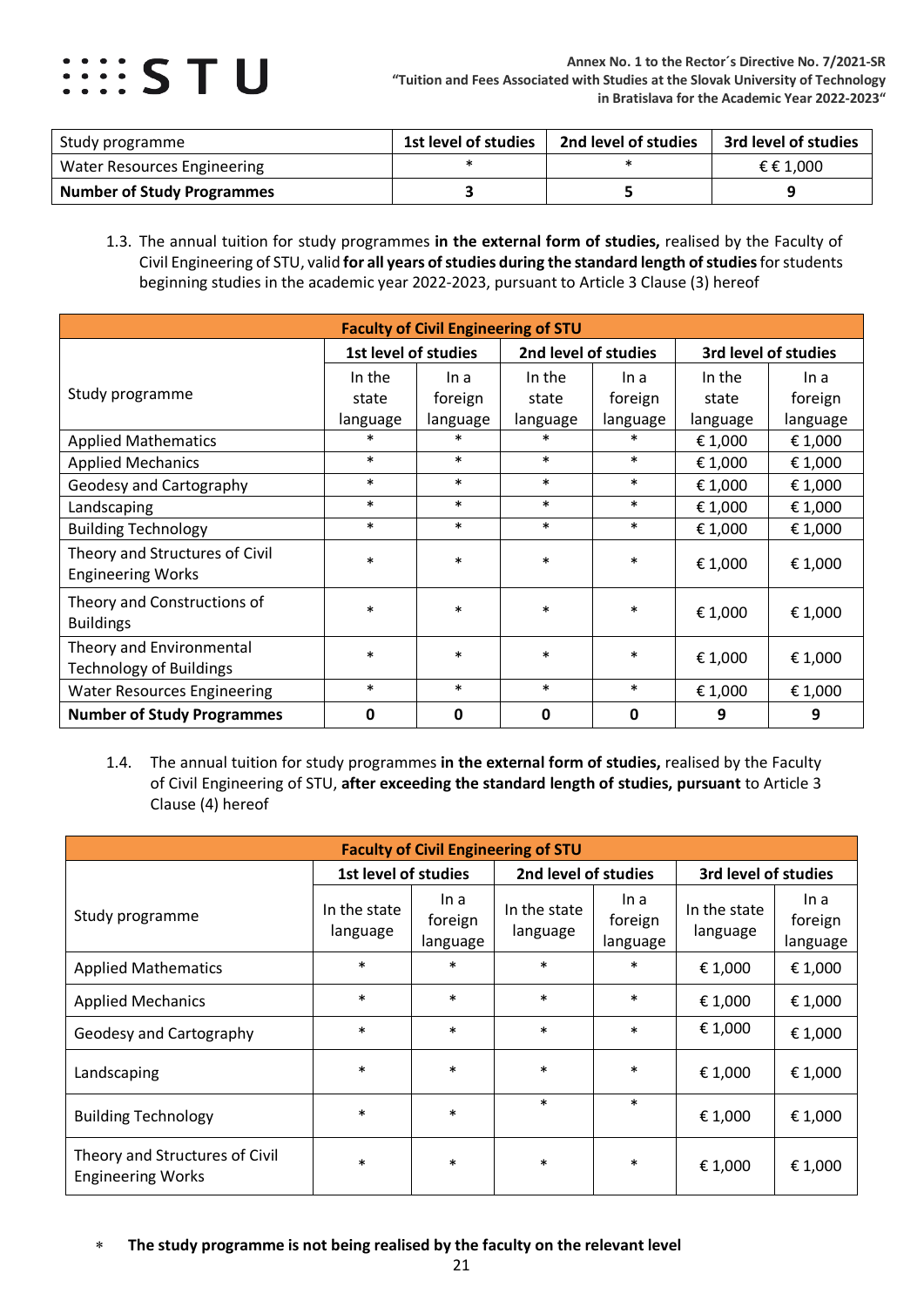

| Study programme                                            | 1st level of studies     |                             | 2nd level of studies     |                             | 3rd level of studies     |                             |
|------------------------------------------------------------|--------------------------|-----------------------------|--------------------------|-----------------------------|--------------------------|-----------------------------|
|                                                            | In the state<br>language | In a<br>foreign<br>language | In the state<br>language | In a<br>foreign<br>language | In the state<br>language | In a<br>foreign<br>language |
| Theory and Constructions of<br><b>Buildings</b>            | $\ast$                   | $\ast$                      | $\ast$                   | $\ast$                      | € 1,000                  | € 1,000                     |
| Theory and Environmental<br><b>Technology of Buildings</b> | $\ast$                   | $\ast$                      | $\ast$                   | $\ast$                      | € 1,000                  | €1,000                      |
| <b>Water Resources Engineering</b>                         | $\ast$                   | $\ast$                      | $\ast$                   | $\ast$                      | € 1,000                  | € 1,000                     |
| <b>Number of Study Programmes</b>                          | 0                        | 0                           | 0                        | 0                           | 9                        | 9                           |

<sup>∗</sup> **The study programme is not being realised by the faculty on the relevant level**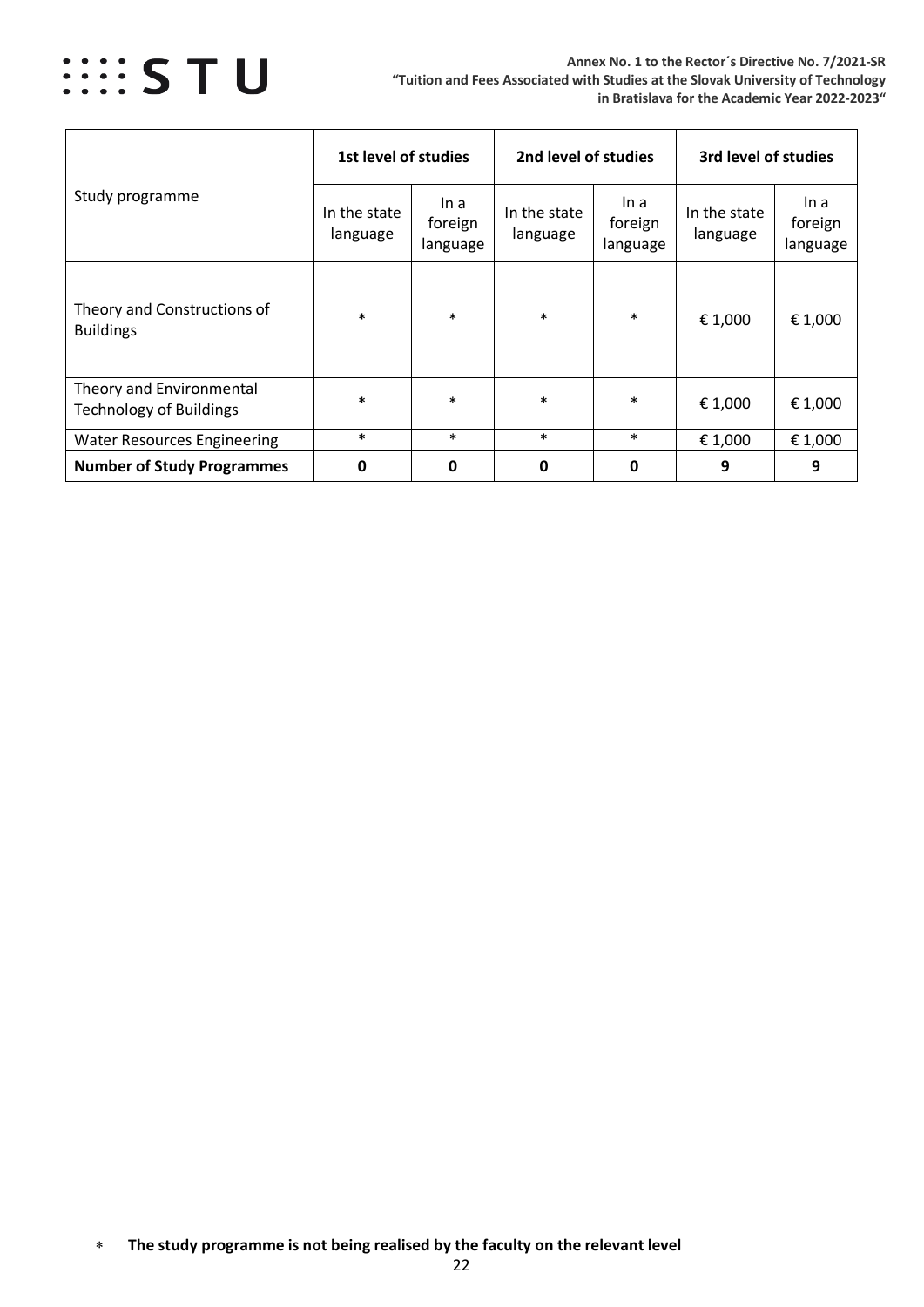

#### <span id="page-22-0"></span>**2. Faculty of Mechanical Engineering of STU**

<span id="page-22-1"></span>2.1. The annual tuition for study programmes in the full-time form of studies, realised in the state language, by the Faculty of Mechanical Engineering of STU for exceeding of the standard length of studies and for parallel studies, pursuant to Article 2 Clauses (3) and (5) hereof

| <b>Faculty of Mechanical Engineering of STU</b>                      |                                                   |                     |                                                   |                     |                                                   |                                                   |  |  |
|----------------------------------------------------------------------|---------------------------------------------------|---------------------|---------------------------------------------------|---------------------|---------------------------------------------------|---------------------------------------------------|--|--|
|                                                                      | 1st level of studies                              |                     | 2nd level of studies                              |                     | 3rd level of studies                              |                                                   |  |  |
| Study programme                                                      | Exceeding the<br>standard<br>length of<br>studies | Parallel<br>studies | Exceeding<br>the standard<br>length of<br>studies | Parallel<br>studies | Exceeding<br>the standard<br>length of<br>studies | Parallel<br>studies                               |  |  |
| <b>Applied Mechanics</b>                                             | $\ast$                                            | $\ast$              | $\ast$                                            | $\ast$              | $1st$ year<br>€ 100,<br>other years<br>€ 1,000    | $1st$ year<br>€ 100,<br>other<br>years<br>€ 1,000 |  |  |
| <b>Applied Mechanics and</b><br>Mechatronics                         | € 600                                             | € 600               | € 800                                             | € 800               | $\ast$                                            | $\ast$                                            |  |  |
| Automation and Informatics of<br><b>Machines and Processes</b>       | € 600                                             | € 600               | € 800                                             | € 800               | $1st$ year<br>€ 100,<br>other years<br>€ 1,000    | $1st$ year<br>€ 100,<br>other<br>years<br>€1,000  |  |  |
| <b>Automobiles and Mobile</b><br><b>Production Machines</b>          | € 600                                             | € 600               | € 800                                             | € 800               | $\ast$                                            | $\ast$                                            |  |  |
| <b>Transport Machines and</b><br>Equipment                           | $\ast$                                            | $\ast$              | $\ast$                                            | $\ast$              | $1st$ year<br>€ 100,<br>other years<br>€ 1,000    | $1st$ year<br>€ 100,<br>other<br>years<br>€ 1,000 |  |  |
| <b>Thermal Power Engineering</b><br>Machinery and Equipment          | € 600                                             | € 600               | € 800                                             | € 800               | $1st$ year<br>€ 100,<br>other years<br>€1,000     | $1st$ year<br>€ 100,<br>other<br>years<br>€1,000  |  |  |
| <b>Environmental Manufacturing</b><br>Technologies                   | € 600                                             | € 600               | € 800                                             | € 800               | $\ast$                                            | $\ast$                                            |  |  |
| Machines and Equipment for<br>Chemical and<br><b>Food Industries</b> | $\ast$                                            | $\ast$              | € 800                                             | € 800               | $\ast$                                            | $\ast$                                            |  |  |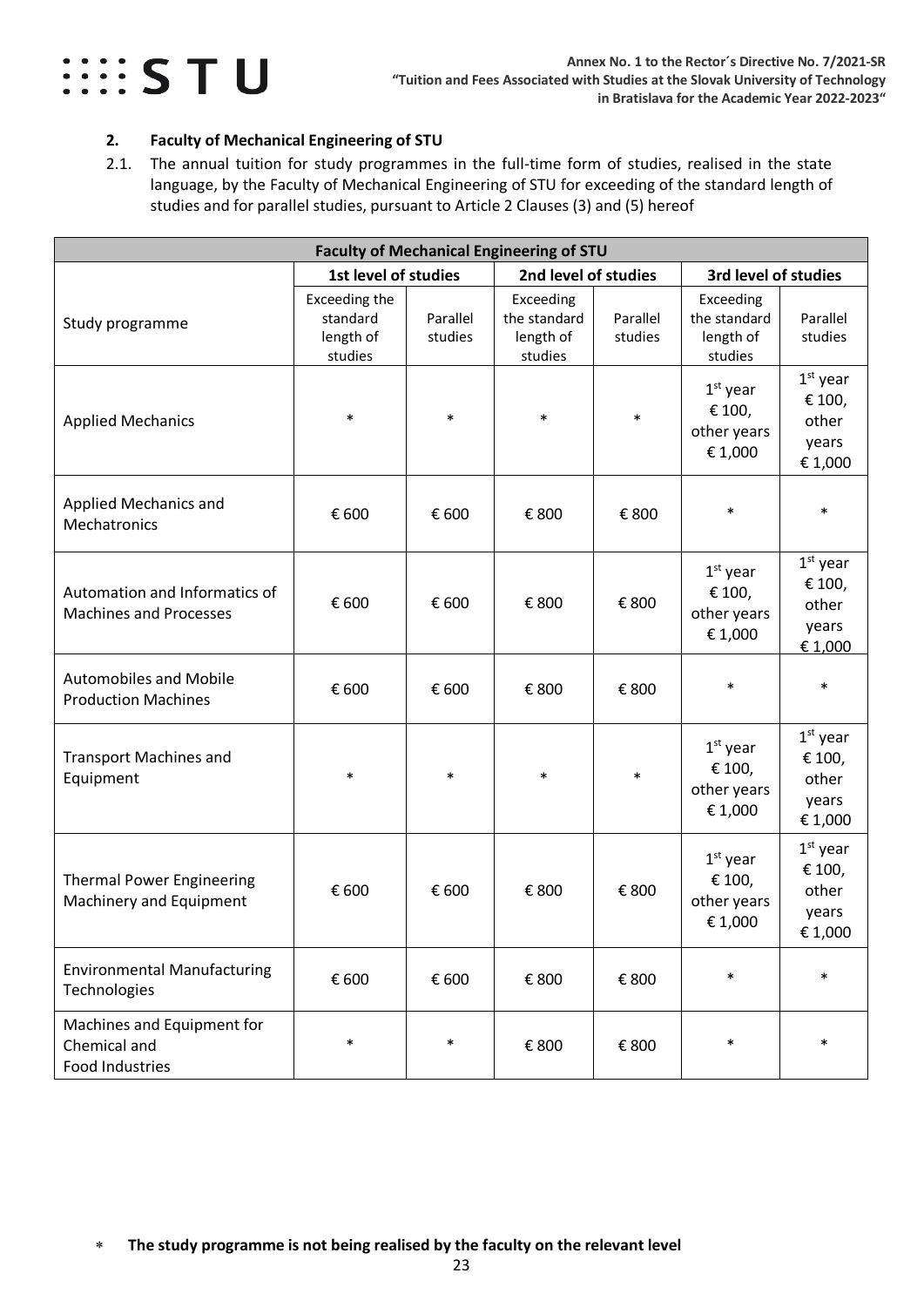

|                                                                            | 1st level of studies                              |                     | 2nd level of studies                              |                     | 3rd level of studies                              |                                                   |
|----------------------------------------------------------------------------|---------------------------------------------------|---------------------|---------------------------------------------------|---------------------|---------------------------------------------------|---------------------------------------------------|
| Study programme                                                            | Exceeding the<br>standard<br>length of<br>studies | Parallel<br>studies | Exceeding<br>the standard<br>length of<br>studies | Parallel<br>studies | Exceeding<br>the standard<br>length of<br>studies | Parallel<br>studies                               |
| <b>Measurement and Testing</b>                                             | $\ast$                                            | $\ast$              | € 800                                             | € 800               | $\ast$                                            | $\ast$                                            |
| <b>Measurement and Quality</b><br>Management in Mechanical<br>Engineering  | € 600                                             | € 600               | $\ast$                                            | $\ast$              | $\ast$                                            | $\ast$                                            |
| Metrology                                                                  | $\ast$                                            | $\ast$              | $\ast$                                            | $\ast$              | $1st$ year<br>€ 100,<br>other years<br>€1,000     | $1st$ year<br>€ 100,<br>other<br>years<br>€ 1,000 |
| Operational Technician of<br><b>Transport and Production</b><br>Technology | € 600                                             | € 600               | $\ast$                                            | $\ast$              | $\ast$                                            | $\ast$                                            |
| Process Technique                                                          | $\ast$                                            | $\ast$              | $\ast$                                            | $\ast$              | $1st$ year<br>€ 100,<br>other years<br>€1,000     | $1st$ year<br>€ 100,<br>other<br>years<br>€ 1,000 |
| <b>Production Processes and</b><br><b>Materials</b>                        | € 600                                             | € 600               | € 800                                             | € 800               | $\ast$                                            | $\ast$                                            |
| <b>Mechanical Engineering</b><br><b>Technologies and Materials</b>         | $\ast$                                            | $\ast$              | $\ast$                                            | $\ast$              | $1st$ year<br>€ 100,<br>other years<br>€ 1,000    | $1st$ year<br>€ 100,<br>other<br>years<br>€ 1,000 |
| <b>Environmental Protection</b><br>Technologies                            | € 600                                             | € 600               | $\ast$                                            | $\ast$              | $\ast$                                            | $\ast$                                            |
| <b>Production Machines and</b><br>Equipment                                | $\ast$                                            | $\ast$              | $\ast$                                            | $\ast$              | $1st$ year<br>€ 100,<br>other years<br>€1,000     | $1st$ year<br>€ 100,<br>other<br>years<br>€ 1,000 |
| Manufacturing Systems and<br><b>Quality Management</b>                     | $\ast$                                            | $\ast$              | € 800                                             | € 800               | $\ast$                                            | $\ast$                                            |
| <b>Number of Study Programmes</b>                                          | 9                                                 | 9                   | 9                                                 | 9                   | 8                                                 | 8                                                 |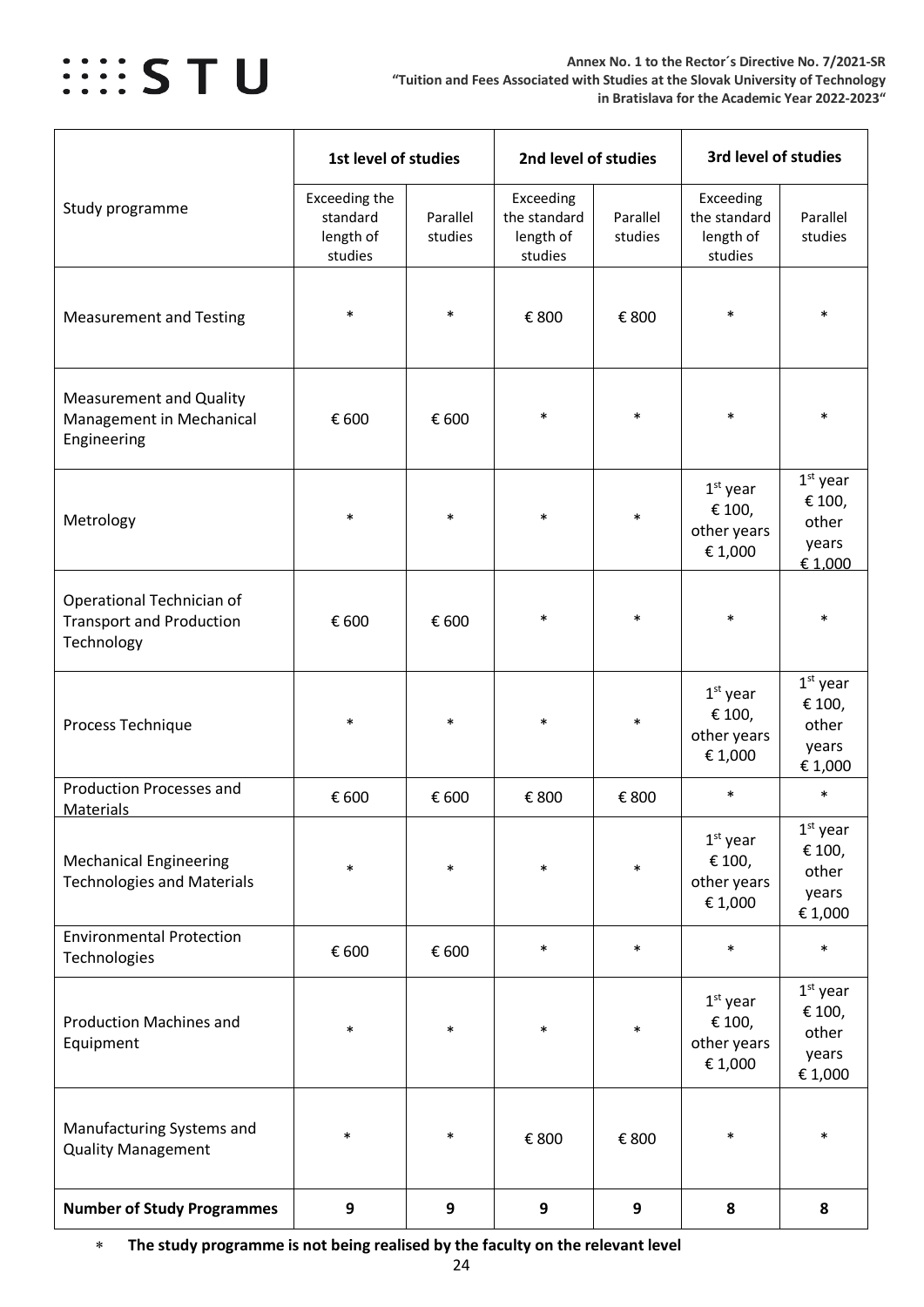

<span id="page-24-0"></span>2.2. The annual tuition for study programmes **in the full-time form of studies, realised in a foreign language,** by the Faculty of Mechanical Engineering of STU, pursuant to Article 2 Clauses (8) and (9) hereof

| <b>Faculty of Mechanical Engineering of STU</b>                        |                      |                      |                      |  |  |  |  |  |  |
|------------------------------------------------------------------------|----------------------|----------------------|----------------------|--|--|--|--|--|--|
| Study programme                                                        | 1st level of studies | 2nd level of studies | 3rd level of studies |  |  |  |  |  |  |
| <b>Applied Mechanics</b>                                               | $\ast$               | $\ast$               | €4,000               |  |  |  |  |  |  |
| <b>Applied Mechanics and Mechatronics</b>                              | €4,000               | € 4,000              | $\ast$               |  |  |  |  |  |  |
| <b>Environmental Manufacturing</b><br><b>Technologies</b>              | $\ast$               | €4,000               | $\ast$               |  |  |  |  |  |  |
| Measurement and Quality Management in<br><b>Mechanical Engineering</b> | €4,000               | $\ast$               | $\ast$               |  |  |  |  |  |  |
| Metrology                                                              | $\ast$               | $\ast$               | €4,000               |  |  |  |  |  |  |
| Mechanical Engineering Technologies and<br><b>Materials</b>            | € 4,000              | $\ast$               | $\ast$               |  |  |  |  |  |  |
| <b>Production Machines and Equipment</b>                               | $\ast$               | $\ast$               | €4,000               |  |  |  |  |  |  |
| Manufactoring Systems and Quality<br>Management                        | $\ast$               | €4,000               | $\ast$               |  |  |  |  |  |  |
| <b>Number of Study Programmes</b>                                      | 3                    | 3                    | 3                    |  |  |  |  |  |  |

<span id="page-24-1"></span>2.3. The annual tuition for study programmes **in the external form of studies,** realised by the Faculty of Mechanical Engineering of STU, valid **for all years of studies during the standard length of studies** for students beginning studies in the academic year 2022-2023, pursuant to Article 3 Clause (3) hereof

| <b>Faculty of Mechanical Engineering of STU</b>                |                      |          |                      |          |                      |          |  |  |  |  |
|----------------------------------------------------------------|----------------------|----------|----------------------|----------|----------------------|----------|--|--|--|--|
|                                                                | 1st level of studies |          | 2nd level of studies |          | 3rd level of studies |          |  |  |  |  |
|                                                                | In the               | In a     | In the               | In a     | In the               | In a     |  |  |  |  |
| Study programme                                                | state                | foreign  | state                | foreign  | state                | foreign  |  |  |  |  |
|                                                                | language             | language | language             | language | language             | language |  |  |  |  |
| <b>Applied Mechanics</b>                                       | $\ast$               | $\ast$   | $\ast$               | $\ast$   | €1,500               | € 2,400  |  |  |  |  |
| Automation and Informatics of<br><b>Machines and Processes</b> | $\ast$               | $\ast$   | $\ast$               | $\ast$   | €1,500               | $\ast$   |  |  |  |  |
| <b>Transport Machines and</b><br>Equipment                     | $\ast$               | $\ast$   | $\ast$               | $\ast$   | €1,500               | $\ast$   |  |  |  |  |
| <b>Thermal Power Engineering</b><br>Machinery and Equipment    | $\ast$               | $\ast$   | $\ast$               | $\ast$   | € 1,500              | $\ast$   |  |  |  |  |
| Metrology                                                      | $\ast$               | $\ast$   | $\ast$               | $\ast$   | € 1,500              | € 2,400  |  |  |  |  |
| Process Technique                                              | $\ast$               | $\ast$   | $\ast$               | $\ast$   | € 1,500              | $\ast$   |  |  |  |  |

| Study programme | 1st level of studies | 2nd level of studies | 3rd level of studies |
|-----------------|----------------------|----------------------|----------------------|
|                 |                      |                      |                      |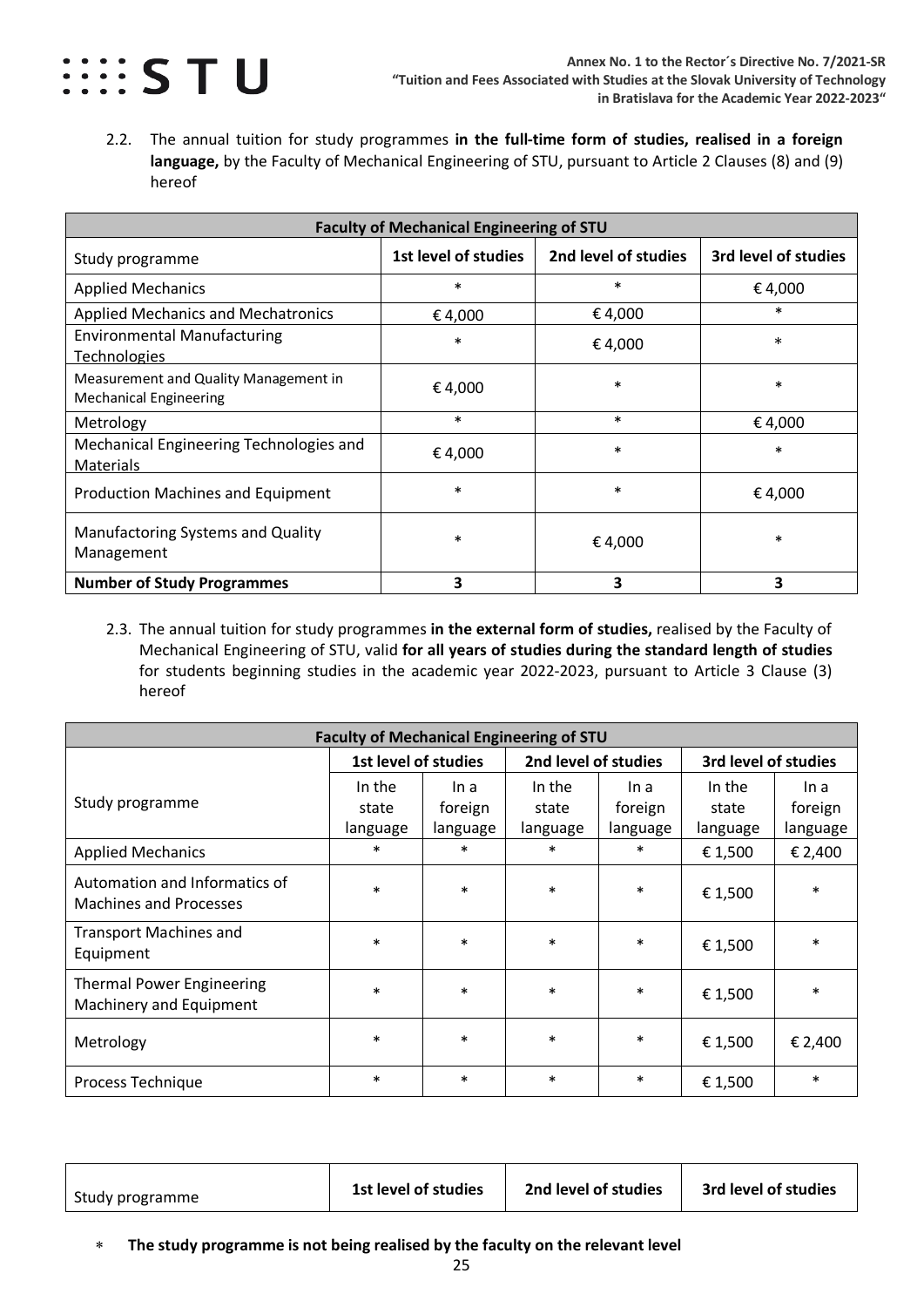

|                                                                    | In the<br>state<br>language | In a<br>foreign<br>language | In the<br>state<br>language | In a<br>foreign<br>language | In the<br>state<br>language | In a<br>foreign<br>language |
|--------------------------------------------------------------------|-----------------------------|-----------------------------|-----------------------------|-----------------------------|-----------------------------|-----------------------------|
| <b>Mechanical Engineering</b><br><b>Technologies and Materials</b> | $\ast$                      | $\ast$                      | $\ast$                      | $\ast$                      | € 1,500                     | $\ast$                      |
| <b>Production Machines and</b><br>Equipment                        | $\ast$                      | $\ast$                      | $\ast$                      | $\ast$                      | € 1,500                     | € 2,400                     |
| <b>Number of Study Programmes</b>                                  |                             | 0                           |                             | 0                           | 9                           |                             |

<span id="page-25-0"></span>2.4. The annual tuition for study programmes **in the external form of studies,** realised by the Faculty of Mechanical Engineering of STU, **after exceeding the standard length of studies,** pursuant to Article 3 Clause (4) hereof

| <b>Faculty of Mechanical Engineering of STU</b>                    |                             |                             |                             |                             |                             |                             |  |  |  |  |
|--------------------------------------------------------------------|-----------------------------|-----------------------------|-----------------------------|-----------------------------|-----------------------------|-----------------------------|--|--|--|--|
|                                                                    | 1st level of studies        |                             | 2nd level of studies        |                             | 3rd level of studies        |                             |  |  |  |  |
| Study programme                                                    | In the<br>state<br>language | In a<br>foreign<br>language | In the<br>state<br>language | In a<br>foreign<br>language | In the<br>state<br>language | In a<br>foreign<br>language |  |  |  |  |
| <b>Applied Mechanics</b>                                           | $\ast$                      | $\ast$                      | $\ast$                      | $\ast$                      | € 1,500                     | € 2,400                     |  |  |  |  |
| Automation and Informatics of<br><b>Machines and Processes</b>     | $\ast$                      | $\ast$                      | $\ast$                      | $\ast$                      | € 1,500                     | $\ast$                      |  |  |  |  |
| <b>Transport Machines and</b><br>Equipment                         | $\ast$                      | $\ast$                      | $\ast$                      | $\ast$                      | € 1,500                     | $\ast$                      |  |  |  |  |
| <b>Thermal Power Engineering</b><br>Machinery and Equipment        | $\ast$                      | $\ast$                      | $\ast$                      | $\ast$                      | € 1,500                     | $\ast$                      |  |  |  |  |
| Metrology                                                          | $\ast$                      | $\ast$                      | $\ast$                      | $\ast$                      | € 1,500                     | € 2,400                     |  |  |  |  |
| Process Technique                                                  | $\ast$                      | $\ast$                      | $\ast$                      | $\ast$                      | € 1,500                     | $\ast$                      |  |  |  |  |
| <b>Mechanical Engineering</b><br><b>Technologies and Materials</b> | $\ast$                      | $\ast$                      | $\ast$                      | ∗                           | € 1,500                     | $\ast$                      |  |  |  |  |
| <b>Production Machines and</b><br>Equipment                        | $\ast$                      | $\ast$                      | $\ast$                      | $\ast$                      | € 1,500                     | € 2,400                     |  |  |  |  |
| <b>Number of Study Programmes</b>                                  | 0                           | 0                           | $\mathbf{0}$                | $\mathbf 0$                 | 8                           | 3                           |  |  |  |  |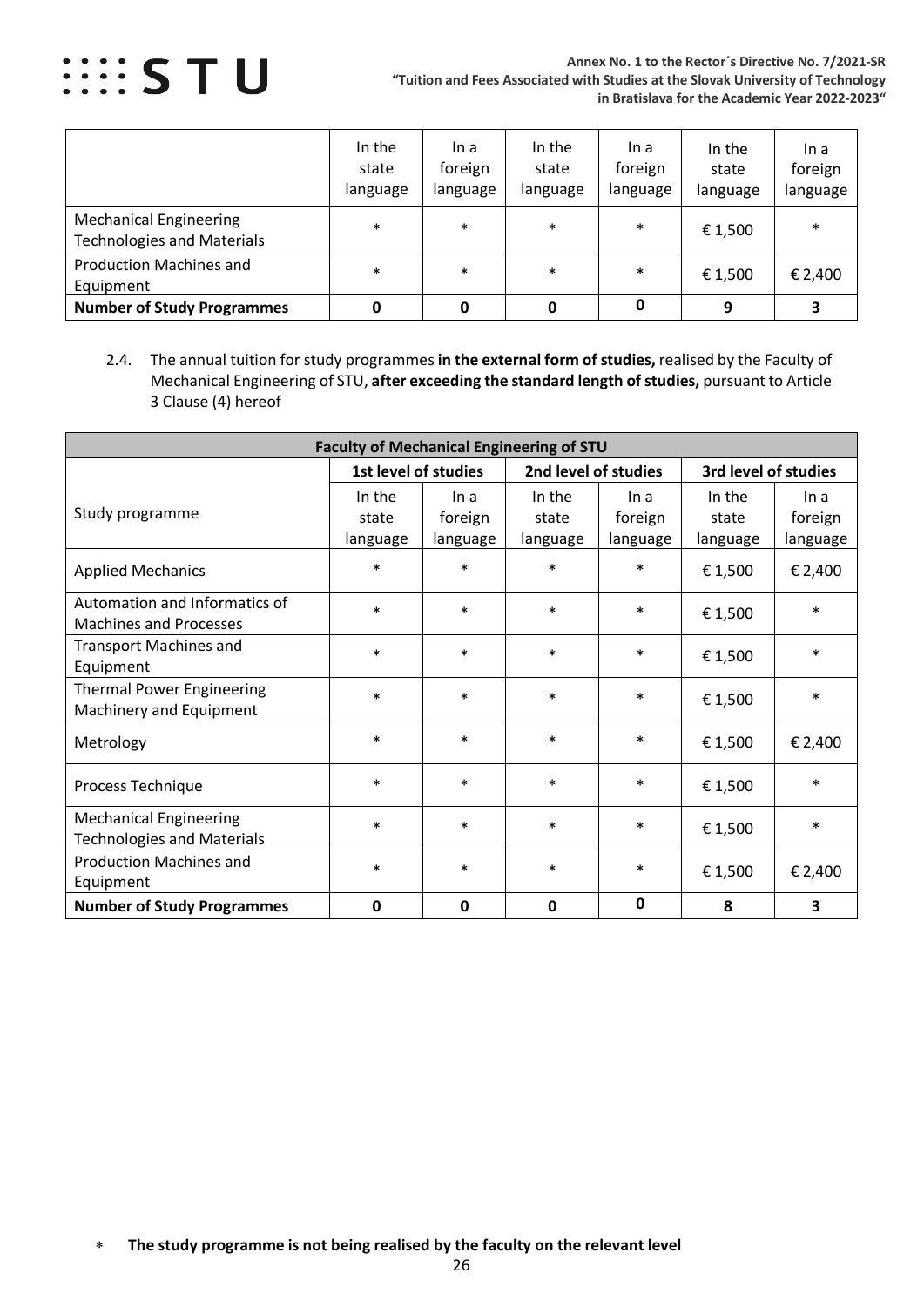### $\cdots$  STU

#### <span id="page-26-0"></span>**3. Faculty of Electrical Engineering and Information Technology of STU**

<span id="page-26-1"></span>3.1. The annual tuition for study programmes in the full-time form of studies, realised in the state language, by the Faculty of Electrical Engineering and Information Technology of STU for exceeding of the standard length of studies and for parallel studies, pursuant to Article 2 Clauses (3) and (5) hereof

| Faculty of Electrical Engineering and Information Technology of STU |                                                   |                      |                                                   |                      |                                                   |                                                |  |
|---------------------------------------------------------------------|---------------------------------------------------|----------------------|---------------------------------------------------|----------------------|---------------------------------------------------|------------------------------------------------|--|
|                                                                     |                                                   | 1st level of studies |                                                   | 2nd level of studies |                                                   | 3rd level of studies                           |  |
| Study programme                                                     | Exceeding<br>the standard<br>length of<br>studies | Parallel<br>studies  | Exceeding<br>the standard<br>length of<br>studies | Parallel<br>studies  | Exceeding<br>the standard<br>length of<br>studies | Parallel<br>studies                            |  |
| <b>Applied Electrical</b><br>Engineering                            | $\ast$                                            | $\ast$               | € 1,000                                           | € 1,000              | $\ast$                                            | $\ast$                                         |  |
| <b>Applied Informatics</b>                                          | € 800                                             | € 800                | € 1,000                                           | € 1,000              | $1st$ year<br>€ 100,<br>other years<br>€ 1,000    | $1st$ year<br>€ 100,<br>other years<br>€ 1,000 |  |
| Applied Mechatronics and<br>Electromobility                         | $\ast$                                            | $\ast$               | € 1,000                                           | € 1,000              | $\ast$                                            | $\ast$                                         |  |
| <b>Automotive Mechatronics</b>                                      | € 800                                             | € 800                | $\ast$                                            | $\ast$               | $\ast$                                            | $\ast$                                         |  |
| <b>Electrical Power</b><br>Engineering                              | € 800                                             | € 800                | € 1,000                                           | € 1,000              | $1st$ year<br>€ 100,<br>other years<br>€ 1,000    | $1st$ year<br>€ 100,<br>other years<br>€ 1,000 |  |
| Electronics                                                         | € 800                                             | € 800                | $\ast$                                            | $\ast$               | $\ast$                                            | $\ast$                                         |  |
| <b>Electronics and Photonics</b>                                    | $\ast$                                            | $\ast$               | € 1,000                                           | € 1,000              | $1st$ year<br>€ 100,<br>other years<br>€ 1,000    | $1st$ year<br>€ 100,<br>other years<br>€ 1,000 |  |
| <b>Electrical Engineering</b>                                       | € 800                                             | € 800                | $\ast$                                            | $\ast$               | $\ast$                                            | $\ast$                                         |  |
| Information and<br>Communication<br>Technologies                    | € 800                                             | € 800                | $\ast$                                            | $\ast$               | $\ast$                                            | $\ast$                                         |  |
| <b>Nuclear Power</b><br>Engineering                                 | $\ast$                                            | $\ast$               | $\ast$                                            | $\ast$               | $1st$ year<br>€ 100,<br>other years<br>€ 1,000    | $1st$ year<br>€ 100,<br>other years<br>€1,000  |  |
| <b>Nuclear and Physical</b><br>Engineering                          | € 800                                             | € 800                | € 1,000                                           | € 1,000              | $\ast$                                            | $\ast$                                         |  |
| <b>Space Engineering</b>                                            | $\ast$                                            | $\ast$               | € 1,000                                           | € 1,000              | $\ast$                                            | $\ast$                                         |  |
| <b>Mechatronic Systems</b>                                          | $\ast$                                            | $\ast$               | $\ast$                                            | $\ast$               | $1st$ year<br>€ 100,<br>other years<br>€ 1,000    | $1st$ year<br>€ 100,<br>other years<br>€ 1,000 |  |
| <b>Measurement Technology</b>                                       | $\ast$                                            | $\ast$               | $\ast$                                            | $\ast$               | $1st$ year<br>€ 100,<br>other years<br>€ 1,000    | $1st$ year<br>€ 100,<br>other years<br>€ 1,000 |  |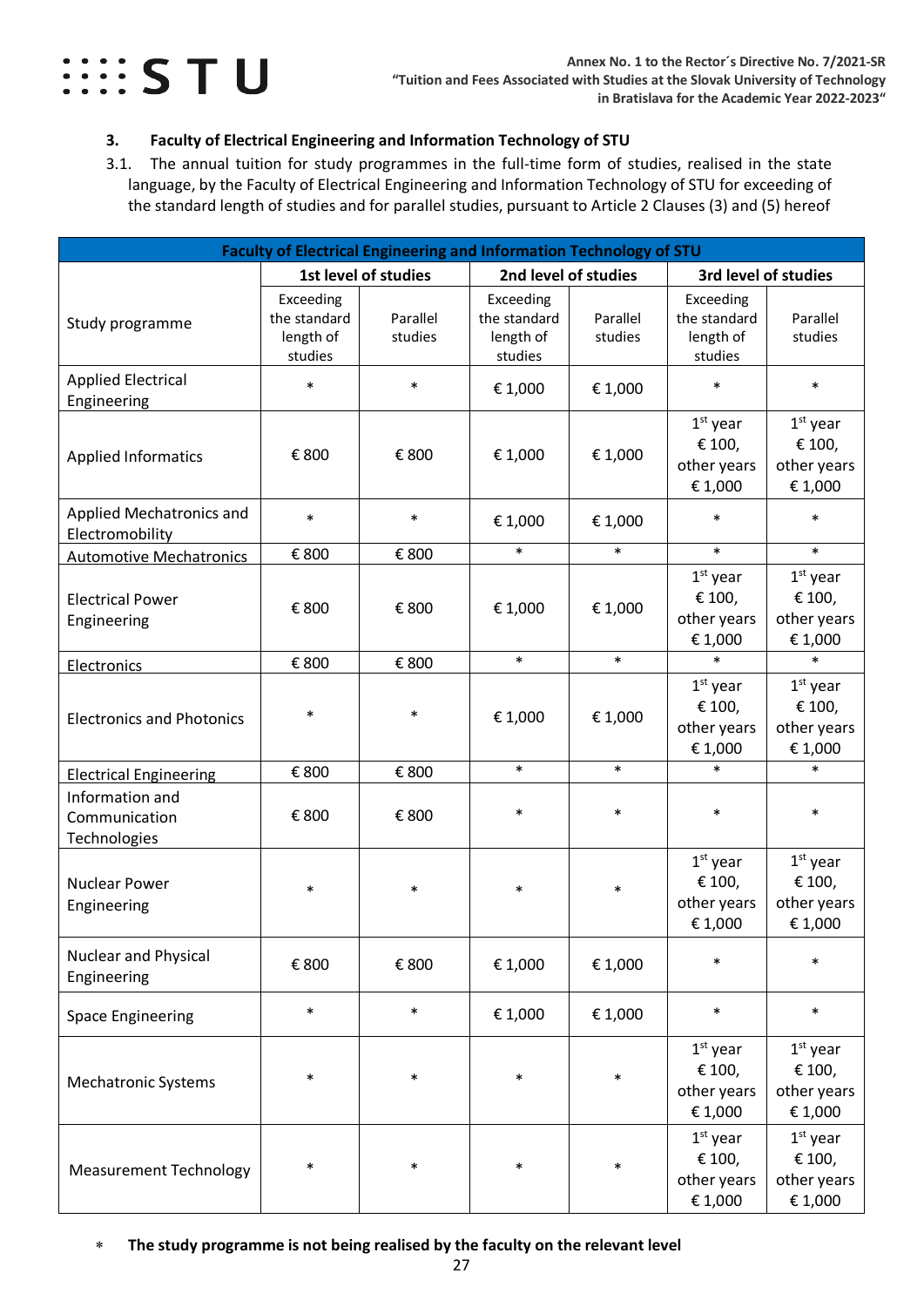

| Study programme                                             |                                                   | 1st level of studies | 2nd level of studies                              |                     | 3rd level of studies                              |                                                |  |
|-------------------------------------------------------------|---------------------------------------------------|----------------------|---------------------------------------------------|---------------------|---------------------------------------------------|------------------------------------------------|--|
|                                                             | Exceeding<br>the standard<br>length of<br>studies | Parallel<br>studies  | Exceeding<br>the standard<br>length of<br>studies | Parallel<br>studies | Exceeding<br>the standard<br>length of<br>studies | Parallel<br>studies                            |  |
| Multimedia Information<br>and Communication<br>Technologies | $\ast$                                            | $\ast$               | € 1,000                                           | €1,000              | $\ast$                                            | $\ast$                                         |  |
| <b>Robotics and Cybernetics</b>                             | € 800                                             | € 800                | € 1,000                                           | € 1,000             | $1st$ year<br>€ 100,<br>other years<br>€ 1,000    | $1st$ year<br>€ 100,<br>other years<br>€ 1,000 |  |
| Telecommunications                                          | $\ast$                                            | $\ast$               | $\ast$                                            | $\ast$              | $1st$ year<br>€ 100,<br>other years<br>€ 1,000    | $1st$ year<br>€ 100,<br>other years<br>€ 1,000 |  |
| <b>Number of Study</b><br><b>Programmes</b>                 | 8                                                 | 8                    | 9                                                 | 9                   | 10                                                | 10                                             |  |

<sup>∗</sup> **The study programme is not being realised by the faculty on the relevant level**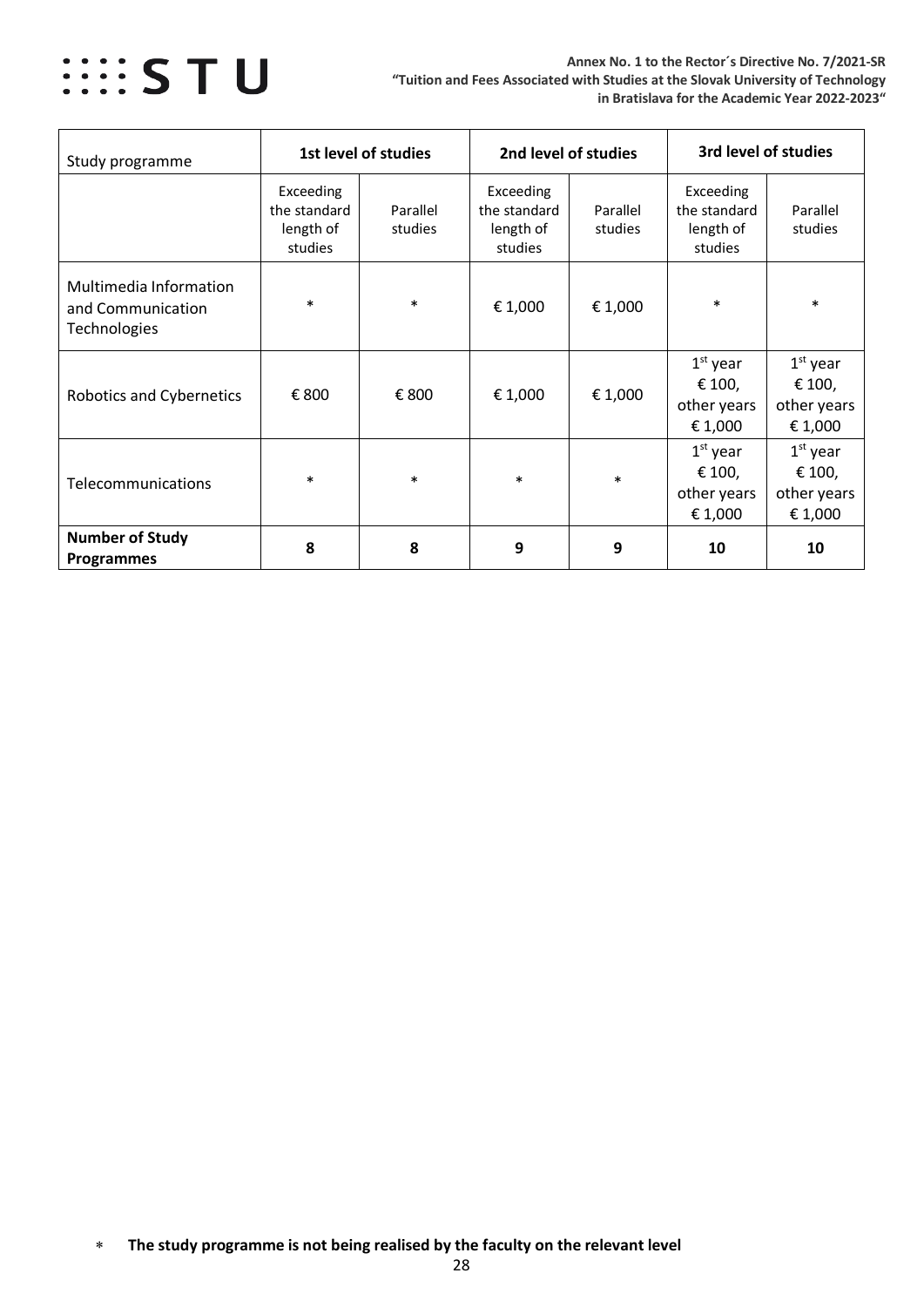

<span id="page-28-0"></span>3.2. The annual tuition for study programmes **in the full-time form of studies, realised in a foreign language,** by the Faculty of Electrical Engineering and Information Technology of STU, pursuant to Article 2 Clauses (8) and (9) hereof

| Faculty of Electrical Engineering and Information Technology of STU |                      |              |              |  |  |  |  |  |  |  |
|---------------------------------------------------------------------|----------------------|--------------|--------------|--|--|--|--|--|--|--|
| Study programme                                                     | 1st level of studies | 2nd level of | 3rd level of |  |  |  |  |  |  |  |
| <b>Applied Informatics</b>                                          | $\ast$               | $\ast$       | € 3,500      |  |  |  |  |  |  |  |
| <b>Electrical Power Engineering</b>                                 | $\ast$               | $\ast$       | € 3,500      |  |  |  |  |  |  |  |
| <b>Electronics and Photonics</b>                                    | $\ast$               | € 3,000      | € 3,500      |  |  |  |  |  |  |  |
| <b>Physical Engineering</b>                                         | $\ast$               | $\ast$       | € 3,500      |  |  |  |  |  |  |  |
| <b>Nuclear Power Engineering</b>                                    | $\ast$               | $\ast$       | € 3,500      |  |  |  |  |  |  |  |
| <b>Nuclear and Physical Engineering</b>                             | $\ast$               | € 3,000      | $\ast$       |  |  |  |  |  |  |  |
| <b>Mechatronic Systems</b>                                          | $\ast$               | $\ast$       | € 3,500      |  |  |  |  |  |  |  |
| <b>Measurement Technology</b>                                       | $\ast$               | $\ast$       | € 3,500      |  |  |  |  |  |  |  |
| <b>Space Engineering</b>                                            | $\ast$               | € 3,000      | € 3,500      |  |  |  |  |  |  |  |
| <b>Robotics and Cybernetics</b>                                     | $\ast$               | $\ast$       | € 3,500      |  |  |  |  |  |  |  |
| Telecommunications                                                  | $\ast$               | $\ast$       | € 3,500      |  |  |  |  |  |  |  |
| <b>Number of Study Programmes</b>                                   | 0                    | 3            | 10           |  |  |  |  |  |  |  |

<span id="page-28-1"></span>3.3. The annual tuition for study programmes **in the external form of studies,** realised by the Faculty of Electrical Engineering and Information Technology of STU, valid **for all years of studies during the standard length of studies** for students beginning studies in the academic year 2022-2023, pursuant to Article 3 Clause (3) hereof

| Faculty of Electrical Engineering and Information Technology of STU |                      |          |                      |          |                      |          |  |  |  |  |
|---------------------------------------------------------------------|----------------------|----------|----------------------|----------|----------------------|----------|--|--|--|--|
|                                                                     | 1st level of studies |          | 2nd level of studies |          | 3rd level of studies |          |  |  |  |  |
|                                                                     | In the               | In a     | In the               | In a     | In the               | In a     |  |  |  |  |
| Study programme                                                     | state                | foreign  | state                | foreign  | state                | foreign  |  |  |  |  |
|                                                                     | language             | language | language             | language | language             | language |  |  |  |  |
| <b>Applied Informatics</b>                                          | ∗                    | $\ast$   |                      | ∗        | € 500                | € 2,400  |  |  |  |  |
| <b>Electrical Power Engineering</b>                                 | $\ast$               | $\ast$   | $\ast$               | $\ast$   | € 500                | € 2,400  |  |  |  |  |
| <b>Electronics and Photonics</b>                                    | $\ast$               | $\ast$   | $\ast$               | $\ast$   | € 500                | € 2,400  |  |  |  |  |
| <b>Physical Engineering</b>                                         | $\ast$               | $\ast$   | $\ast$               | $\ast$   | € 500                | € 2,400  |  |  |  |  |
| <b>Nuclear Power Engineering</b>                                    | $\ast$               | $\ast$   | $\ast$               | $\ast$   | € 500                | € 2,400  |  |  |  |  |
| <b>Mechatronic Systems</b>                                          | $\ast$               | $\ast$   | $\ast$               | $\ast$   | € 500                | € 2,400  |  |  |  |  |
| <b>Measurement Technology</b>                                       | $\ast$               | $\ast$   | $\ast$               | $\ast$   | € 500                | € 2,400  |  |  |  |  |
| <b>Robotics and Cybernetics</b>                                     | $\ast$               | $\ast$   | $\ast$               | $\ast$   | € 500                | € 2,400  |  |  |  |  |
| Telecommunications                                                  | $\ast$               | $\ast$   | $\ast$               | $\ast$   | € 500                | € 2,400  |  |  |  |  |
| <b>Number of Study Programmes</b>                                   | O                    | 0        | <sup>0</sup>         | ŋ        | 9                    | 9        |  |  |  |  |

- <span id="page-28-2"></span>3.4. The annual tuition for study programmes **in the external form of studies,** realised by the Faculty of Electrical Engineering and Information Technology of STU, **after exceeding the standard length of studies,** pursuant to Article 3 Clause (4) hereof
- ∗ **The study programme is not being realised by the faculty on the relevant level**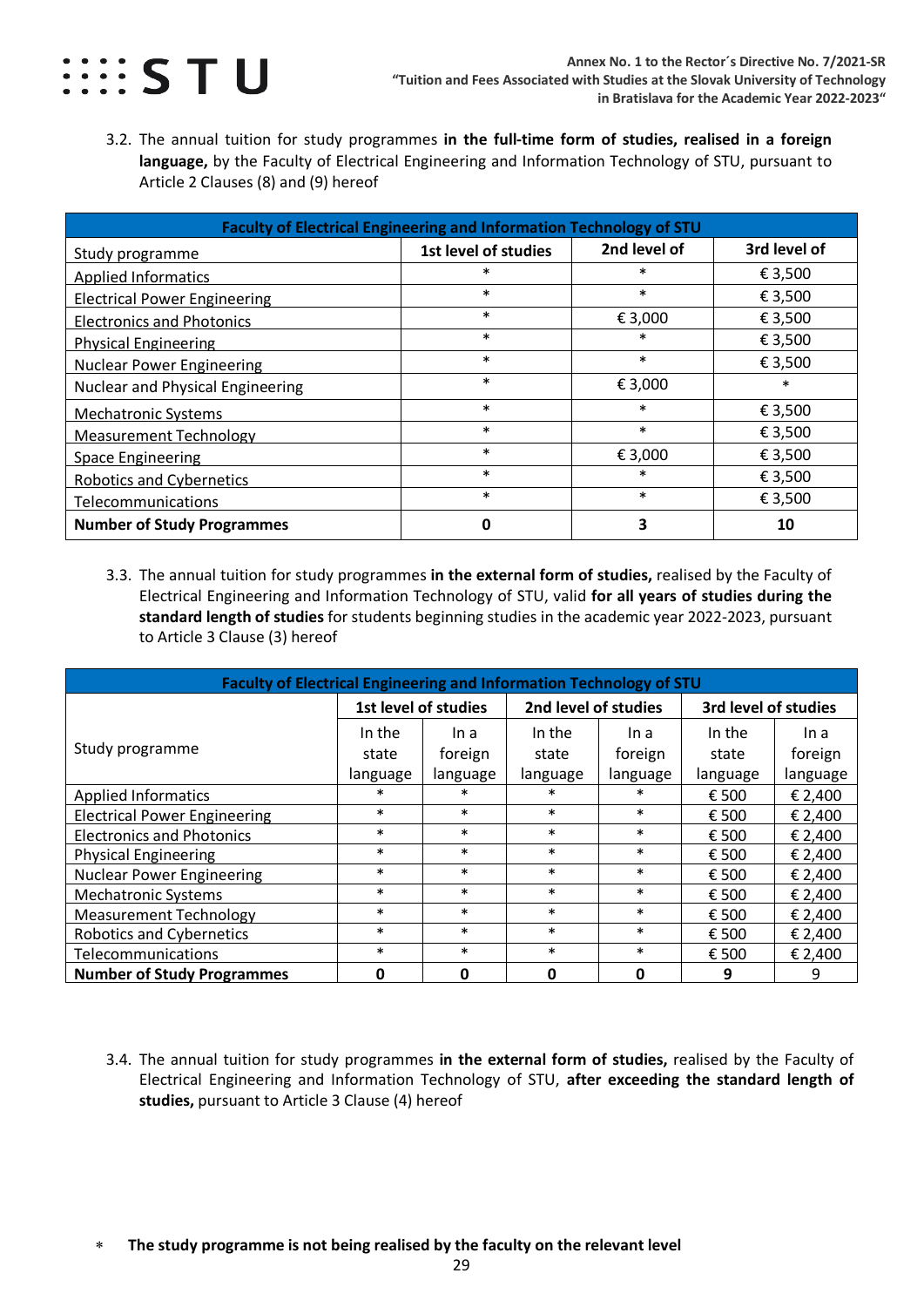

| Faculty of Electrical Engineering and Information Technology of STU |                                              |          |             |                      |          |          |  |  |
|---------------------------------------------------------------------|----------------------------------------------|----------|-------------|----------------------|----------|----------|--|--|
|                                                                     | 2nd level of studies<br>1st level of studies |          |             | 3rd level of studies |          |          |  |  |
|                                                                     | In the                                       | In a     | In the      | In a                 | In the   | In a     |  |  |
| Study programme                                                     | state                                        | foreign  | state       | foreign              | state    | foreign  |  |  |
|                                                                     | language                                     | language | language    | language             | language | language |  |  |
| <b>Applied Informatics</b>                                          | $\ast$                                       | $\ast$   | $\ast$      | $\ast$               | € 500    | € 2,400  |  |  |
| <b>Electrical Power Engineering</b>                                 | $\ast$                                       | $\ast$   | $\ast$      | $\ast$               | € 500    | € 2,400  |  |  |
| <b>Electronics and Photonics</b>                                    | $\ast$                                       | $\ast$   | $\ast$      | $\ast$               | € 500    | € 2,400  |  |  |
| <b>Physical Engineering</b>                                         | $\ast$                                       | $\ast$   | $\ast$      | $\ast$               | € 500    | € 2,400  |  |  |
| <b>Nuclear Power Engineering</b>                                    | $\ast$                                       | $\ast$   | $\ast$      | $\ast$               | € 500    | € 2,400  |  |  |
| <b>Mechatronic Systems</b>                                          | $\ast$                                       | $\ast$   | $\ast$      | $\ast$               | € 500    | € 2,400  |  |  |
| <b>Measurement Technology</b>                                       | $\ast$                                       | $\ast$   | $\ast$      | $\ast$               | € 500    | € 2,400  |  |  |
| <b>Robotics and Cybernetics</b>                                     | $\ast$                                       | $\ast$   | $\ast$      | $\ast$               | € 500    | € 2,400  |  |  |
| Telecommunications                                                  | $\ast$                                       | $\ast$   | $\ast$      | $\ast$               | € 500    | € 2,400  |  |  |
| <b>Number of Study Programmes</b>                                   | $\mathbf{0}$                                 | 0        | $\mathbf 0$ | 0                    | 9        | 9        |  |  |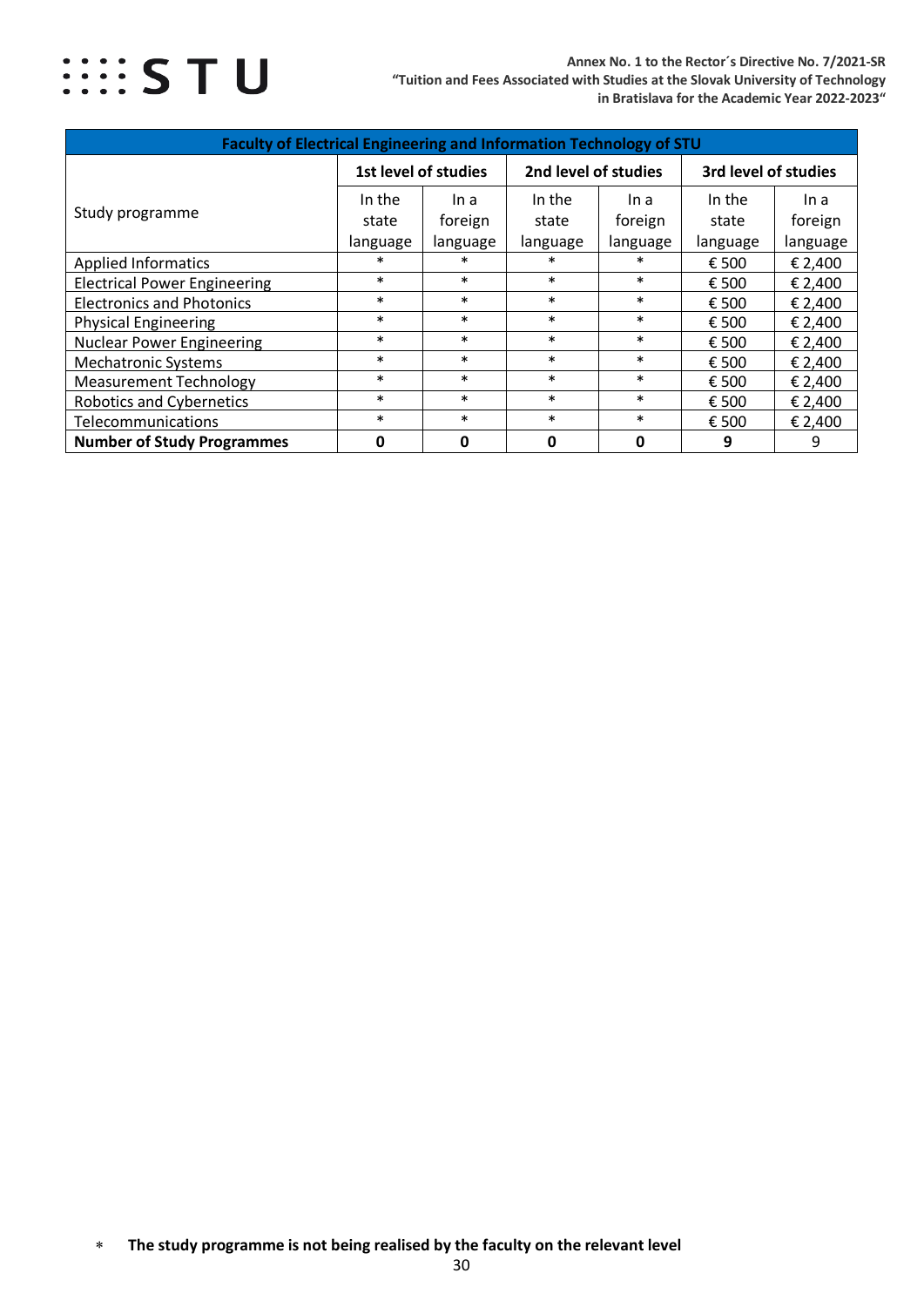

#### <span id="page-30-0"></span>**4. Faculty of Chemical and Food Technology of STU**

<span id="page-30-1"></span>4.1. The annual tuition for study programmes **in the full-time form of studies, realised in the state langu**age, by the Faculty of Chemical and Food Technology of STU for exceeding of the standard length of studies and for parallel studies, pursuant to Article 2 Clauses (3) and (5) hereof

| <b>Faculty of Chemical and Food Technology of STU</b>                                      |                                                   |                     |                                                      |                      |                                                                              |                                                   |  |
|--------------------------------------------------------------------------------------------|---------------------------------------------------|---------------------|------------------------------------------------------|----------------------|------------------------------------------------------------------------------|---------------------------------------------------|--|
|                                                                                            | 1st level of studies                              |                     |                                                      | 2nd level of studies | 3rd level of studies                                                         |                                                   |  |
| Study programme                                                                            | Exceeding<br>the standard<br>length of<br>studies | Parallel<br>studies | Exceeding<br>the<br>standard<br>length of<br>studies | Parallel<br>studies  | Exceeding the<br>standard<br>length of<br>studies                            | Parallel<br>studies                               |  |
| <b>Analytical Chemistry</b>                                                                | $\ast$                                            | $\ast$              | $\star$                                              | $\ast$               | $1st$ year<br>€ 100,<br>other years<br>€ 1,000                               | $1st$ year<br>€ 100,<br>other<br>years<br>€ 1,000 |  |
| <b>Inorganic Chemistry</b>                                                                 | $\ast$                                            | $\ast$              | $\ast$                                               | $\ast$               | $1st$ year<br>€ 100,<br>other years<br>€ 1,000                               | $1st$ year<br>€ 100,<br>other<br>years<br>€ 1,000 |  |
| Inorganic Technologies and<br><b>Materials</b>                                             | $\ast$                                            | $\ast$              |                                                      |                      | $1st$ year<br>€ 100,<br>other years<br>$\mathop{\varepsilon}\nolimits$ 1,000 | $1st$ year<br>€ 100,<br>other<br>years<br>€ 1,000 |  |
| Automation and Information<br>Engineering<br>in Chemistry and Food Industry                | $\ast$                                            |                     | € 800                                                | € 800                | $\ast$                                                                       | $\ast$                                            |  |
| Biochemistry                                                                               | $\ast$                                            | $\ast$              |                                                      | $\ast$               | $1st$ year<br>€ 100,<br>other years<br>€ 1,000                               | $1st$ year<br>€ 100,<br>other<br>years<br>€ 1,000 |  |
| <b>Biochemistry and Biophysical</b><br><b>Chemistry for Pharmaceutical</b><br>Applications | € 600                                             | € 600               | $\ast$                                               | $\ast$               | $\ast$                                                                       |                                                   |  |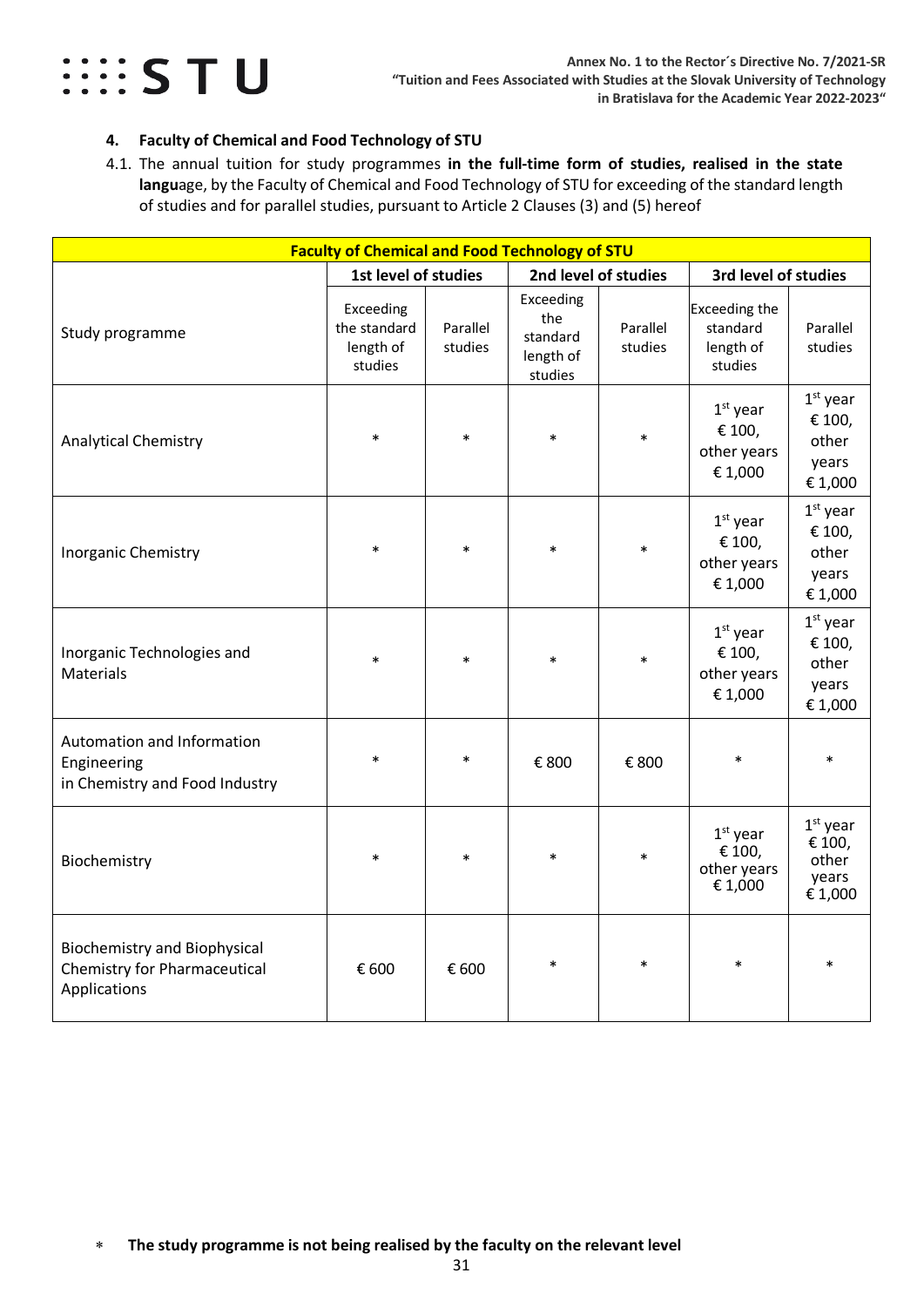

|                                                                                                              | 1st level of studies                              |                     | 2nd level of studies                                 |                     | 3rd level of studies                              |                                                   |
|--------------------------------------------------------------------------------------------------------------|---------------------------------------------------|---------------------|------------------------------------------------------|---------------------|---------------------------------------------------|---------------------------------------------------|
| Study programme                                                                                              | Exceeding<br>the standard<br>length of<br>studies | Parallel<br>studies | Exceeding<br>the<br>standard<br>length of<br>studies | Parallel<br>studies | Exceeding<br>the standard<br>length of<br>studies | Parallel<br>studies                               |
| <b>Biochemistry and Biophysical</b><br><b>Chemistry for Pharmaceutical</b><br><b>Applications (Remedial)</b> | € 600                                             | € 600               | $\ast$                                               | $\ast$              | $\ast$                                            | $\ast$                                            |
| <b>Biochemistry and Biomedical</b><br>Technologies                                                           | $\ast$                                            | $\ast$              | € 800                                                | € 800               | $\ast$                                            | $\ast$                                            |
| Biotechnology                                                                                                | € 600                                             | € 600               | € 800                                                | € 800               | $1st$ year<br>€ 100,<br>other years<br>€ 1,000    | $1st$ year<br>€ 100,<br>other<br>years<br>€ 1,000 |
| <b>Biotechnology (Remedial)</b>                                                                              | € 600                                             | € 600               | $\ast$                                               | $\ast$              | $\ast$                                            | $\ast$                                            |
| Biotechnologies                                                                                              | $\ast$                                            | $\ast$              | $\ast$                                               | $\ast$              | $1st$ year<br>€ 100,<br>other years<br>€ 1,000    | $1st$ year<br>€ 100,<br>other<br>years<br>€ 1,000 |
| Food Chemistry and Technology                                                                                | $\ast$                                            | $\ast$              | $\ast$                                               | $\ast$              | $1st$ year<br>€ 100,<br>other years<br>€ 1,000    | $1st$ year<br>€ 100,<br>other<br>years<br>€ 1,000 |
| Environmental Chemistry and<br>Technology                                                                    | $\ast$                                            | $\ast$              | $\ast$                                               | $\ast$              | $1st$ year<br>€ 100,<br>other years<br>€ 1,000    | $1st$ year<br>€ 100,<br>other<br>years<br>€ 1,000 |
| Chemistry, Medical Chemistry<br>and Chemical Materials                                                       | € 600                                             | € 600               | $\ast$                                               | $\ast$              | $\ast$                                            | $\ast$                                            |
| Chemistry, Medical Chemistry<br>and Chemical Materials (Remedial)                                            | € 600                                             | € 600               | $\ast$                                               | $\ast$              | $\ast$                                            | $\ast$                                            |
| <b>Chemical Physics</b>                                                                                      | $\ast$                                            | $\ast$              | $\ast$                                               | $\ast$              | $1st$ year<br>€ 100,<br>other years<br>€ 1,000    | $1st$ year<br>€ 100,<br>other<br>years<br>€ 1,000 |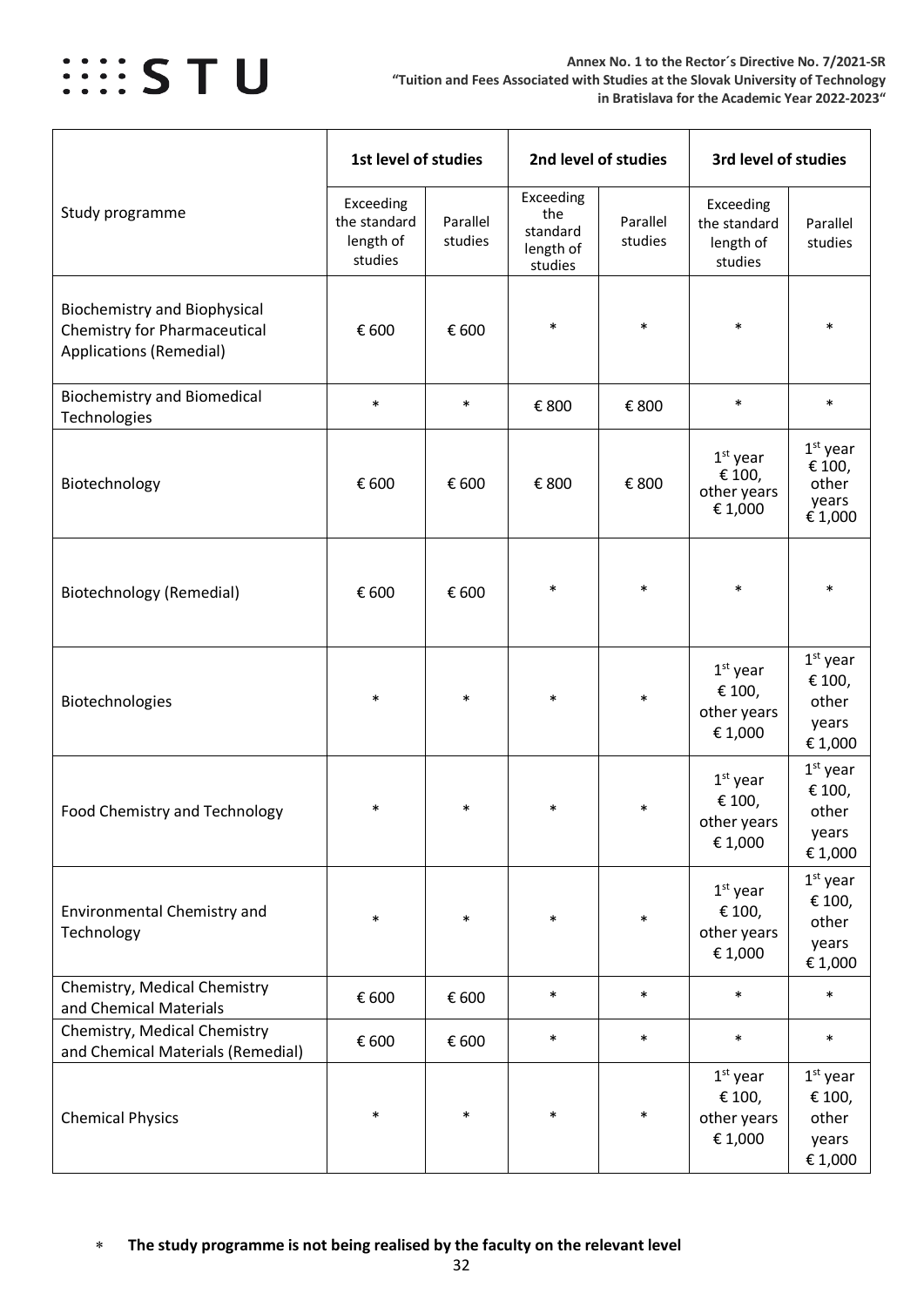# *WESTU*

|                                               | 1st level of studies                              |                     |                                                      | 2nd level of studies |                                                   | 3rd level of studies                              |  |  |
|-----------------------------------------------|---------------------------------------------------|---------------------|------------------------------------------------------|----------------------|---------------------------------------------------|---------------------------------------------------|--|--|
| Study programme                               | Exceeding<br>the standard<br>length of<br>studies | Parallel<br>studies | Exceeding<br>the<br>standard<br>length of<br>studies | Parallel<br>studies  | Exceeding<br>the standard<br>length of<br>studies | Parallel<br>studies                               |  |  |
| <b>Chemical Engineering</b>                   | € 600                                             | € 600               | € 800                                                | € 800                | $1st$ year<br>€ 100,<br>other years<br>€ 1,000    | $1st$ year<br>€ 100,<br>other<br>years<br>€ 1,000 |  |  |
| <b>Chemical Engineering (Remedial)</b>        | € 600                                             | € 600               | $\ast$                                               | $\ast$               | $\ast$                                            | $\ast$                                            |  |  |
| <b>Chemical Technologies</b>                  | $\ast$                                            | $\ast$              | € 800                                                | € 800                | $\ast$                                            | $\ast$                                            |  |  |
| <b>Chemistry and Chemical</b><br>Technologies | $\ast$                                            | $\ast$              | $\ast$                                               | $\ast$               | $1st$ year<br>€ 100,<br>other years               | $1st$ year<br>€ 100,<br>other<br>years            |  |  |
| Heritage and Materials Conservation           | $\ast$                                            |                     | € 800                                                | € 800                | $\ast$                                            | $\ast$                                            |  |  |
| <b>Organic Chemistry</b>                      | $\ast$                                            | $\ast$              | $\ast$                                               | $\ast$               | $1st$ year<br>€ 100,<br>other years<br>€ 1,000    | $1st$ year<br>€ 100,<br>other<br>years<br>€ 1,000 |  |  |
| Food, Hygiene, Cosmetics                      | $\ast$                                            | $\ast$              | € 800                                                | € 800                | $\ast$                                            | $\ast$                                            |  |  |
| Food, Nutrition, Cosmetics                    | € 600                                             | € 600               | $\ast$                                               | $\ast$               | $\ast$                                            | $\ast$                                            |  |  |
| Food, Nutrition, Cosmetics<br>(Remedial)      | € 600                                             | € 600               | $\ast$                                               | $\ast$               | $\ast$                                            | $\ast$                                            |  |  |
| Natural and Synthetic Polymers                | $\ast$                                            | $\ast$              | € 800                                                | € 800                | $\ast$                                            | $\ast$                                            |  |  |
| <b>Process Control</b>                        | € 600                                             | € 600               | $\ast$                                               | $\ast$               | $1st$ year<br>€ 100,<br>other years<br>€ 1,000    | $1st$ year<br>€ 100,<br>other<br>years<br>€ 1,000 |  |  |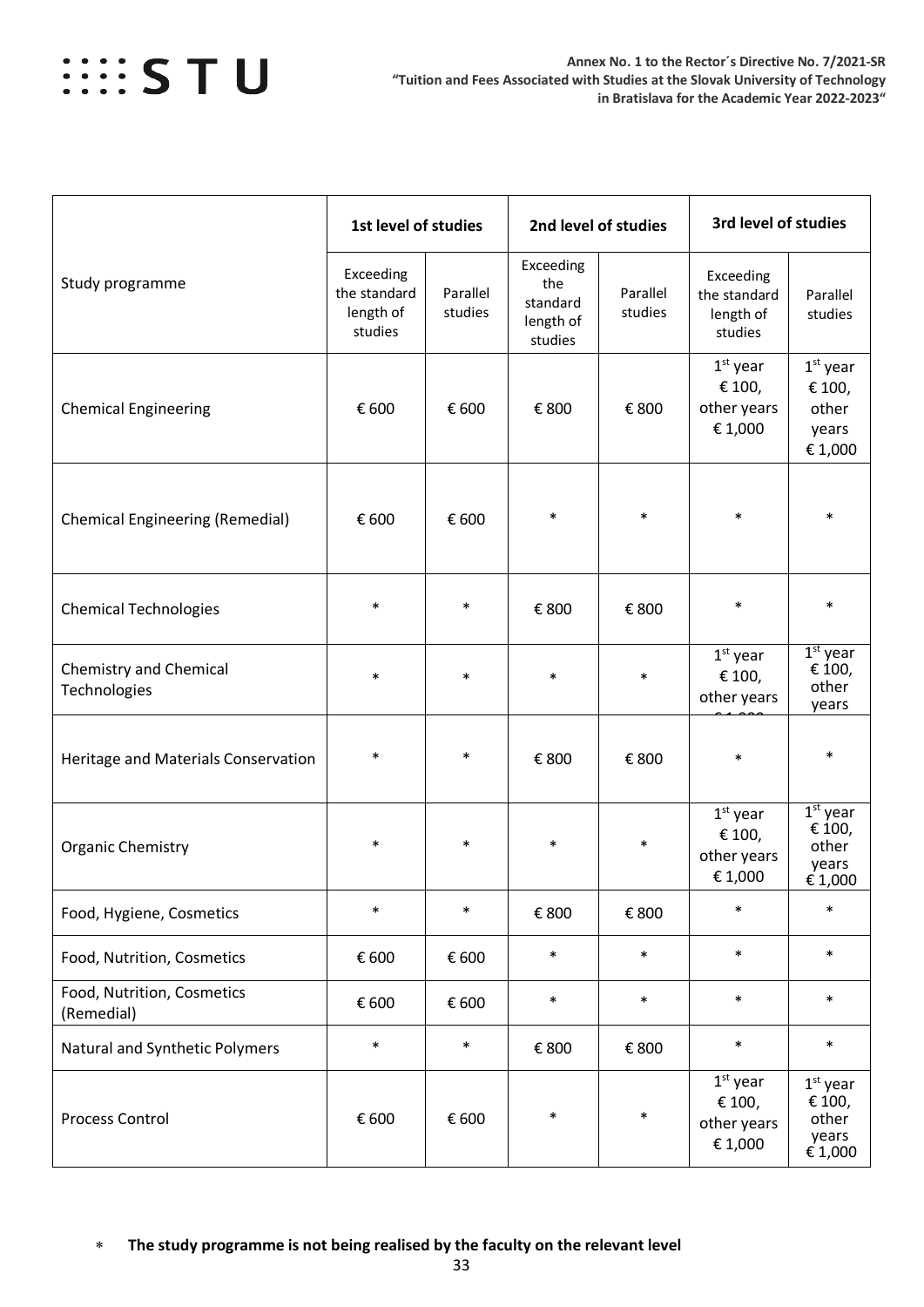|                                                                                            |                                                   | 1st level of studies |                                                      | 2nd level of studies |                                                   | 3rd level of studies                              |  |
|--------------------------------------------------------------------------------------------|---------------------------------------------------|----------------------|------------------------------------------------------|----------------------|---------------------------------------------------|---------------------------------------------------|--|
| Study programme                                                                            | Exceeding<br>the standard<br>length of<br>studies | Parallel<br>studies  | Exceeding<br>the<br>standard<br>length of<br>studies | Parallel<br>studies  | Exceeding<br>the standard<br>length of<br>studies | Parallel<br>studies                               |  |
| Process Control (Remedial)                                                                 | € 600                                             | € 600                | $\ast$                                               | $\ast$               | $\ast$                                            | $\ast$                                            |  |
| <b>Technical Chemistry</b>                                                                 | $\ast$                                            | $\ast$               | € 800                                                | € 800                | $\ast$                                            | $\ast$                                            |  |
| <b>Environmental Protection</b><br>Technologies                                            | $\ast$                                            | $\ast$               | € 800                                                | € 800                | $\ast$                                            | $\ast$                                            |  |
| <b>Technology of Polymer Materials</b>                                                     | $\ast$                                            | $\ast$               | $\ast$                                               | $\ast$               | $1st$ year<br>€ 100,<br>other years<br>€ 1,000    | $1st$ year<br>€ 100,<br>other<br>years<br>€ 1,000 |  |
| Polymer Processes, Equipments and<br><b>Tools for Processing of Polymeric</b><br>Materials | $\ast$                                            | $\ast$               | $\ast$                                               | $\ast$               | $1st$ year<br>€ 100,<br>other years<br>€ 1,000    | $1st$ year<br>€ 100,<br>other<br>years<br>€ 1,000 |  |
| <b>Number of Study Programmes</b>                                                          | 14                                                | 14                   | 10                                                   | 10                   | 15                                                | 15                                                |  |

<span id="page-33-0"></span>4.2. The annual tuition for study programmes **in the full-time form of studies, realised in a foreign language,** by the Faculty of Chemical and Food Technology of STU, pursuant to Article 2 Clauses (8) and (9) hereof

| <b>Faculty of Chemical and Food Technology of STU</b>                                       |                      |                      |                      |  |  |  |  |  |  |
|---------------------------------------------------------------------------------------------|----------------------|----------------------|----------------------|--|--|--|--|--|--|
| Study programme                                                                             | 1st level of studies | 2nd level of studies | 3rd level of studies |  |  |  |  |  |  |
| <b>Analytical Chemistry</b>                                                                 | $\ast$               | $\ast$               | € 500                |  |  |  |  |  |  |
| <b>Inorganic Chemistry</b>                                                                  | $\ast$               | $\ast$               | € 500                |  |  |  |  |  |  |
| <b>Inorganic Technologies and Materials</b>                                                 | $\ast$               | $\ast$               | € 500                |  |  |  |  |  |  |
| Automation, Information Engineering<br>and Management in Chemistry and Food<br>Industry     | $\ast$               | € 1,500              | $\ast$               |  |  |  |  |  |  |
| Biochemistry                                                                                | $\ast$               | $\ast$               | € 500                |  |  |  |  |  |  |
| Biochemistry and Biophysical Chemistry for<br><b>Pharmaceutical Applications</b>            | € 3,500              | $\ast$               | $\ast$               |  |  |  |  |  |  |
| Biochemistry and Biophysical Chemistry for<br><b>Pharmaceutical Applications (Remedial)</b> | € 3,500              | $\ast$               | $\ast$               |  |  |  |  |  |  |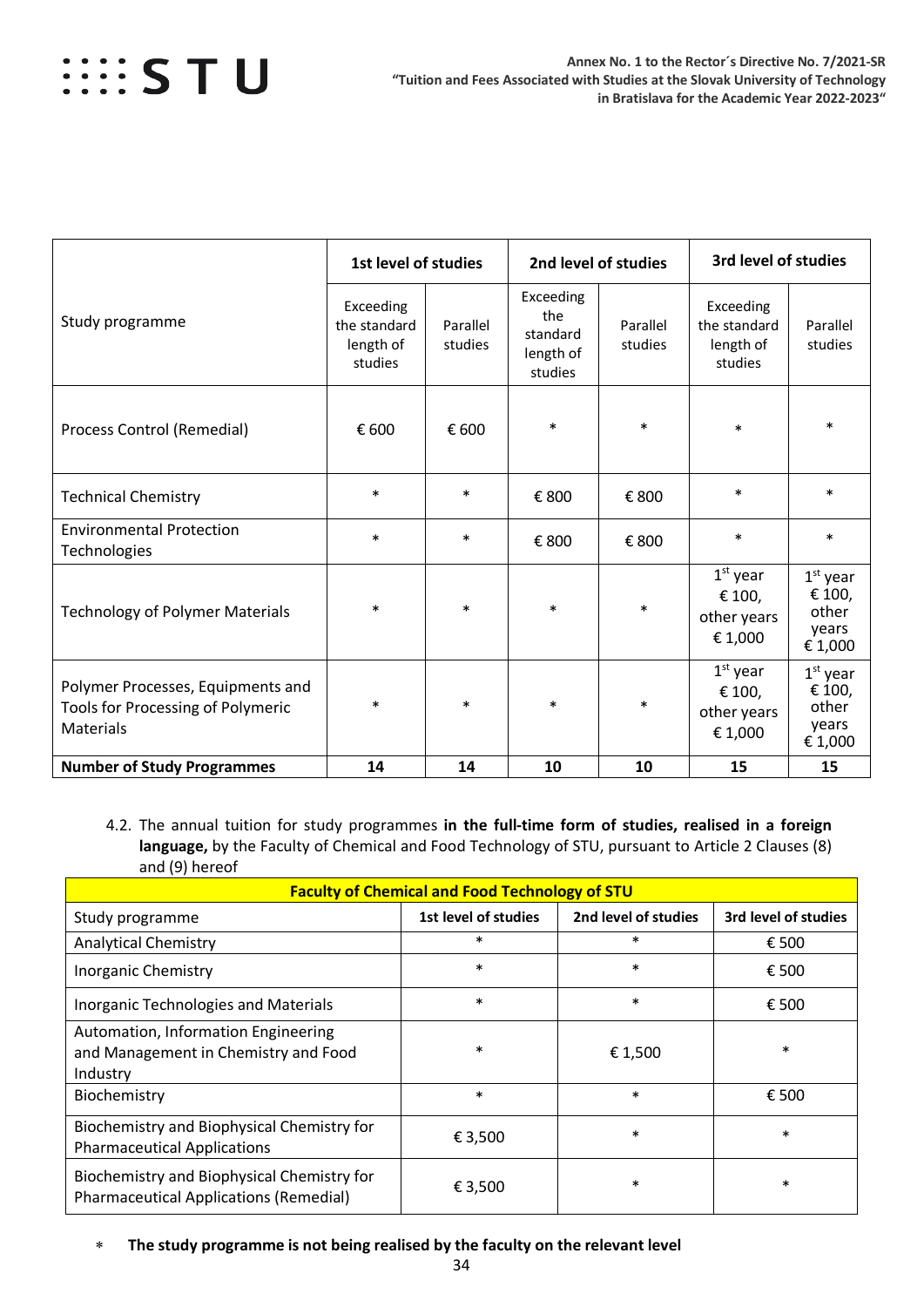| Study programme                                                   | 1st level of studies | 2nd level of studies | 3rd level of studies |
|-------------------------------------------------------------------|----------------------|----------------------|----------------------|
| <b>Biochemistry and Biomedical Technologies</b>                   | $\ast$               | € 1,500              | $\ast$               |
| Biotechnology                                                     | € 3,500              | € 1,500              | € 500                |
| <b>Biotechnology (Remedial)</b>                                   | € 3,500              | $\ast$               | $\ast$               |
| Biotechnologies                                                   | $\ast$               | $\ast$               | € 500                |
| <b>Physical Chemistry</b>                                         | $\ast$               | $\ast$               | € 500                |
| <b>Chemistry and Chemical Technologies</b>                        | $\ast$               | $\ast$               | € 500                |
| <b>Food Chemistry and Technology</b>                              | $\ast$               | $\ast$               | € 500                |
| <b>Environmental Chemistry and Technology</b>                     | $\ast$               | $\ast$               | € 500                |
| Chemistry, Medical Chemistry and Chemical<br><b>Materials</b>     | € 3,500              | $\ast$               | $\ast$               |
| Chemistry, Medical Chemistry and Chemical<br>Materials (Remedial) | € 3,500              | $\ast$               | $\ast$               |
| <b>Chemical Engineering</b>                                       | € 3,500              | € 1,500              | € 500                |
| <b>Chemical Engineering (Remedial)</b>                            | € 3,500              | $\ast$               | $\ast$               |
| <b>Chemical Technologies</b>                                      | $\ast$               | € 1,500              | $\ast$               |
| <b>Heritage Materials Conservation</b>                            | $\ast$               | € 1,500              | € 500                |
| Organic Chemistry                                                 | $\ast$               | $\ast$               | € 500                |
| Food, Hygiene, Cosmetics                                          | $\ast$               | € 1,500              | $\ast$               |
| Food, Nutrition, Cosmetics                                        | € 3,500              | $\ast$               | $\ast$               |
| Food, Nutrition, Cosmetics (Remedial)                             | € 3,500              | $\ast$               | $\ast$               |
| Natural and Synthetic Polymers                                    | $\ast$               | € 1,500              | $\ast$               |
| <b>Process Control</b>                                            | € 3,500              | $\ast$               | $\ast$               |
| <b>Process Control (Remedial)</b>                                 | € 3,500              | $\ast$               | $\ast$               |
| <b>Process Control</b>                                            | $\ast$               | $\ast$               | € 500                |
| <b>Technical Chemistry</b>                                        | $\ast$               | € 1,500              | $\ast$               |
| <b>Environmental Protection Technologies</b>                      | $\ast$               | € 1,500              | $\ast$               |
| <b>Technology of Polymer Materials</b>                            | $\ast$               | $\ast$               | € 500                |
| <b>Number of Study Programmes</b>                                 | 12                   | 10                   | 14                   |

<sup>∗</sup> **The study programme is not being realised by the faculty on the relevant level**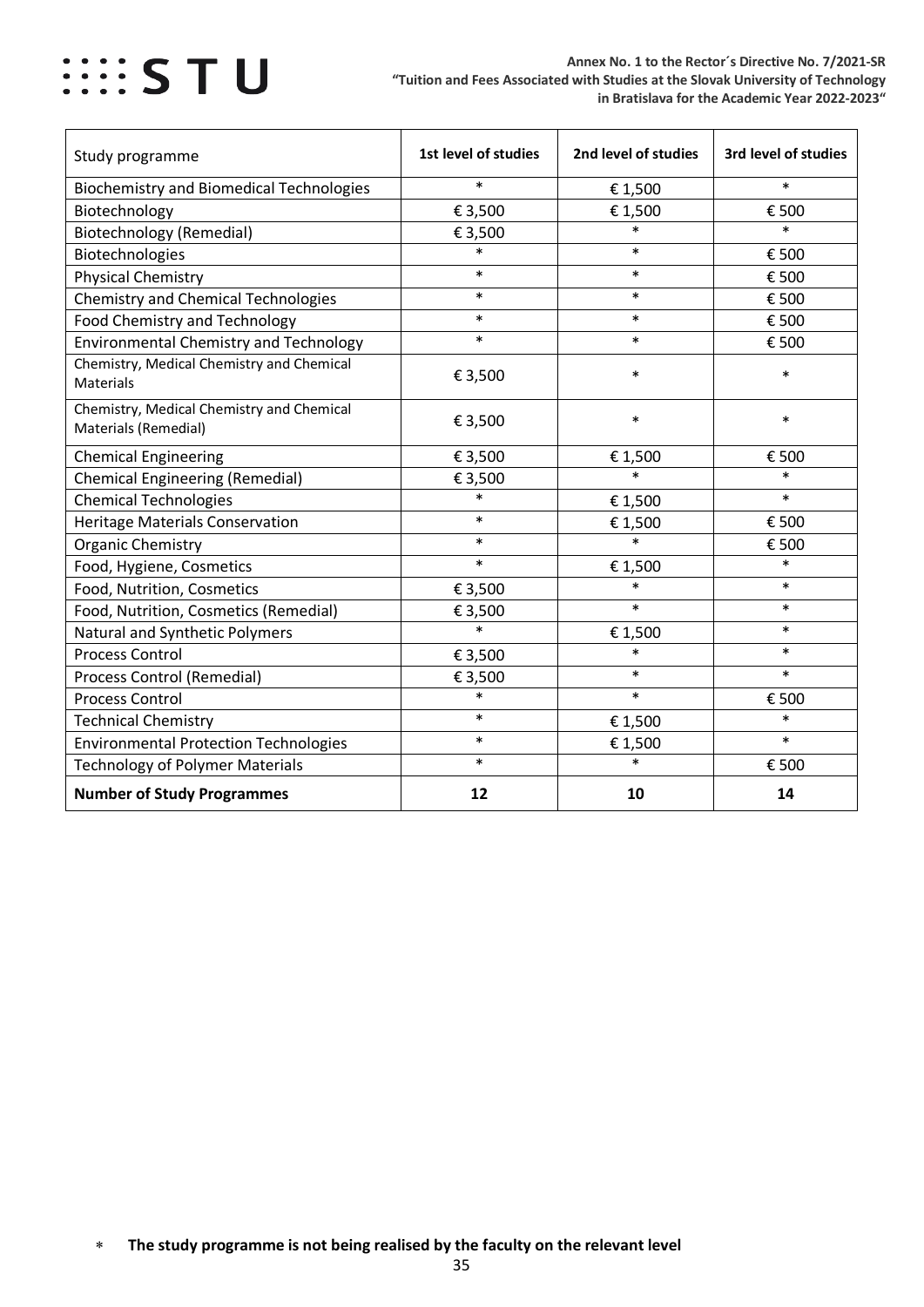

<span id="page-35-0"></span>4.3. The annual tuition for study programmes **in the external form of studies,** realised by the Faculty of Chemical and Food Technology of STU, valid **for all years of studies during the standard length of studies** for students beginning studies in the academic year 2022-2023, pursuant to Article 3 Clause (3) hereof

| <b>Faculty of Chemical and Food Technology of STU</b> |                             |                             |                             |                             |                             |                             |  |  |
|-------------------------------------------------------|-----------------------------|-----------------------------|-----------------------------|-----------------------------|-----------------------------|-----------------------------|--|--|
|                                                       | 1st level of studies        |                             | 2nd level of studies        |                             | 3rd level of studies        |                             |  |  |
| Study programme                                       | In the<br>state<br>language | In a<br>foreign<br>language | In the<br>state<br>language | In a<br>foreign<br>language | In the<br>state<br>language | In a<br>foreign<br>language |  |  |
| <b>Analytical Chemistry</b>                           | $\ast$                      | $\ast$                      | $\ast$                      | $\ast$                      | € 500                       | € 2,400                     |  |  |
| <b>Inorganic Chemistry</b>                            | $\ast$                      | $\ast$                      | $\ast$                      | $\ast$                      | € 500                       | € 2,400                     |  |  |
| Inorganic Technologies<br>and Materials               | $\ast$                      | $\ast$                      | $\ast$                      | $\ast$                      | € 500                       | € 2,400                     |  |  |
| Biochemistry                                          | $\ast$                      | $\ast$                      | $\ast$                      | $\ast$                      | € 500                       | € 2,400                     |  |  |
| Biotechnology                                         | $\ast$                      | $\ast$                      | $\ast$                      | $\ast$                      | € 500                       | € 2,400                     |  |  |
| <b>Physical Chemistry</b>                             | $\ast$                      | $\ast$                      | $\ast$                      | $\ast$                      | € 500                       | € 2,400                     |  |  |
| Food Chemistry and Technology                         | $\ast$                      | $\ast$                      | $\ast$                      | $\ast$                      | € 500                       | € 2,400                     |  |  |
| <b>Environmental Chemistry</b><br>and Technology      | $\ast$                      | $\ast$                      | $\ast$                      | $\ast$                      | € 500                       | € 2,400                     |  |  |
| <b>Chemical Engineering</b>                           | $\ast$                      | $\ast$                      | $\ast$                      | $\ast$                      | € 500                       | € 2,400                     |  |  |
| Organic Chemistry                                     |                             |                             | $\ast$                      |                             | € 500                       | € 2,400                     |  |  |
| Process Control                                       | $\ast$                      | $\ast$                      | $\ast$                      | $\ast$                      | € 500                       | € 2,400                     |  |  |
| <b>Technology of Polymer Materials</b>                | $\ast$                      | $\ast$                      | $\ast$                      | $\ast$                      | € 500                       | € 2,400                     |  |  |
| <b>Number of Study Programmes</b>                     | $\pmb{0}$                   | $\pmb{0}$                   | $\pmb{0}$                   | $\pmb{0}$                   | 12                          | 12                          |  |  |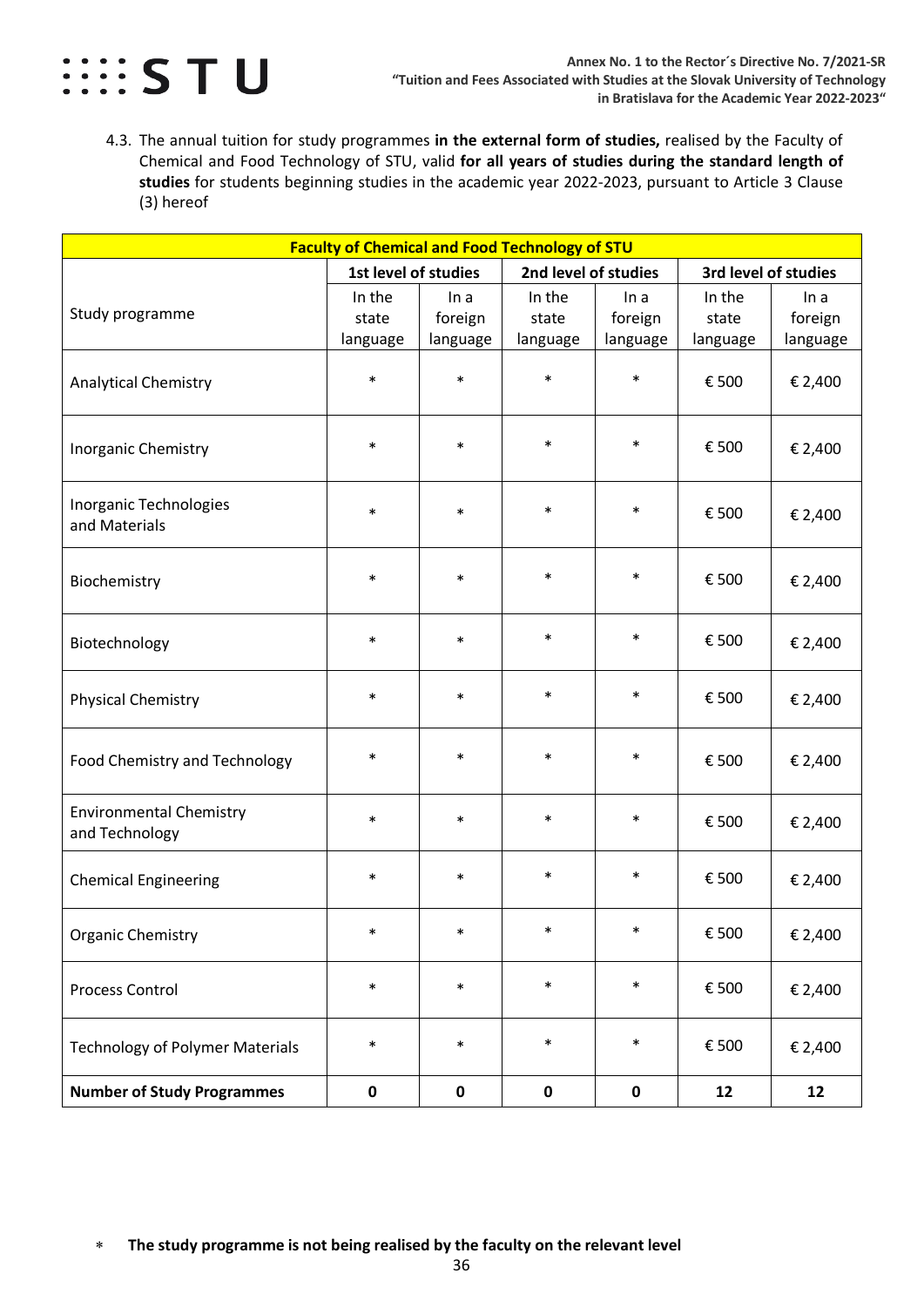

<span id="page-36-0"></span>4.4. The annual tuition for study programmes **in the external form of studies,** realised by the Faculty of Chemical and Food Technology of STU, **after exceeding the standard length of studies,** pursuant to Article 3 Clause (4) hereof

| <b>Faculty of Chemical and Food Technology of STU</b> |                             |                             |                             |                             |                             |                             |  |  |
|-------------------------------------------------------|-----------------------------|-----------------------------|-----------------------------|-----------------------------|-----------------------------|-----------------------------|--|--|
|                                                       | 1st level of studies        |                             | 2nd level of studies        |                             | 3rd level of studies        |                             |  |  |
| Study programme                                       | In the<br>state<br>language | In a<br>foreign<br>language | In the<br>state<br>language | In a<br>foreign<br>language | In the<br>state<br>language | In a<br>foreign<br>language |  |  |
| <b>Analytical Chemistry</b>                           | $\ast$                      | $\ast$                      | $\ast$                      | $\ast$                      | € 500                       | € 2,400                     |  |  |
| Inorganic Chemistry                                   | $\ast$                      | $\ast$                      | $\ast$                      | $\ast$                      | € 500                       | € 2,400                     |  |  |
| Inorganic Technologies<br>and Materials               | $\ast$                      | $\ast$                      | $\ast$                      | $\ast$                      | € 500                       | € 2,400                     |  |  |
| Biochemistry                                          | $\ast$                      | $\ast$                      | $\ast$                      | $\ast$                      | € 500                       | € 2,400                     |  |  |
| Biotechnology                                         | $\ast$                      | $\ast$                      | $\ast$                      | $\ast$                      | € 500                       | € 2,400                     |  |  |
| <b>Physical Chemistry</b>                             | $\ast$                      | $\ast$                      | $\ast$                      | $\ast$                      | € 500                       | € 2,400                     |  |  |
|                                                       | 1st level of studies        |                             | 2nd level of studies        |                             | 3rd level of studies        |                             |  |  |
| Study programme                                       | In the<br>state<br>language | In a<br>foreign<br>language | In the<br>state<br>language | In a<br>foreign<br>language | In the<br>state<br>language | In a<br>foreign<br>language |  |  |
| <b>Food Chemistry and Technology</b>                  | $\ast$                      | $\ast$                      | $\ast$                      | $\ast$                      | € 500                       | € 2,400                     |  |  |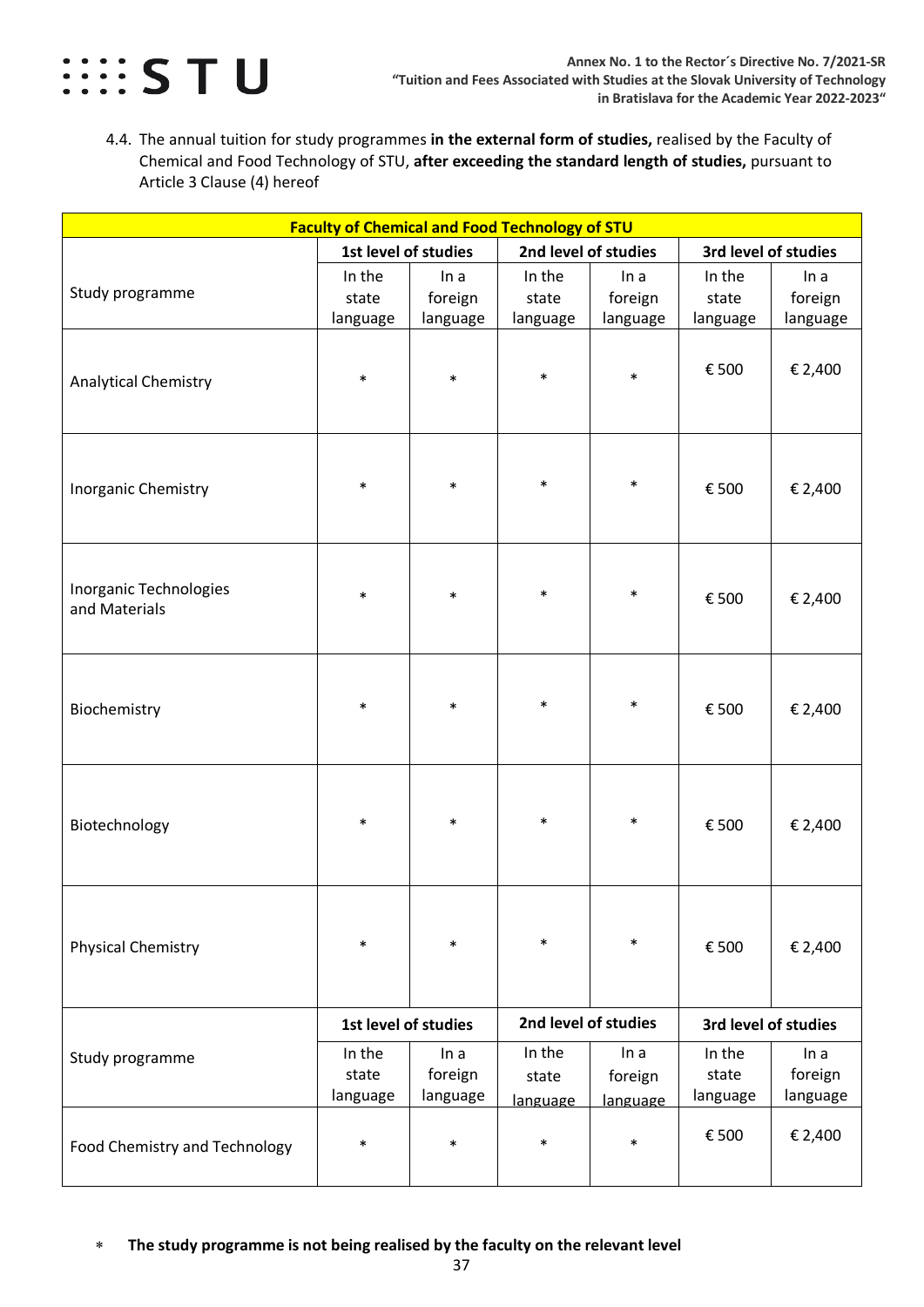

| <b>Environmental Chemistry</b><br>and Technology | $\ast$ | $\ast$ | $\ast$      | $\ast$ | € 500 | € 2,400 |
|--------------------------------------------------|--------|--------|-------------|--------|-------|---------|
| <b>Chemical Engineering</b>                      | $\ast$ | $\ast$ | $\ast$      | $\ast$ | € 500 | € 2,400 |
| <b>Organic Chemistry</b>                         | $\ast$ | $\ast$ | $\ast$      | $\ast$ | € 500 | € 2,400 |
| <b>Process Control</b>                           | $\ast$ | $\ast$ | $\ast$      | $\ast$ | € 500 | € 2,400 |
| <b>Technology of Polymer Materials</b>           | $\ast$ | $\ast$ | $\ast$      | $\ast$ | € 500 | € 2,400 |
| <b>Number of Study Programmes</b>                | 0      | 0      | $\mathbf 0$ | 0      | 12    | 12      |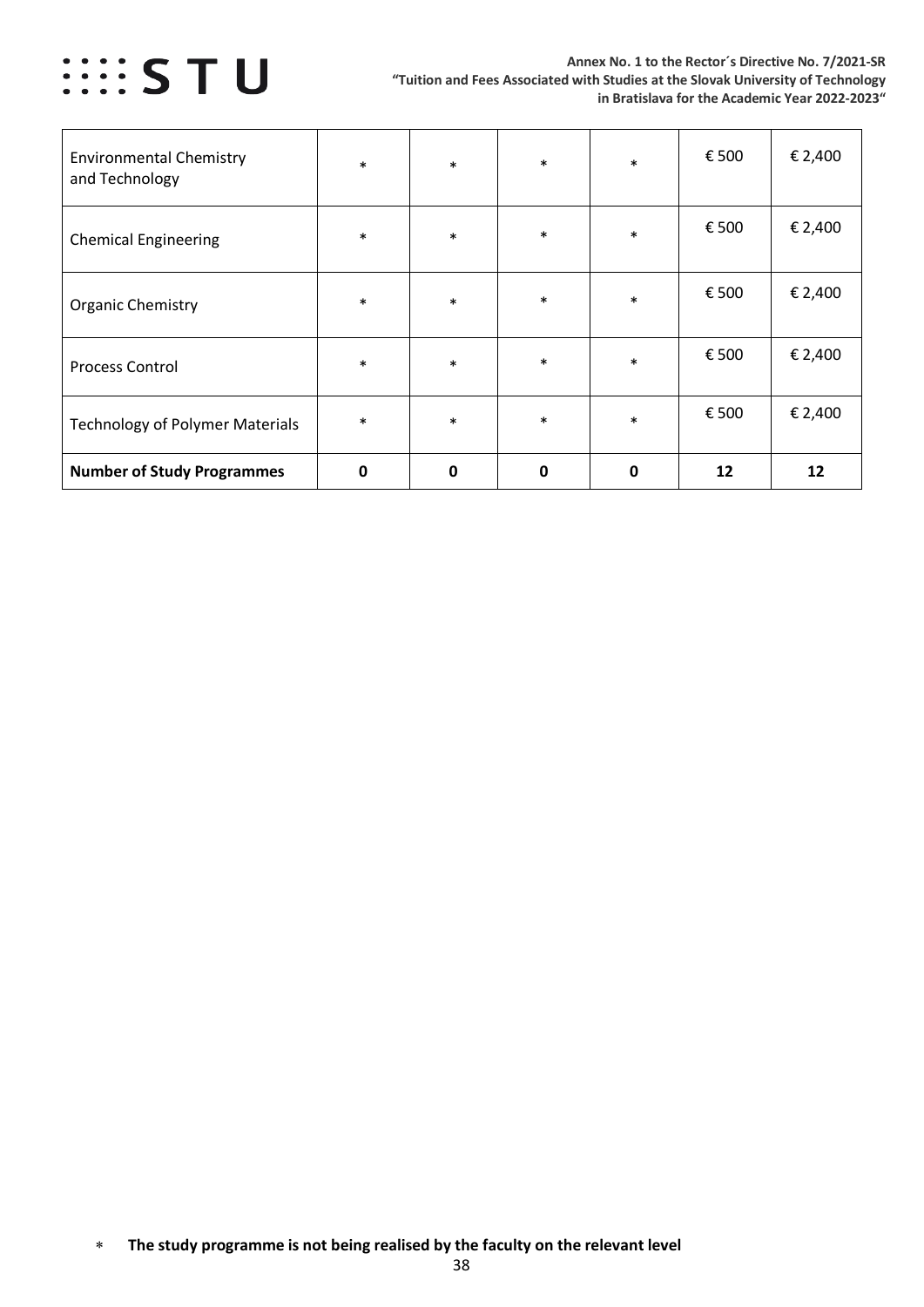

#### <span id="page-38-0"></span>**5. Faculty of Architecture and Design of STU**

<span id="page-38-1"></span>5.1. The annual tuition for study programmes in the full-time form of studies, realised in the state language, by the Faculty of Architecture and Design of STU for exceeding of the standard length of studies and for parallel studies, pursuant to Article 2 Clauses (3) and (5) hereof

| <b>Faculty of Architecture and Design of STU</b> |                                                   |                     |                                                   |                     |                                                    |                                                   |  |  |
|--------------------------------------------------|---------------------------------------------------|---------------------|---------------------------------------------------|---------------------|----------------------------------------------------|---------------------------------------------------|--|--|
|                                                  | 1st level of studies<br>2nd level of studies      |                     |                                                   |                     | 3rd level of studies                               |                                                   |  |  |
| Study programme                                  | Exceeding<br>the standard<br>length of<br>studies | Parallel<br>studies | Exceeding<br>the standard<br>length of<br>studies | Parallel<br>studies | Exceeding<br>lthe standard<br>length of<br>studies | Parallel<br>studies                               |  |  |
| Architecture                                     | $\ast$                                            | $\ast$              | € 800                                             | € 800               | $1st$ year<br>€ 100,<br>other<br>years<br>€ 1,000  | $1st$ year<br>€ 100,<br>other<br>years<br>€ 1,000 |  |  |
| Architecture and Urban Design                    | € 600                                             | € 600               | $\ast$                                            | $\ast$              | $\ast$                                             | $\ast$                                            |  |  |
| Design                                           | € 600                                             | € 600               | € 800                                             | € 800               | $1st$ year<br>€ 100,<br>other<br>years<br>€ 1,000  | $1st$ year<br>€ 100,<br>other<br>years<br>€ 1,000 |  |  |
| <b>Number of Study Programmes</b>                | $\overline{2}$                                    | $\mathbf{2}$        | $\overline{2}$                                    | $\overline{2}$      | $\overline{2}$                                     | 2                                                 |  |  |

<span id="page-38-2"></span>5.2. The annual tuition for study programmes **in the full-time form of studies, realised in a foreign language,** by the Faculty of Architecture and Design of STU, pursuant to Article 2 Clauses (8) and (9) hereof

| <b>Faculty of Architecture and Design of STU</b> |                         |                         |                         |  |  |  |  |
|--------------------------------------------------|-------------------------|-------------------------|-------------------------|--|--|--|--|
| Study programme                                  | 1st level of<br>studies | 2nd level of<br>studies | 3rd level of<br>studies |  |  |  |  |
| Architecture                                     | $\ast$                  | € 3,500                 | € 3,500                 |  |  |  |  |
| Architecture and Urban Design                    | € 3.500                 | $\ast$                  | $\ast$                  |  |  |  |  |
| <b>Number of Study Programmes</b>                |                         |                         |                         |  |  |  |  |

<span id="page-38-3"></span>5.3. The annual tuition for study programmes **in the external form of studies**, realised by the Faculty of Architecture and Design of STU, valid **for all years of studies during the standard length of studies** for students beginning studies in the academic year 2022-2023 pursuant to Article 3 Clause (3) hereof

| <b>Faculty of Architecture and Design of STU</b>                     |          |          |          |          |          |          |  |  |
|----------------------------------------------------------------------|----------|----------|----------|----------|----------|----------|--|--|
| 2nd level of studies<br>1st level of studies<br>3rd level of studies |          |          |          |          |          |          |  |  |
|                                                                      | In the   | In a     | In the   | In a     | In the   | In a     |  |  |
| Study programme                                                      | state    | foreign  | state    | foreign  | state    | foreign  |  |  |
|                                                                      | language | language | language | language | language | language |  |  |
| Architecture                                                         | $\ast$   | $\ast$   | $\ast$   | $\ast$   | € 500    | € 2,400  |  |  |
| Design                                                               | $\ast$   | $\ast$   | $\ast$   | $\ast$   | € 500    | $\ast$   |  |  |
| <b>Number of Study Programmes</b>                                    |          |          |          | ŋ        |          |          |  |  |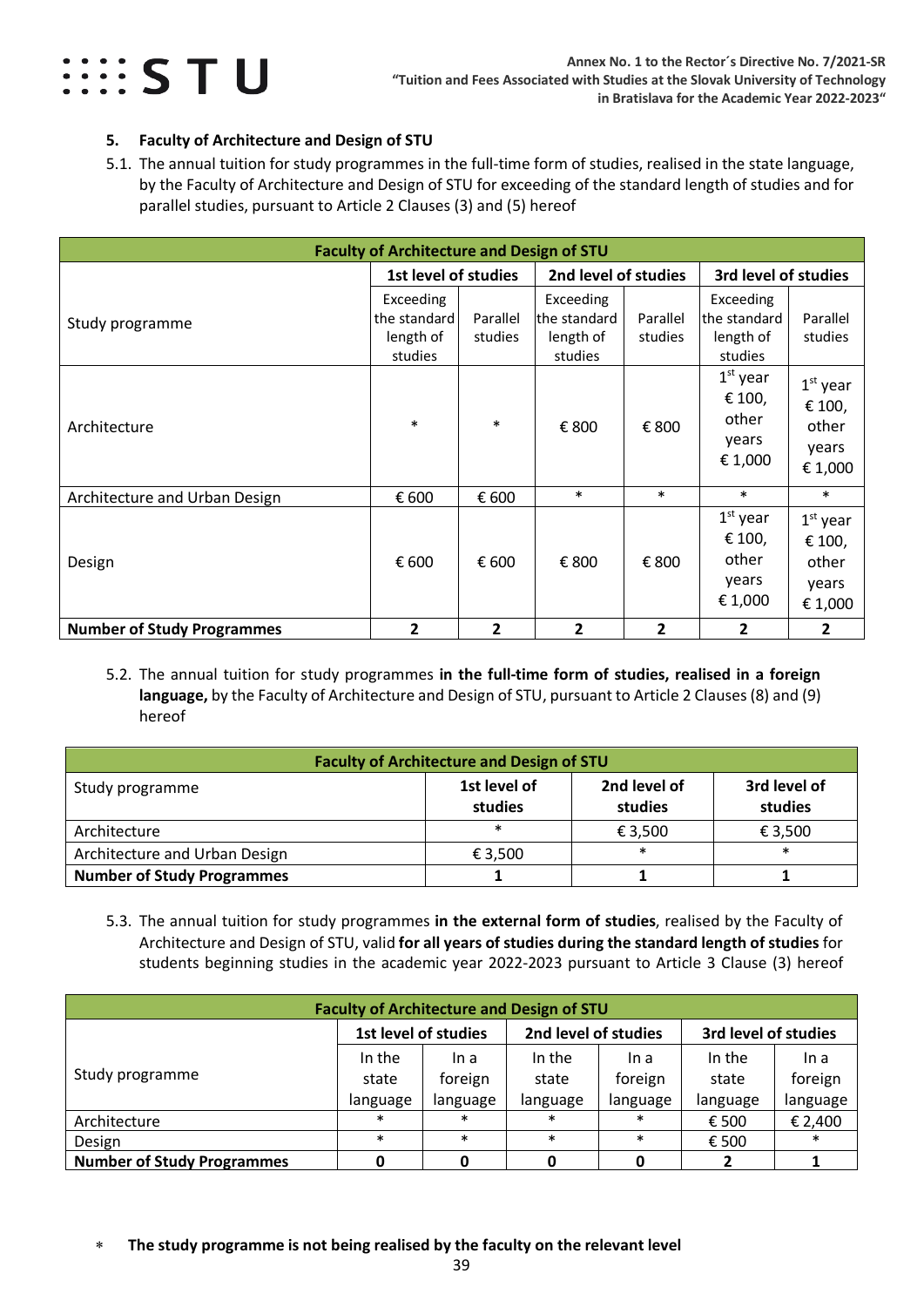

<span id="page-39-0"></span>5.4. The annual tuition for study programmes **in the external form of studies,** realised by the Faculty of Architecture and Design of STU, **after exceeding the standard length of studies,** pursuant to Article 3 Clause (4) hereof

| <b>Faculty of Architecture and Design of STU</b> |                                                                      |          |          |          |          |          |  |  |
|--------------------------------------------------|----------------------------------------------------------------------|----------|----------|----------|----------|----------|--|--|
|                                                  | 2nd level of studies<br>1st level of studies<br>3rd level of studies |          |          |          |          |          |  |  |
|                                                  | In the                                                               | In a     | In the   | In a     | In the   | In a     |  |  |
| Study programme                                  | state                                                                | foreign  | state    | foreign  | state    | foreign  |  |  |
|                                                  | language                                                             | language | language | language | language | language |  |  |
| Architecture                                     | $\ast$                                                               | $\ast$   | $\ast$   | $\ast$   | € 500    | € 2,400  |  |  |
| Design                                           | $\ast$                                                               | $\ast$   | $\ast$   | $\ast$   | € 500    | $\ast$   |  |  |
| <b>Number of Study Programmes</b>                |                                                                      |          |          |          |          |          |  |  |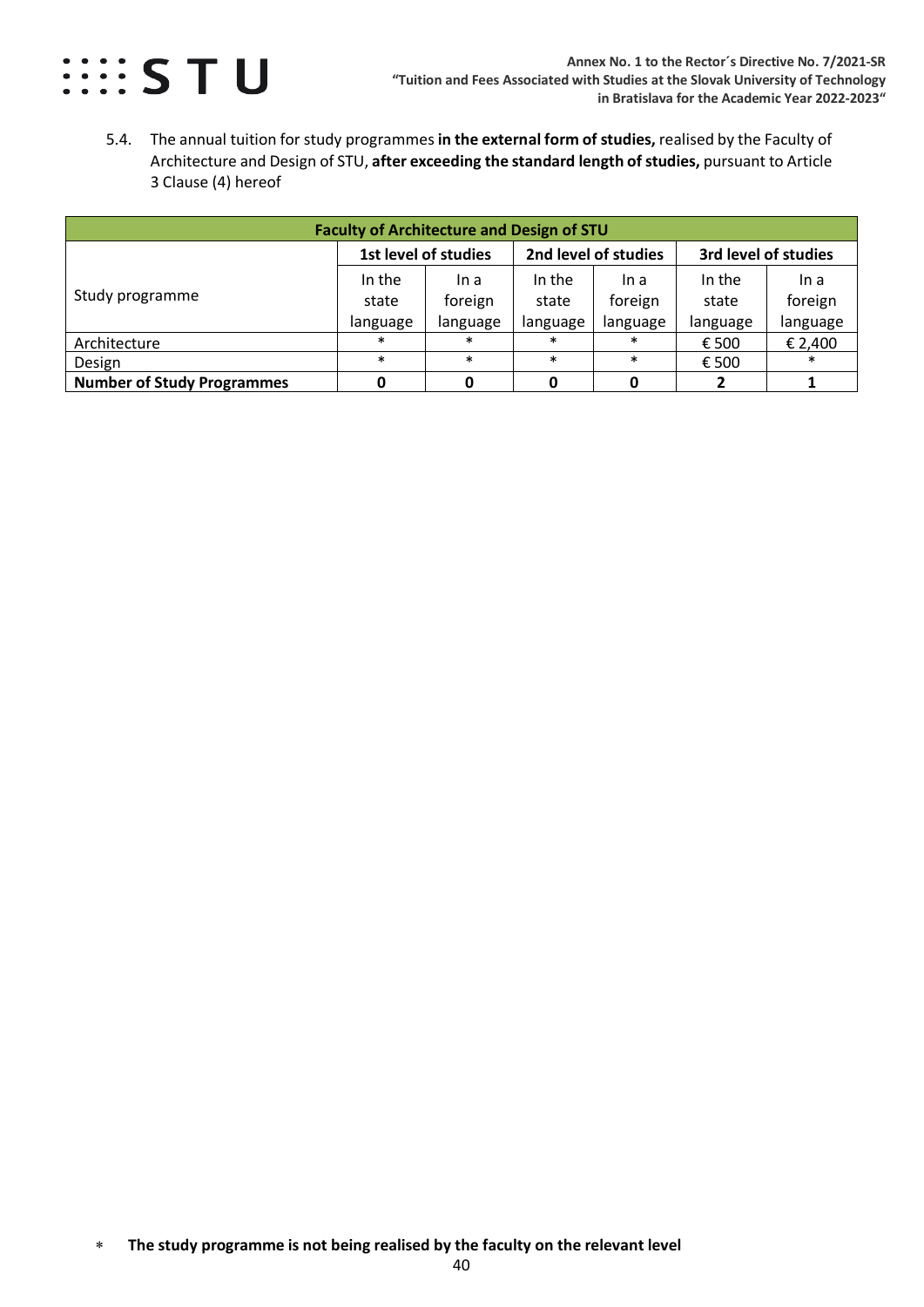

#### <span id="page-40-0"></span>**6. Faculty of Materials Science and Technology of STU**

<span id="page-40-1"></span>6.1. The annual tuition for study programmes **in the full-time form of studies, realised in the state language**, by the Faculty of Materials Science and Technology of STU for exceeding of the standard length of studies and for parallel studies, pursuant to Article 2 Clauses (3) and (5) hereof

|                                                              | <b>Faculty of Materials Science and Technology of STU</b> |                     |                                                      |                     |                                                      |                                                                                 |  |  |
|--------------------------------------------------------------|-----------------------------------------------------------|---------------------|------------------------------------------------------|---------------------|------------------------------------------------------|---------------------------------------------------------------------------------|--|--|
|                                                              | 1st level of studies                                      |                     | 2nd level of studies                                 |                     | 3rd level of studies                                 |                                                                                 |  |  |
| Study programme                                              | Exceeding<br>the<br>standard<br>length of<br>studies      | Parallel<br>studies | Exceeding<br>the<br>standard<br>length of<br>studies | Parallel<br>studies | Exceeding<br>the<br>standard<br>length of<br>studies | Parallel<br>studies                                                             |  |  |
| <b>Applied Informatics</b><br>and Automation in Industry     | € 600                                                     | € 600               | $\ast$                                               | $\ast$              | $\ast$                                               | $\ast$                                                                          |  |  |
| <b>Process Automation and</b><br>Informatization in Industry | $\ast$                                                    | $\ast$              | € 800                                                | € 800               | $\ast$                                               | $\ast$                                                                          |  |  |
| Process Automation and<br>Informatization                    | $\ast$                                                    | $\ast$              | $\ast$                                               | $\ast$              | $1st$ year<br>€ 100,<br>other<br>years<br>€ 1,000    | $1st$ year<br>€ 100,<br>other<br>years<br>€ 1,000                               |  |  |
| <b>Integrated Safety</b>                                     | € 600                                                     | € 600               | € 800                                                | € 800               | $1st$ year<br>€ 100,<br>other<br>years<br>€ 1,000    | $1st$ year<br>€ 100,<br>other<br>years<br>€ 1,000                               |  |  |
| <b>Materials Engineering</b>                                 | € 600                                                     | € 600               | € 800                                                | € 800               | $\ast$                                               | *                                                                               |  |  |
| Mechatronics in Technological<br>Equipment                   | € 600                                                     | € 600               | $\ast$                                               | $\ast$              | $\ast$                                               | $\ast$                                                                          |  |  |
| Computer-Aided Design and Production                         | $\ast$                                                    | $\ast$              | € 800                                                | € 800               | $\ast$                                               | $\ast$                                                                          |  |  |
| <b>Computer-Aided Production</b><br>Technologies             | € 600                                                     | € 600               | $\ast$                                               | $\ast$              | $\ast$                                               | $\ast$                                                                          |  |  |
| <b>Industrial Management</b>                                 | € 600                                                     | € 600               | € 800                                                | € 800               | $1st$ year<br>€ 100,<br>other<br>years<br>€ 1,000    | $1st$ year<br>€ 100,<br>other<br>years<br>$\mathop{\varepsilon}\nolimits$ 1,000 |  |  |
| <b>Advanced Materials and Material</b><br>Design             | $\ast$                                                    | $\ast$              | $\ast$                                               | $\ast$              | $1st$ year<br>€ 100,<br>other<br>years<br>€ 1,000    | $1st$ year<br>€ 100,<br>other<br>years<br>€ 1,000                               |  |  |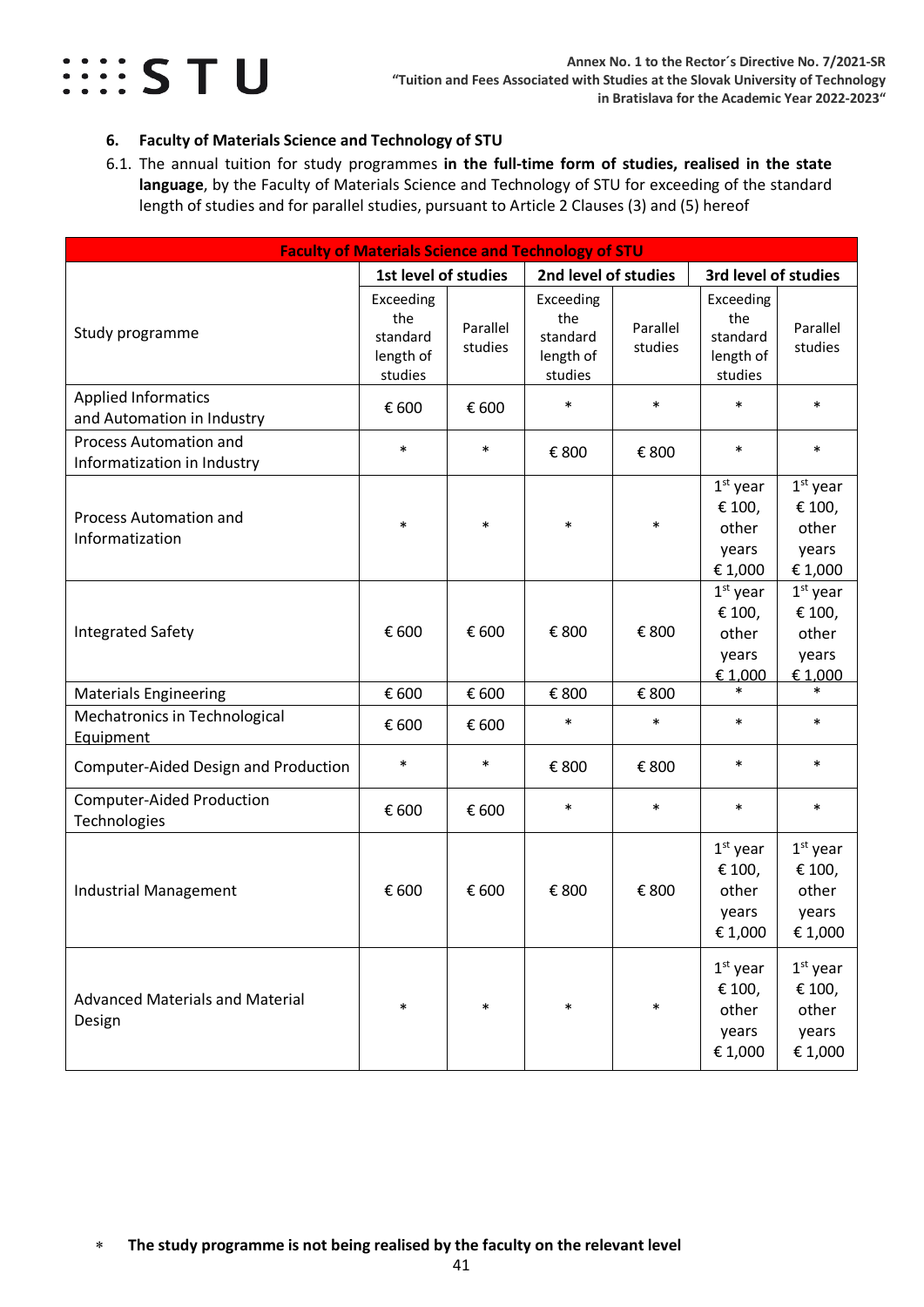

|                                                                 | 1st level of studies                                 |                     |                                                      | 2nd level of studies |                                                      | 3rd level of studies                              |
|-----------------------------------------------------------------|------------------------------------------------------|---------------------|------------------------------------------------------|----------------------|------------------------------------------------------|---------------------------------------------------|
| Study programme                                                 | Exceeding<br>the<br>standard<br>length of<br>studies | Parallel<br>studies | Exceeding<br>the<br>standard<br>length of<br>studies | Parallel<br>studies  | Exceeding<br>the<br>standard<br>length of<br>studies | Parallel<br>studies                               |
| Mechanical Engineering and<br><b>Technologies and Materials</b> | $\ast$                                               | $\ast$              | $\ast$                                               | $\ast$               | $1st$ year<br>€ 100,<br>other<br>years<br>€ 1,000    | $1st$ year<br>€ 100,<br>other<br>years<br>€ 1,000 |
| <b>Manufacturing Technologies</b>                               | € 600                                                | € 600               | $\ast$                                               | $\ast$               | $\ast$                                               | $\ast$                                            |
| Production Technologies and<br><b>Production Management</b>     | $\ast$                                               | $\ast$              | € 800                                                | € 800                | $\ast$                                               | $\ast$                                            |
| <b>Production Devices and Systems</b>                           | € 600                                                | € 600               | $\ast$                                               | $\ast$               | $\ast$                                               | $\ast$                                            |
| <b>Number of Study Programmes</b>                               | 8                                                    | 8                   | 6                                                    | 6                    | 5                                                    | 5                                                 |

<span id="page-41-0"></span>6.2. The annual tuition for study programmes **in the full-time form of studies, realised in a foreign language,** by the Faculty of Materials Science and Technology of STU, pursuant to Article 2 Clauses (8) and (9) hereof

| <b>Faculty of Materials Science and Technology of STU</b> |                         |                         |                         |  |  |  |  |  |  |
|-----------------------------------------------------------|-------------------------|-------------------------|-------------------------|--|--|--|--|--|--|
| Study programme                                           | 1st level of<br>studies | 2nd level of<br>studies | 3rd level of<br>studies |  |  |  |  |  |  |
| Process Automation and Informatization                    | $\ast$                  | $\ast$                  | € 1,000                 |  |  |  |  |  |  |
| <b>Integrated Safety</b>                                  | $\ast$                  | $\ast$                  | € 1,000                 |  |  |  |  |  |  |
| <b>Industrial Management</b>                              | $\ast$                  | $\ast$                  | € 1,000                 |  |  |  |  |  |  |
| Advanced Materials and Material Design                    | $\ast$                  | $\ast$                  | € 1,000                 |  |  |  |  |  |  |
| <b>Number of Study Programmes</b>                         |                         |                         |                         |  |  |  |  |  |  |

<span id="page-41-1"></span>6.3. The annual tuition for study programmes **in the external form of studies,** realised by the Faculty of Materials Science and Technology of STU, valid for all years of studies during the standard length of studies for students beginning studies in the academic year 2022-2023, pursuant to Article 3 Clause (3) hereof

| <b>Faculty of Materials Science and Technology of STU</b> |          |                      |                      |          |          |                      |  |  |
|-----------------------------------------------------------|----------|----------------------|----------------------|----------|----------|----------------------|--|--|
|                                                           |          | 1st level of studies | 2nd level of studies |          |          | 3rd level of studies |  |  |
|                                                           | In the   | In a                 | In the               | In a     | In the   | In a                 |  |  |
| Study programme                                           | state    | foreign              | state                | foreign  | state    | foreign              |  |  |
|                                                           | language | language             | language             | language | language | language             |  |  |
| Process Automation and                                    | $\ast$   | $\ast$               | $\ast$               | $\ast$   | € 600    | € 2,000              |  |  |
| Informatization                                           |          |                      |                      |          |          |                      |  |  |
| <b>Integrated Safety</b>                                  | $\ast$   | $\ast$               | $\ast$               | $\ast$   | € 600    | € 2,000              |  |  |
| <b>Industrial Management</b>                              | $\ast$   | $\ast$               | $\ast$               | $\ast$   | € 600    | € 2,000              |  |  |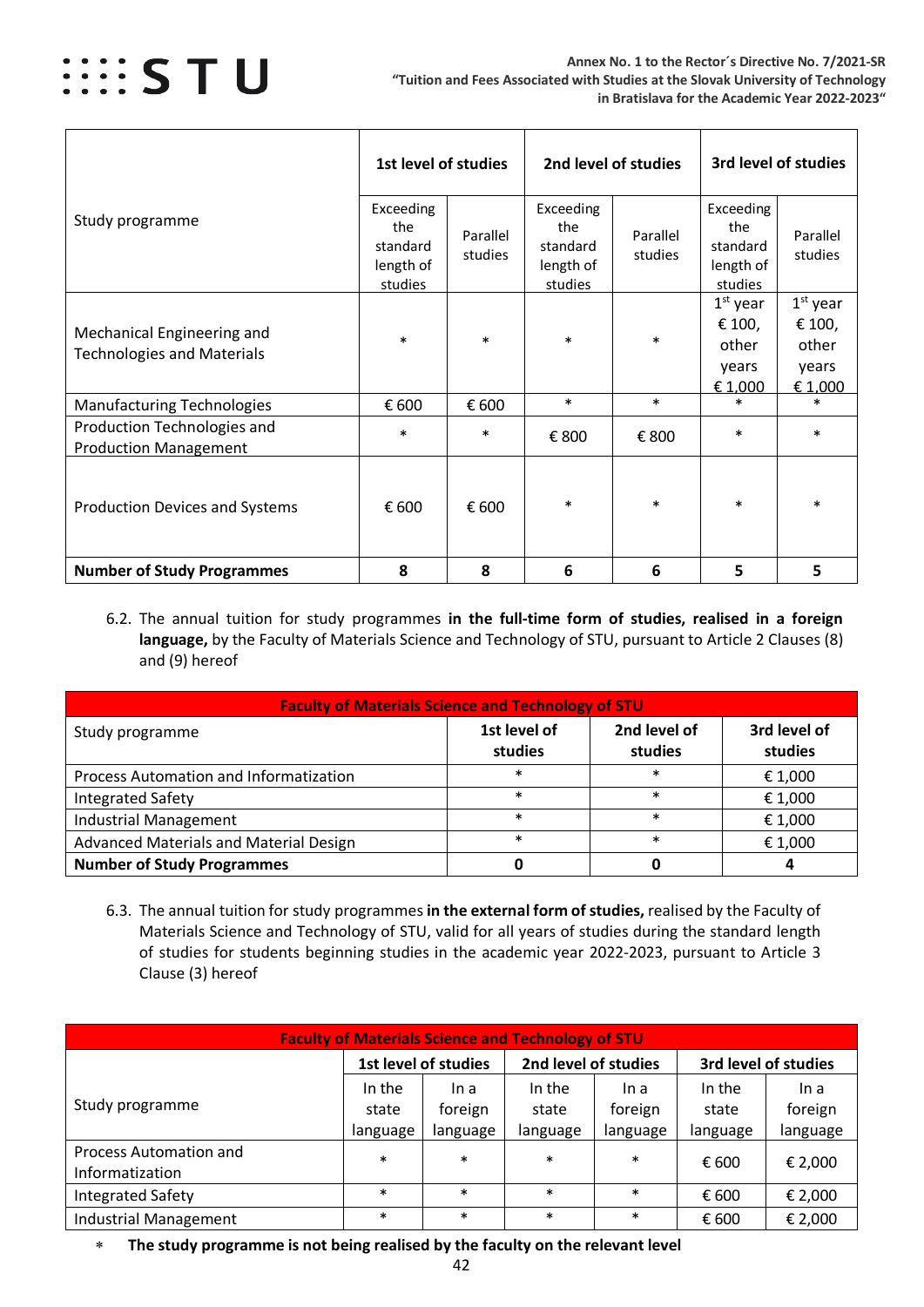

| <b>Advanced Materials and Material</b><br>Design            | *      | $\ast$ | $\ast$ | $\ast$ | € 600 | € 2,000 |
|-------------------------------------------------------------|--------|--------|--------|--------|-------|---------|
| <b>Mechanical Engineering Technologies</b><br>and Materials | $\ast$ | $\ast$ | $\ast$ | $\ast$ | € 600 |         |
| <b>Number of Study Programmes</b>                           |        |        |        |        |       |         |

<span id="page-42-0"></span>6.4. The annual tuition for study programmes **in the external form of studies,** realised by the Faculty of Materials Science and Technology of STU, **after exceeding the standard length of studies,** pursuant to Article 3 Clause (4) hereof

| <b>Faculty of Materials Science and Technology of STU</b> |                      |          |                      |          |                      |          |  |  |
|-----------------------------------------------------------|----------------------|----------|----------------------|----------|----------------------|----------|--|--|
|                                                           | 1st level of studies |          | 2nd level of studies |          | 3rd level of studies |          |  |  |
|                                                           | In the               | In a     | In the               | In a     | In the               | In a     |  |  |
| Study programme                                           | state                | foreign  | state                | foreign  | state                | foreign  |  |  |
|                                                           | language             | language | language             | language | language             | language |  |  |
| Process Automation and                                    | $\ast$               | $\ast$   | $\ast$               | $\ast$   | € 1,000              | € 2,000  |  |  |
| Informatization                                           |                      |          |                      |          |                      |          |  |  |
| <b>Integrated Safety</b>                                  | $\ast$               | $\ast$   | $\ast$               | $\ast$   | € 1,000              | € 2,000  |  |  |
| <b>Industrial Management</b>                              | $\ast$               | $\ast$   | $\ast$               | $\ast$   | € 1,000              | € 2,000  |  |  |
| <b>Advanced Materials and Material</b>                    | $\ast$               | $\ast$   | $\ast$               | $\ast$   | € 1,000              | € 2,000  |  |  |
| Design                                                    |                      |          |                      |          |                      |          |  |  |
| <b>Mechanical Engineering</b>                             | $\ast$               | $\ast$   | $\ast$               | $\ast$   | € 1,000              | $\ast$   |  |  |
| <b>Technologies and Materials</b>                         |                      |          |                      |          |                      |          |  |  |
| <b>Number of Study Programmes</b>                         | 0                    | 0        | $\mathbf{0}$         | 0        | 5                    | 4        |  |  |

<sup>∗</sup> **The study programme is not being realised by the faculty on the relevant level**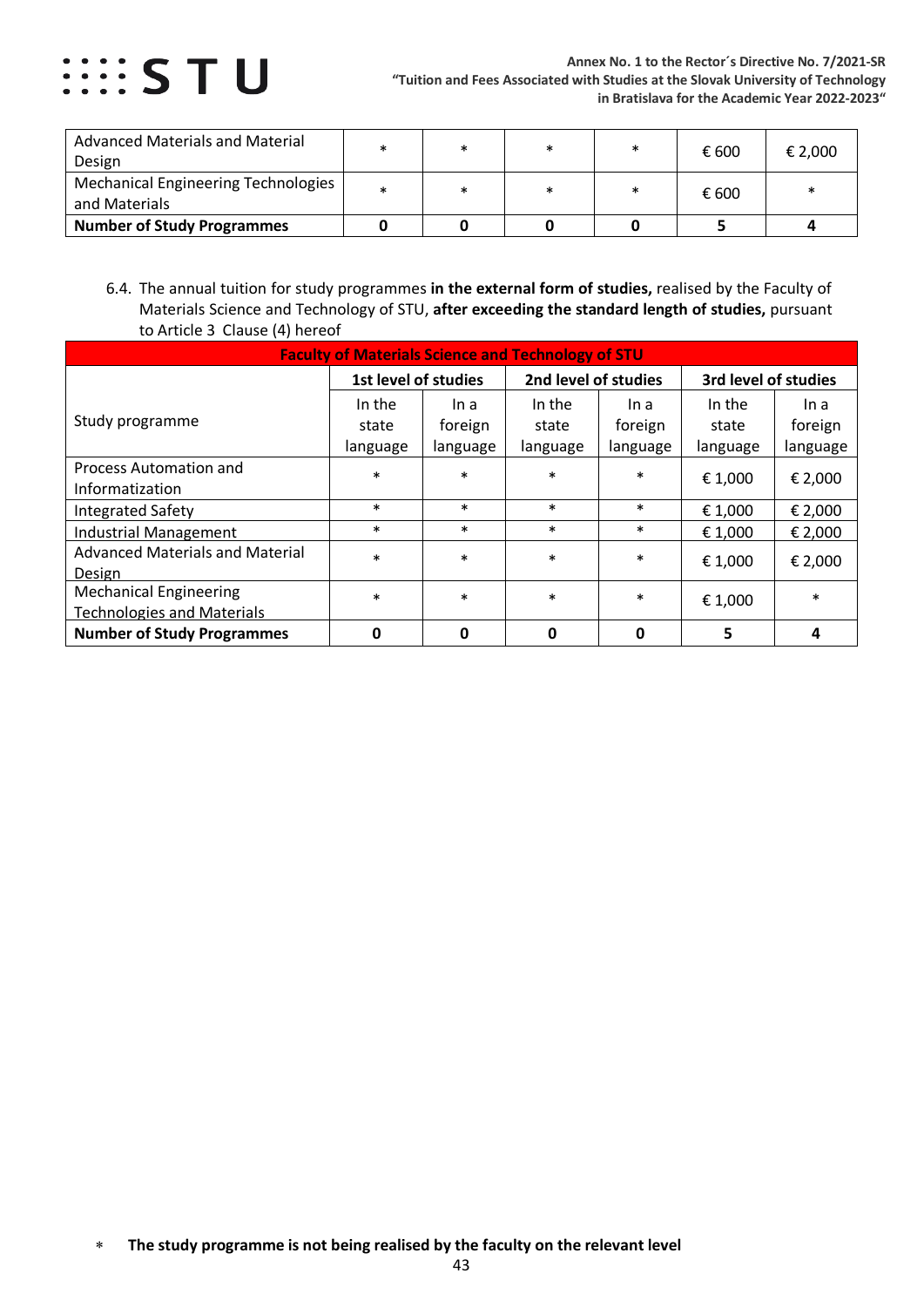

#### <span id="page-43-0"></span>**7. Faculty of Informatics and Information Technologies of STU**

<span id="page-43-1"></span>7.1. The annual tuition for study programmes **in the full-time form of studies, realised in the state language,** by the Faculty of Informatics and Information Technologies of STU for exceeding of the standard length of studies and for parallel studies, pursuant to Article 2 Clauses (3) and (5) hereof

| <b>Faculty of Informatics and Information Technologies of STU</b> |                      |          |                      |          |                      |            |
|-------------------------------------------------------------------|----------------------|----------|----------------------|----------|----------------------|------------|
|                                                                   | 1st level of studies |          | 2nd level of studies |          | 3rd level of studies |            |
|                                                                   | Exceeding            |          | Exceeding            |          | Exceeding            |            |
| Study programme                                                   | the standard         | Parallel | the standard         | Parallel | the standard         | Parallel   |
|                                                                   | length of            | studies  | length of            | studies  | length of            | studies    |
|                                                                   | studies              |          | studies              |          | studies              |            |
|                                                                   |                      |          |                      |          |                      | $1st$ year |
|                                                                   |                      |          |                      |          |                      | € 100,     |
| <b>Applied Informatics</b>                                        | $\ast$               | $\ast$   | $\ast$               | $\ast$   | € 100                | other      |
|                                                                   |                      |          |                      |          |                      | years      |
|                                                                   |                      |          |                      |          |                      | € 1,000    |
| <b>Information Security</b>                                       | $\ast$               | $\ast$   | € 800                | € 800    | $\ast$               | $\ast$     |
| Information Security (Remedial)                                   | $\ast$               | $\ast$   | € 800                | € 800    | $\ast$               | $\ast$     |
| Informatics                                                       | € 600                | € 600    | $\ast$               | $\ast$   | $\ast$               | $\ast$     |
| Informatics (Remedial)                                            | € 600                | € 600    | $\ast$               | $\ast$   | $\ast$               | $\ast$     |
|                                                                   |                      |          |                      |          |                      |            |
| Intelligent Software Systems                                      | $\ast$               | $\ast$   | € 800                | € 800    | $\ast$               | $\ast$     |
|                                                                   |                      |          |                      |          |                      |            |
| Intelligent Software Systems (Remedial)                           | $\ast$               | $\ast$   | € 800                | € 800    | $\ast$               | $\ast$     |
|                                                                   |                      |          |                      |          |                      |            |
| <b>Number of Study Programmes</b>                                 | $\overline{2}$       | 2        | 4                    | 4        | $\mathbf{1}$         | 1          |

<span id="page-43-2"></span>7.2. The annual tuition for study programmes **in the full-time form of studies, realised in a foreign language,** by the Faculty of Informatics and Information Technologies of STU, pursuant to Article 2 Clauses (8) and (9) hereof

| <b>Faculty of Informatics and Information Technologies of STU</b>                       |  |  |  |  |  |  |  |  |  |
|-----------------------------------------------------------------------------------------|--|--|--|--|--|--|--|--|--|
| 1st level of studies<br>2nd level of studies<br>3rd level of studies<br>Study programme |  |  |  |  |  |  |  |  |  |
| <b>Applied Informatics</b><br>€ 500                                                     |  |  |  |  |  |  |  |  |  |
| <b>Number of Study Programmes</b>                                                       |  |  |  |  |  |  |  |  |  |

<span id="page-43-3"></span>7.3. The annual tuition for study programmes **in the external form of studies,** realised by the Faculty of Informatics and Information Technology of STU, valid **for all years of studies during the standard length of studies** for students beginning studies in the academic year 2022-2023, pursuant to Article 3 Clause (3) hereof

| <b>Faculty of Informatics and Information Technologies of STU</b>    |          |          |          |          |          |          |  |
|----------------------------------------------------------------------|----------|----------|----------|----------|----------|----------|--|
| 2nd level of studies<br>3rd level of studies<br>1st level of studies |          |          |          |          |          |          |  |
|                                                                      | In the   | In a     | In the   | In a     | In the   | In a     |  |
| Study programme                                                      | state    | foreign  | state    | foreign  | state    | foreign  |  |
|                                                                      | language | language | language | language | language | language |  |
| <b>Applied Informatics</b>                                           | $\ast$   | $\ast$   | $\ast$   | $\ast$   | € 500    | € 2,400  |  |
| <b>Number of Study Programmes</b>                                    |          | 0        | 0        | 0        |          |          |  |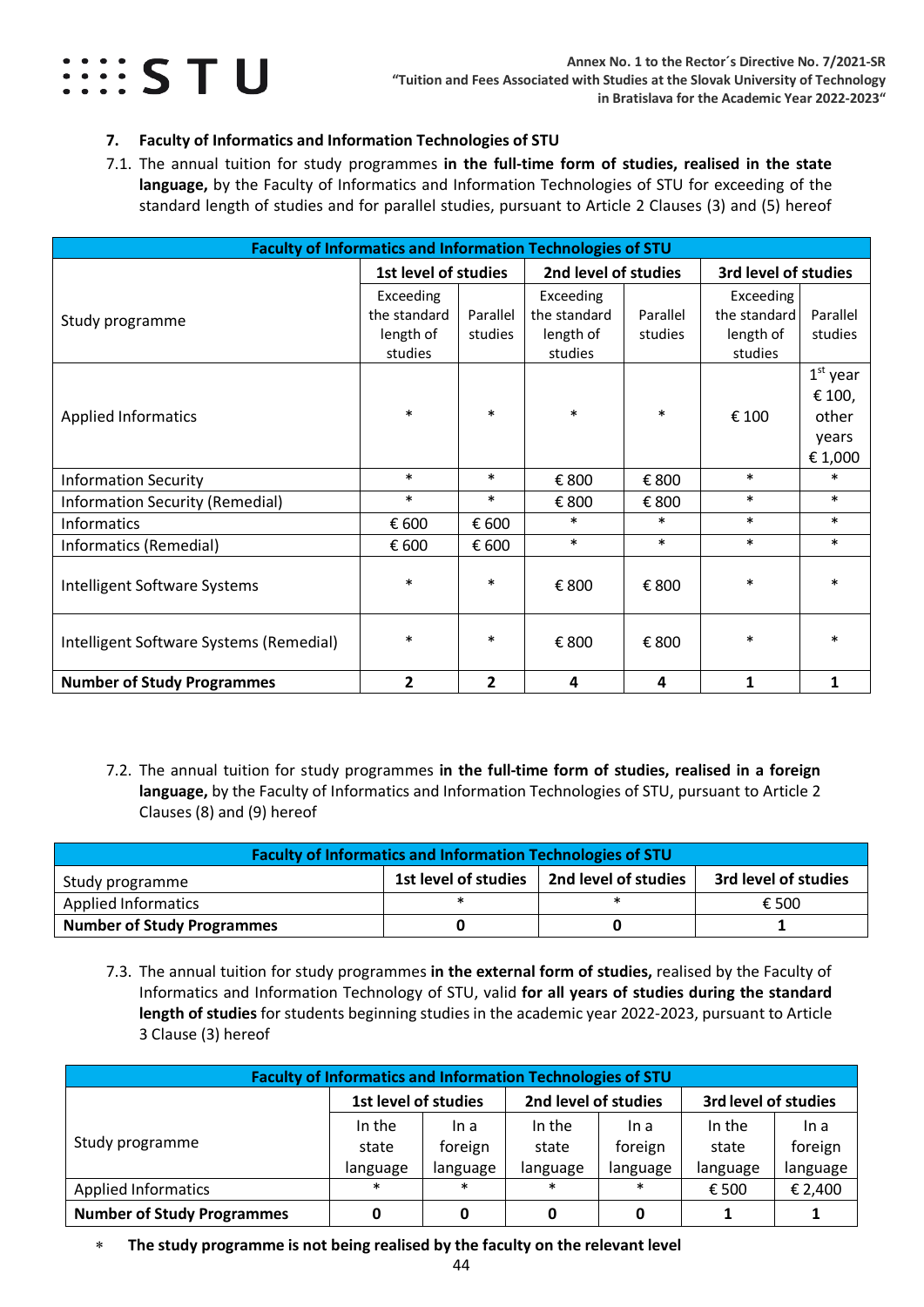

<span id="page-44-0"></span>7.4. The annual tuition for study programmes **in the external form of studies,** realised by the Faculty of Informatics and Information Technologies of STU, **after exceeding the standard length of studies,**  pursuant to Article 3 Clause (4) hereof

| <b>Faculty of Informatics and Information Technologies of STU</b>    |                 |                 |                 |                 |                 |                 |  |
|----------------------------------------------------------------------|-----------------|-----------------|-----------------|-----------------|-----------------|-----------------|--|
| 2nd level of studies<br>3rd level of studies<br>1st level of studies |                 |                 |                 |                 |                 |                 |  |
| Study programme                                                      | In the<br>state | In a<br>foreign | In the<br>state | In a<br>foreign | In the<br>state | In a<br>foreign |  |
|                                                                      | language        | language        | language        | language        | language        | language        |  |
| <b>Applied Informatics</b>                                           | $\ast$          | $\ast$          | $\ast$          | $\ast$          | € 500           | € 2,400         |  |
| <b>Number of Study Programmes</b>                                    |                 |                 |                 |                 |                 |                 |  |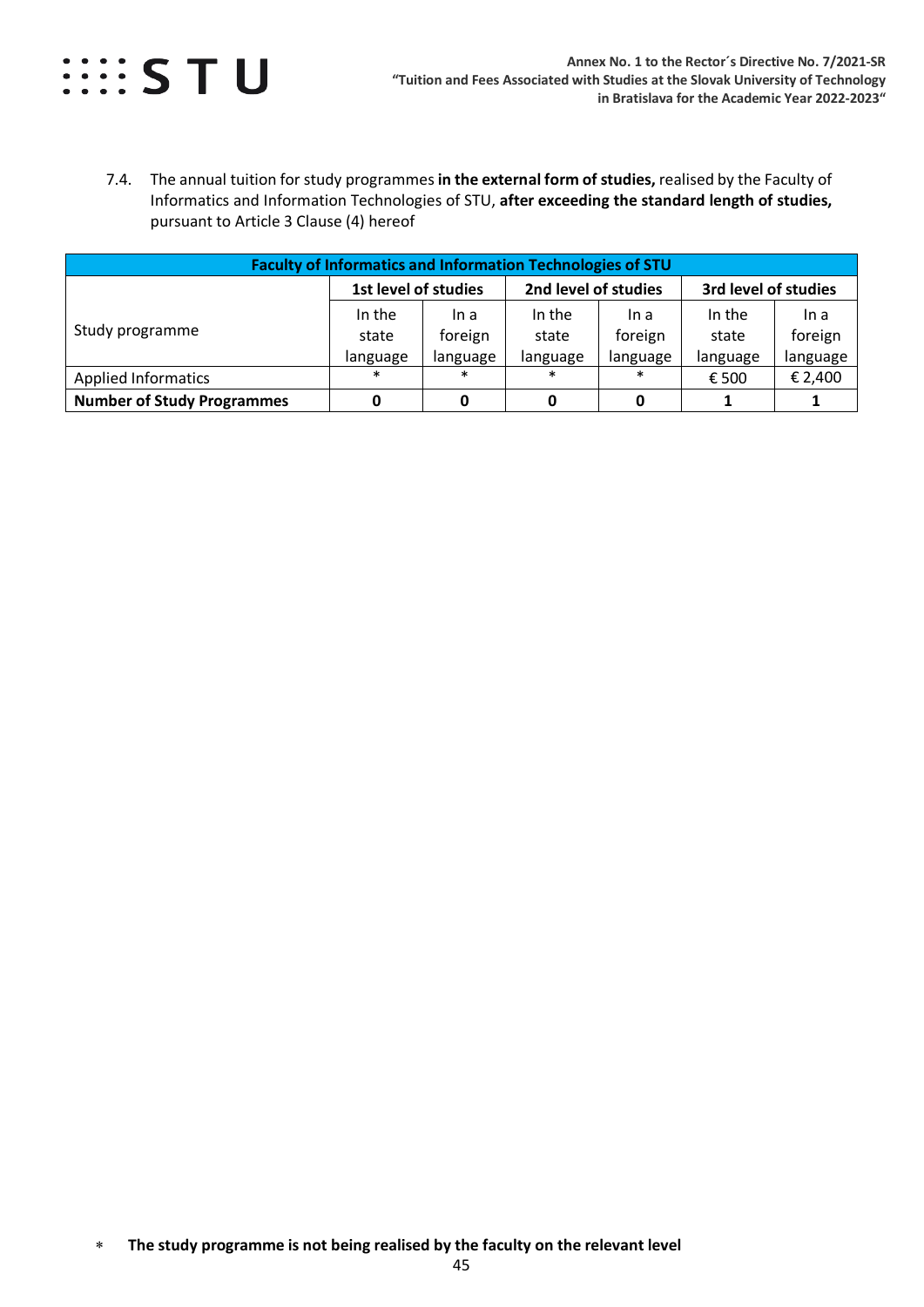

#### <span id="page-45-0"></span>**8. Institute of Management of STU**

<span id="page-45-1"></span>8.1. The annual tuition for study programmes **in the full-time form of studies, realised in the state language,** by the Institute of Management of STU for exceeding of the standard length of studies and for parallel studies, pursuant to Article 2 Clauses (3) and (5) hereof

| <b>Institute of Management</b>                         |                                                   |                     |                                                   |                     |                                                      |                                                   |  |  |
|--------------------------------------------------------|---------------------------------------------------|---------------------|---------------------------------------------------|---------------------|------------------------------------------------------|---------------------------------------------------|--|--|
|                                                        | <b>1st level of studies</b>                       |                     | 2nd level of studies                              |                     | 3rd level of studies                                 |                                                   |  |  |
| Study programme                                        | Exceeding<br>the standard<br>length of<br>studies | Parallel<br>studies | Exceeding<br>the standard<br>length of<br>studies | Parallel<br>studies | Exceeding<br>the standard<br>length of<br>studies    | Parallel<br>studies                               |  |  |
| Investment Planning in<br><b>Industrial Enterprise</b> | € 600                                             | € 600               | € 800                                             | € 800               | $\ast$                                               | $\ast$                                            |  |  |
| <b>Branch Economics and</b><br>Management              |                                                   |                     |                                                   |                     | $1st$ year<br>€ 100, other<br>years $\epsilon$ 1,000 | $1st$ year<br>€ 100,<br>other<br>years €<br>1,000 |  |  |
| <b>Spatial Planning</b>                                | € 600                                             | € 600               | € 800                                             | € 800               | $1st$ year<br>€ 100, other<br>years € 1,000          | $1st$ year<br>€ 100,<br>other<br>years<br>€1,000  |  |  |
| <b>Number of Study Programmes</b>                      | $\overline{2}$                                    | $\overline{2}$      | $\overline{2}$                                    | $\mathbf{2}$        | $\overline{2}$                                       | 2                                                 |  |  |

<span id="page-45-2"></span>8.2. The annual tuition for study programmes **in the full-time form of studies, realised in a foreign language,** by the Institute of Management of STU, pursuant to Article 2 Clauses (8) and (9) hereof

| <b>Institute of Management</b>                  |                      |                      |                      |  |  |  |  |
|-------------------------------------------------|----------------------|----------------------|----------------------|--|--|--|--|
| Study programme                                 | 1st level of studies | 2nd level of studies | 3rd level of studies |  |  |  |  |
| Investment Planning in Industrial<br>Enterprise | € 3,500              | € 3,500              | $\ast$               |  |  |  |  |
| <b>Branch Economics and Management</b>          | $\ast$               | $\ast$               | € 1,000              |  |  |  |  |
| <b>Spatial Planning</b>                         | € 3,500              | € 3,500              | € 1,000              |  |  |  |  |
| <b>Number of Study Programmes</b>               |                      |                      |                      |  |  |  |  |

<span id="page-45-3"></span>8.3. The annual tuition for study programmes **in the external form of studies,** realised by the Institute of Management of STU, valid **for all years of studies during the standard length of studies**for students beginning studies in the academic year 2022-2023, pursuant to Article 3 Clause (3) hereof

| <b>Institute of Management</b>    |                      |          |                      |          |                      |          |  |  |
|-----------------------------------|----------------------|----------|----------------------|----------|----------------------|----------|--|--|
|                                   | 1st level of studies |          | 2nd level of studies |          | 3rd level of studies |          |  |  |
| Study programme                   | In the               | In a     | In the               | In a     | In the               | In a     |  |  |
|                                   | state                | foreign  | state                | foreign  | state                | foreign  |  |  |
|                                   | language             | language | language             | language | language             | language |  |  |
| <b>Branch Economics and</b>       | $\ast$               | $\ast$   | $\ast$               | $\ast$   | € 500                | € 2,200  |  |  |
| Management                        |                      |          |                      |          |                      |          |  |  |
| <b>Spatial Planning</b>           | $\ast$               | $\ast$   | $\ast$               | $\ast$   | € 500                | € 2,400  |  |  |
| <b>Number of Study Programmes</b> |                      | 0        | 0                    | 0        |                      | 2        |  |  |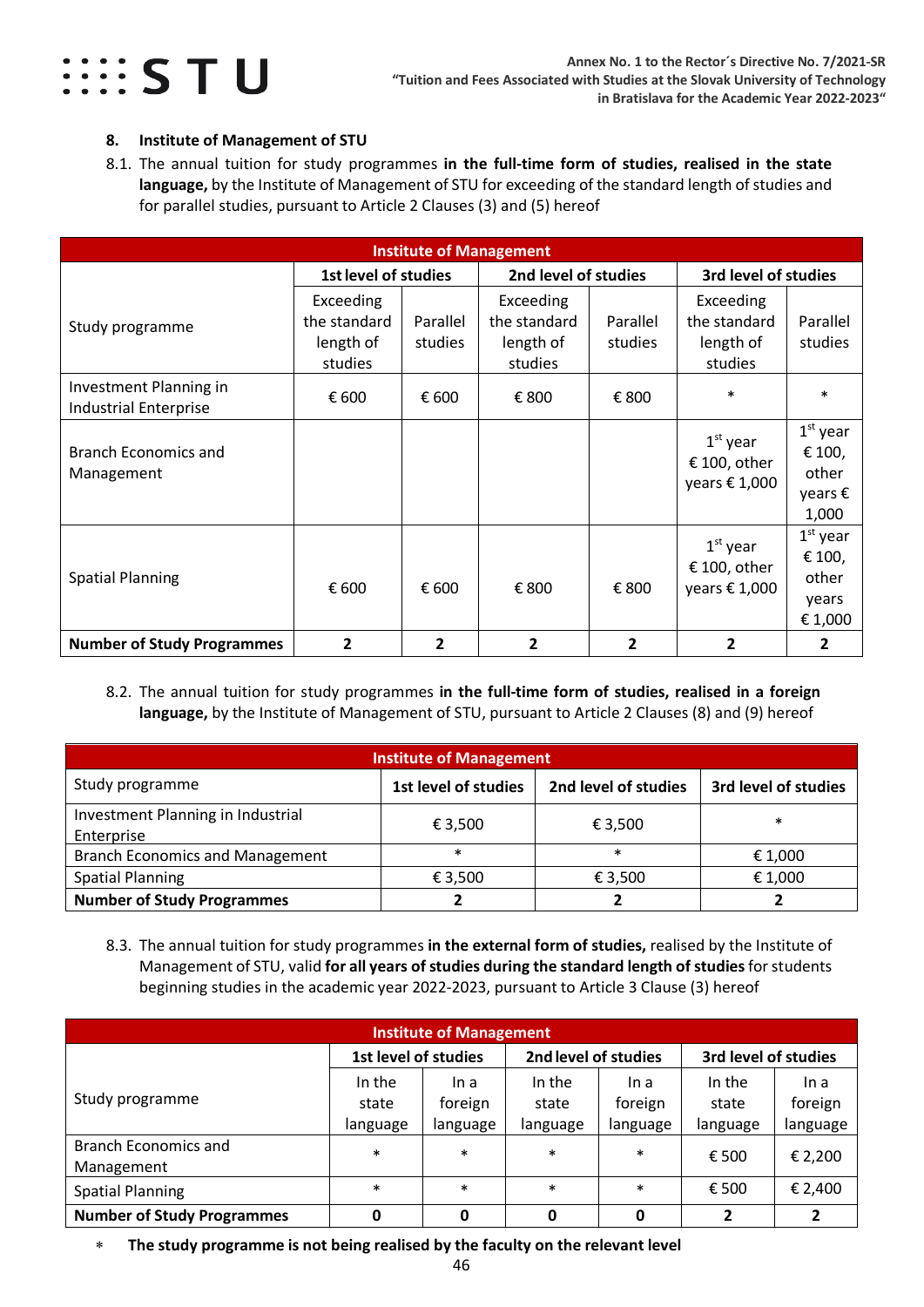

<span id="page-46-0"></span>8.4. The annual tuition for study programmes **in the external form of studies,** realised by the Institute of Management of STU, **after exceeding the standard length of studies,** pursuantto Article 3 Clause (4) hereof

| <b>Institute of Management</b>         |                      |          |                      |          |                      |          |  |  |
|----------------------------------------|----------------------|----------|----------------------|----------|----------------------|----------|--|--|
|                                        | 1st level of studies |          | 2nd level of studies |          | 3rd level of studies |          |  |  |
| Study programme                        | In the               | In a     | In the               | In a     | In the               | In a     |  |  |
|                                        | state                | foreign  | state                | foreign  | state                | foreign  |  |  |
|                                        | language             | language | language             | language | language             | language |  |  |
| <b>Branch Economics and Management</b> | $\ast$               | $\ast$   | $\ast$               | $\ast$   | € 500                | € 2,200  |  |  |
| <b>Spatial Planning</b>                | $\ast$               | $\ast$   | $\ast$               | $\ast$   | € 500                | € 2,400  |  |  |
| <b>Number of Study Programmes</b>      |                      |          |                      |          |                      |          |  |  |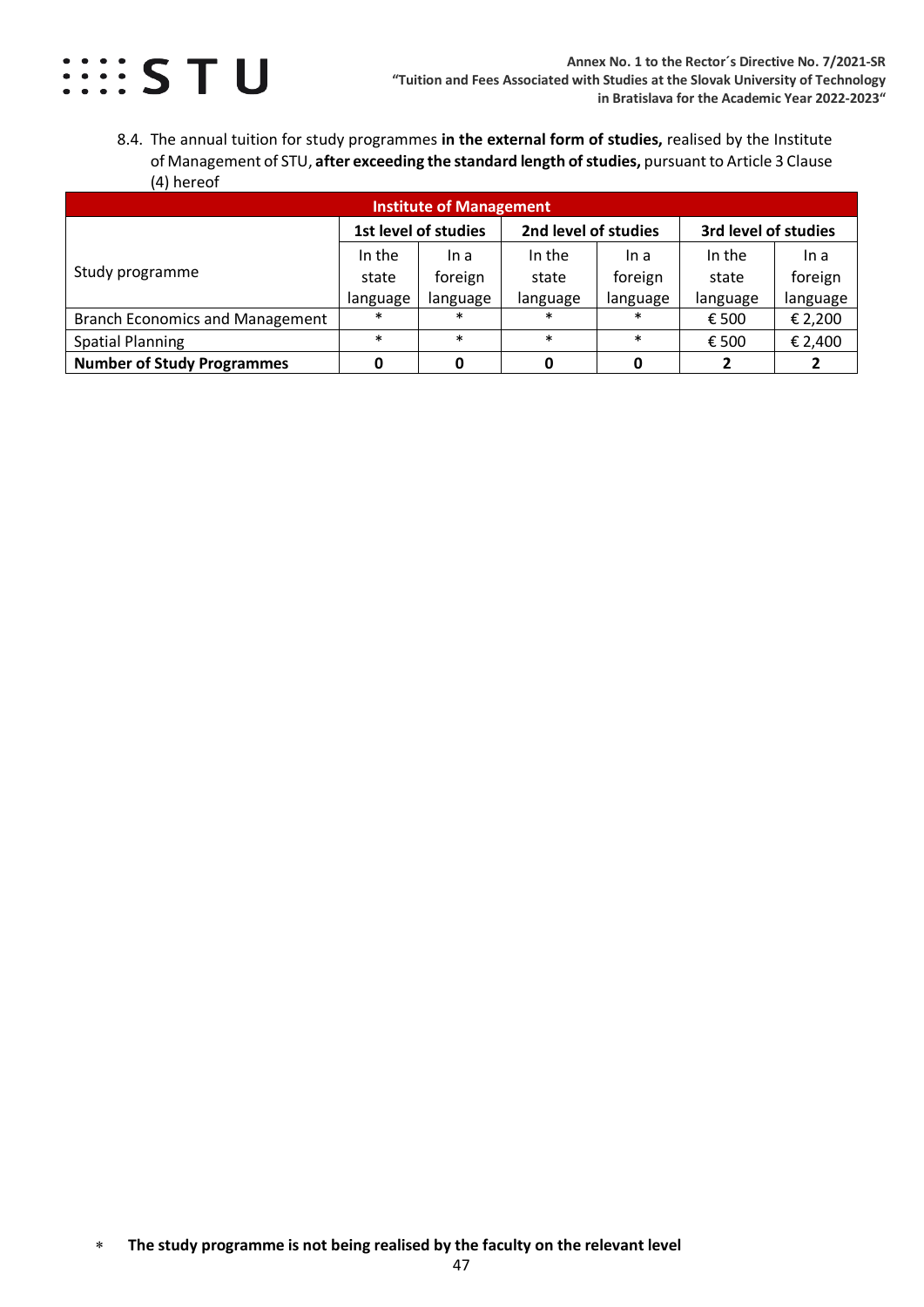### *WESTU*

<span id="page-47-0"></span>**Annex No. 1 of Rector´s Directive No. 7/2021-SR from September 22, 2021**

### **Tuition and Fees Associated with Studies at the Slovak University of Technology in Bratislava for the Academic Year 2022-2023**

Fees for Material Arrangement of the **Admission Procedure** (Article 6 hereof) for students admitted for studies in the academic year 2022-2023